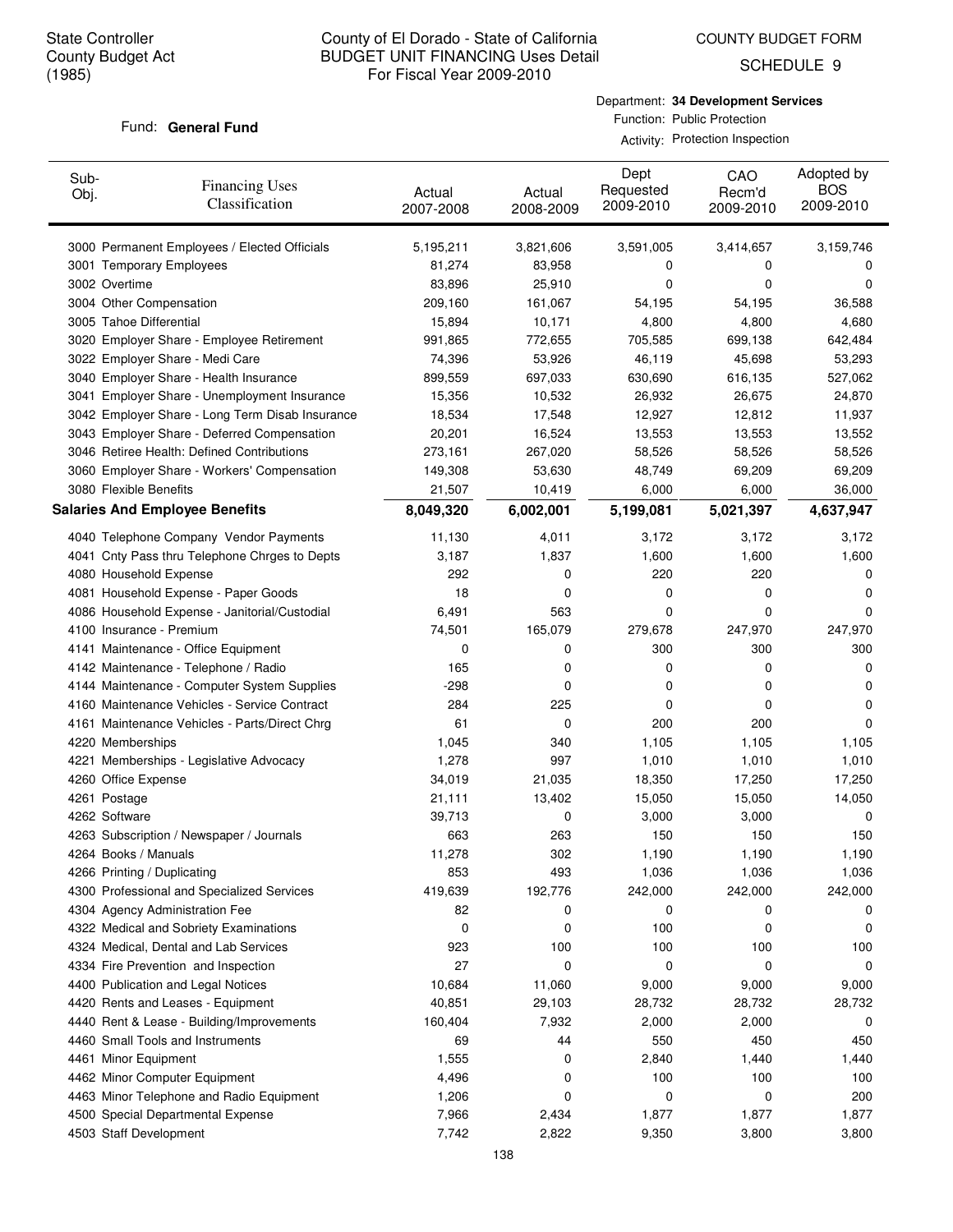COUNTY BUDGET FORM

SCHEDULE 9

#### Fund: General Fund

Department: **34 Development Services** Function: Public Protection Activity: Protection Inspection

| Sub-<br>Obj.                 | <b>Financing Uses</b><br>Classification                                         | Actual<br>2007-2008 | Actual<br>2008-2009 | Dept<br>Requested<br>2009-2010 | CAO<br>Recm'd<br>2009-2010 | Adopted by<br><b>BOS</b><br>2009-2010 |
|------------------------------|---------------------------------------------------------------------------------|---------------------|---------------------|--------------------------------|----------------------------|---------------------------------------|
| 4529 Software License        |                                                                                 | 0                   | 45,621              | 51,426                         | 45,926                     | 45,926                                |
| 4540 Staff Development       |                                                                                 | 15                  | $\mathbf 0$         | 0                              | 0                          | 0                                     |
|                              | 4600 Transportation and Travel                                                  | 5,326               | 1,185               | 6,275                          | 6,275                      | 6,275                                 |
|                              | 4602 Employee - Private Auto Mileage                                            | 5,600               | 3,064               | 2,600                          | 2,600                      | 2,600                                 |
|                              | 4605 Vehicle - Rent Or Lease                                                    | 100,192             | 55,371              | 51,200                         | 37,600                     | 37,600                                |
| 4606 Fuel Purchases          |                                                                                 | 50,796              | 33,419              | 32,696                         | 32,696                     | 32,696                                |
| 4620 Utilities               |                                                                                 | 20,819              | 588                 | 0                              | 0                          | $\Omega$                              |
| <b>Services And Supplies</b> |                                                                                 | 1,044,183           | 594,065             | 766,907                        | 707,849                    | 701,629                               |
|                              | 5240 Contribution To Non-county Governmental                                    | 35,894              | 85,787              | 40,000                         | 0                          | $\Omega$                              |
|                              | 5300 Interfund Expenditures                                                     | 6,456               | 1,272               | 1,000                          | 1,000                      | 1,000                                 |
| <b>Other Charges</b>         |                                                                                 | 42,350              | 87,059              | 41,000                         | 1,000                      | 1,000                                 |
|                              | 6042 Fixed Assets - Computer Sys Equipment                                      | 4,538               | 0                   | 0                              | 0                          | 0                                     |
| <b>Fixed Assets</b>          |                                                                                 | 4,538               | 0                   | 0                              | $\bf{0}$                   | 0                                     |
| 7200 Intrafund Transfers     |                                                                                 | 250,225             | 250,350             | 1,958,423                      | 1,714,319                  | 0                                     |
|                              | 7210 Intrafund Transfers: Collections                                           | 0                   | 231                 | 0                              | $\Omega$                   | $\Omega$                              |
|                              | 7220 Intrafnd: Telephone Equipment and Support                                  | 69,282              | 64,473              | 68,087                         | 68,087                     | 65,000                                |
|                              | 7221 Intrafnd: Radio Equipment and Support                                      | 630                 | 399                 | 730                            | 730                        | 400                                   |
| 7223 Intrafnd: Mail Service  |                                                                                 | 5,841               | 5,057               | 5,057                          | 5,057                      | 3,294                                 |
|                              | 7224 Intrafnd: Stores Support                                                   | 6,096               | 4,913               | 4,913                          | 4,913                      | 2,140                                 |
|                              | 7225 Intrafnd: Central Duplicating                                              | 16,175              | 4,435               | 21,100                         | 11,100                     | 5,100                                 |
|                              | 7226 Intrafnd: Lease Administration Fee                                         | 1,482               | 0                   | 0                              | $\Omega$                   | 0                                     |
|                              | 7227 Intrafnd: Internal Data Processing                                         | 231,074             | 319,678             | 254,103                        | 254,103                    | 254,103                               |
| 7229 Intrafnd: PC Support    |                                                                                 | 1,498               | 1,471               | 1,200                          | 1,200                      | 1,200                                 |
|                              | 7231 Intrafnd: IS Programming Support                                           | 12,795              | 8,460               | 6,000                          | 6,000                      | 6,000                                 |
|                              | 7232 Intrafnd: Maint Bldg & Improvmnts                                          | 7,648               | 799                 | 500                            | 500                        | 500                                   |
|                              | 7234 Intrafnd: Network Support                                                  | 168,622             | 145,463             | 89,180                         | 89,180                     | 89,180                                |
| <b>Intrafund Transfers</b>   |                                                                                 | 771,368             | 805,728             | 2,409,293                      | 2,155,189                  | 426,917                               |
|                              | 7350 Intrfnd Abatemnt: Only General Fund                                        | $-16,556$           | $-16,556$           | $-1,724,979$                   | $-1,580,875$               | $-36,556$                             |
| <b>Intrafund Abatement</b>   |                                                                                 | $-16,556$           | $-16,556$           | $-1,724,979$                   | $-1,580,875$               | $-36,556$                             |
|                              | <b>Total Financing Uses</b>                                                     | 9,895,203           | 7,472,297           | 6,691,302                      | 6,304,560                  | 5,730,937                             |
|                              | Less Department Estimated Revenues                                              | 5,733,971           | 3,581,661           | 3,692,624                      | 3,804,684                  | 3,381,061                             |
|                              | <b>Department Use of Other General</b><br><b>Fund Sources (Net County Cost)</b> | 4, 161, 232         | 3,890,636           | 2,998,678                      | 2,499,876                  | 2,349,876                             |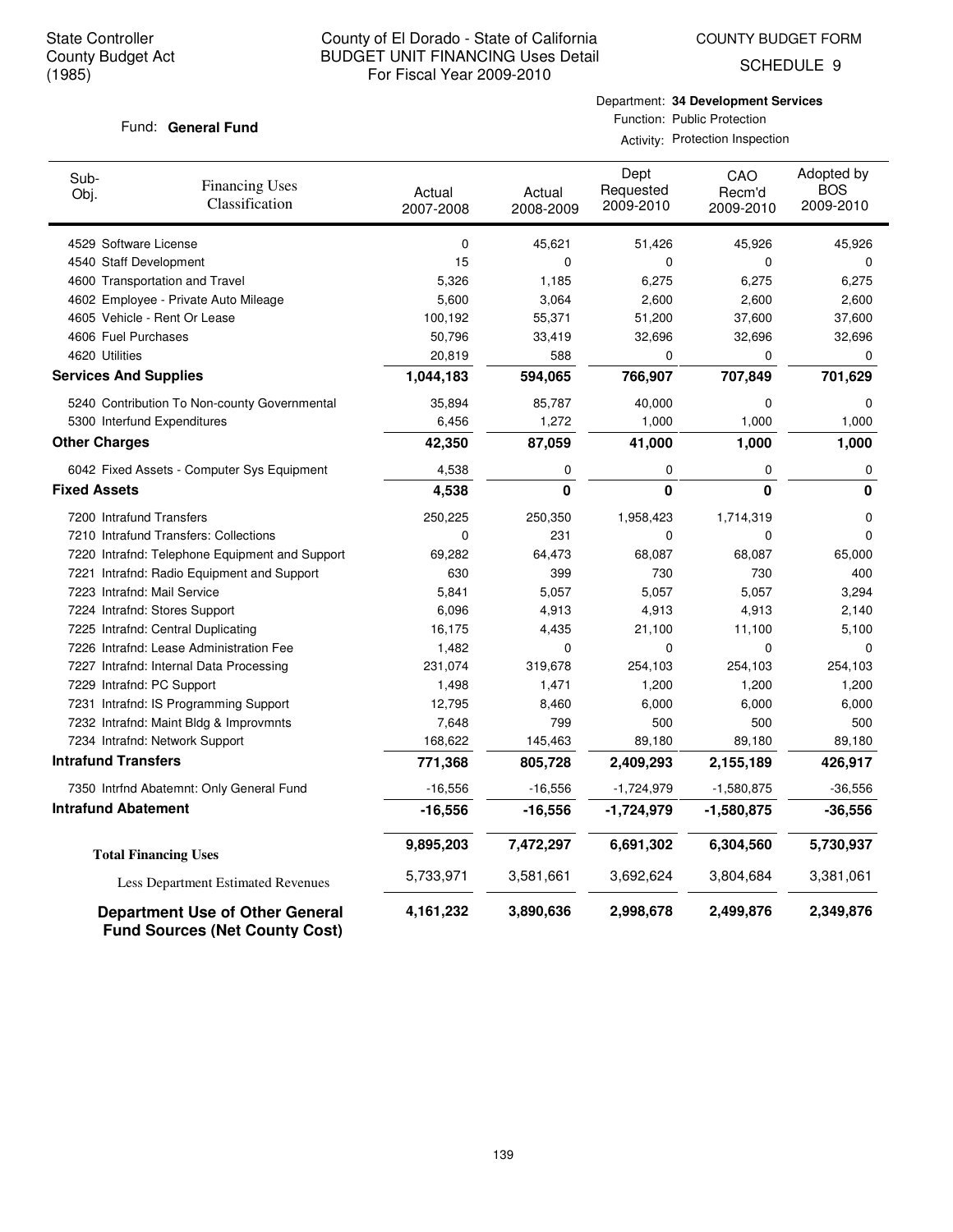COUNTY BUDGET FORM

SCHEDULE 9

#### Fund: General Fund

Department: **40 Animal Services** Function: Public Protection Activity: Other Protection

| 3000 Permanent Employees / Elected Officials<br>807,976<br>804,991<br>814,990<br>809,208<br>839,405<br>3001 Temporary Employees<br>72,677<br>11,502<br>12,240<br>12,240<br>12,240<br>3002 Overtime<br>53,055<br>22,500<br>27,391<br>22,500<br>22,500<br>3003 Standby Pay<br>20,780<br>22,000<br>22,000<br>23,114<br>22,000<br>3004 Other Compensation<br>5,340<br>5,340<br>5,340<br>18,645<br>20,983<br>3005 Tahoe Differential<br>13,762<br>14,454<br>14,400<br>14,400<br>14,400<br>3006 Bilingual Pay<br>0<br>1,008<br>2,080<br>2,080<br>2,080<br>3020 Employer Share - Employee Retirement<br>150,385<br>169,316<br>169,316<br>169,634<br>158,050<br>3022 Employer Share - Medi Care<br>12,410<br>13,967<br>12,620<br>12,410<br>12,433<br>3040 Employer Share - Health Insurance<br>175,983<br>185,828<br>192,559<br>192,559<br>208,930<br>3041 Employer Share - Unemployment Insurance<br>5,259<br>6,254<br>6,287<br>3,878<br>6,254<br>3042 Employer Share - Long Term Disab Insurance<br>3,244<br>3,019<br>3,019<br>3,025<br>3,206<br>400<br>3043 Employer Share - Deferred Compensation<br>400<br>400<br>400<br>0<br>3046 Retiree Health: Defined Contributions<br>66,755<br>16,507<br>16,507<br>52,068<br>16,507<br>3060 Employer Share - Workers' Compensation<br>34,127<br>34,127<br>45,981<br>23,948<br>34,127<br>3080 Flexible Benefits<br>4,545<br>2,631<br>2,400<br>2,400<br>0<br><b>Salaries And Employee Benefits</b><br>1,445,342<br>1,334,894<br>1,364,975<br>1,354,957<br>1,323,528<br>4020 Clothing and Personal Supplies<br>5,201<br>5,757<br>9,300<br>9,300<br>9,300<br>4040 Telephone Company Vendor Payments<br>5,389<br>5,040<br>5,040<br>5,040<br>4,389<br>874<br>4041 Cnty Pass thru Telephone Chrges to Depts<br>843<br>1,200<br>1,200<br>1,200<br>4080 Household Expense<br>2,768<br>3,027<br>6,700<br>6,700<br>4,500<br>376<br>4082 Household Expense - Other<br>0<br>0<br>0<br>0<br>4085 Household Expense - Refuse Disposal<br>8,484<br>16,131<br>8,600<br>8,600<br>8,600<br>2,788<br>4086 Household Expense - Janitorial/Custodial<br>9,543<br>16,200<br>16,200<br>16,200<br>4100 Insurance - Premium<br>41,651<br>40,714<br>69,609<br>69,609<br>69,609<br>4124 Witness Fee<br>0<br>280<br>0<br>0<br>0<br>4140 Maintenance - Equipment<br>91<br>154<br>900<br>900<br>900<br>4143 Maintenance - Service Contracts<br>748<br>720<br>3,548<br>3,548<br>3,376<br>4144 Maintenance - Computer System Supplies<br>0<br>7,224<br>7,350<br>7,350<br>7,350<br>4160 Maintenance Vehicles - Service Contract<br>394<br>0<br>0<br>0<br>0<br>4161 Maintenance Vehicles - Parts/Direct Chrg<br>2<br>0<br>0<br>0<br>0<br>4162 Maintenance Vehicles - Supplies<br>9,091<br>2,468<br>9,500<br>9,500<br>9,500<br>100<br>4163 Maintenance Vehicles - Inventory<br>U<br>U<br>U<br>U<br>250<br>250<br>4164 Maintenance Vehicles - Tires and Tubes<br>0<br>0<br>250<br>4165 Maintenance Vehicles - Oil and Grease<br>14<br>0<br>0<br>0<br>0<br>4180 Maintenance - Building and Improvements<br>2,308<br>38<br>4,000<br>4,000<br>4,000<br>0<br>4201 Medical Supplies - Field<br>413<br>0<br>0<br>0<br>4220 Memberships<br>400<br>225<br>425<br>425<br>425<br>394<br>369<br>445<br>445<br>4221 Memberships - Legislative Advocacy<br>445<br>5,800<br>4260 Office Expense<br>7,636<br>7,514<br>5,800<br>5,800<br>6,550<br>4261 Postage<br>6,384<br>7,382<br>6,550<br>6,550<br>4262 Software<br>5,289<br>0<br>0<br>0<br>0<br>220<br>4263 Subscription / Newspaper / Journals<br>209<br>242<br>220<br>220<br>4264 Books / Manuals<br>594<br>614<br>614<br>483<br>614<br>4266 Printing / Duplicating<br>1,500<br>1,500<br>0<br>66<br>1,500<br>4300 Professional and Specialized Services<br>192,700<br>129,181<br>139,800<br>139,800<br>139,800<br>4,500<br>4313 Legal Services<br>3,506<br>2,395<br>4,500<br>3,500<br>4324 Medical, Dental and Lab Services<br>550<br>550<br>550 | Sub-<br>Obj. | <b>Financing Uses</b><br>Classification | Actual<br>2007-2008 | Actual<br>2008-2009 | Dept<br>Requested<br>2009-2010 | CAO<br>Recm'd<br>2009-2010 | Adopted by<br><b>BOS</b><br>2009-2010 |
|---------------------------------------------------------------------------------------------------------------------------------------------------------------------------------------------------------------------------------------------------------------------------------------------------------------------------------------------------------------------------------------------------------------------------------------------------------------------------------------------------------------------------------------------------------------------------------------------------------------------------------------------------------------------------------------------------------------------------------------------------------------------------------------------------------------------------------------------------------------------------------------------------------------------------------------------------------------------------------------------------------------------------------------------------------------------------------------------------------------------------------------------------------------------------------------------------------------------------------------------------------------------------------------------------------------------------------------------------------------------------------------------------------------------------------------------------------------------------------------------------------------------------------------------------------------------------------------------------------------------------------------------------------------------------------------------------------------------------------------------------------------------------------------------------------------------------------------------------------------------------------------------------------------------------------------------------------------------------------------------------------------------------------------------------------------------------------------------------------------------------------------------------------------------------------------------------------------------------------------------------------------------------------------------------------------------------------------------------------------------------------------------------------------------------------------------------------------------------------------------------------------------------------------------------------------------------------------------------------------------------------------------------------------------------------------------------------------------------------------------------------------------------------------------------------------------------------------------------------------------------------------------------------------------------------------------------------------------------------------------------------------------------------------------------------------------------------------------------------------------------------------------------------------------------------------------------------------------------------------------------------------------------------------------------------------------------------------------------------------------------------------------------------------------------------------------------------------------------------------------------------------------------------------------------------------------------------------------------------------------------------------------------------------------------------------------------------------------------------------------------------------------------------------------------------------------------------------------------------------------------------------|--------------|-----------------------------------------|---------------------|---------------------|--------------------------------|----------------------------|---------------------------------------|
|                                                                                                                                                                                                                                                                                                                                                                                                                                                                                                                                                                                                                                                                                                                                                                                                                                                                                                                                                                                                                                                                                                                                                                                                                                                                                                                                                                                                                                                                                                                                                                                                                                                                                                                                                                                                                                                                                                                                                                                                                                                                                                                                                                                                                                                                                                                                                                                                                                                                                                                                                                                                                                                                                                                                                                                                                                                                                                                                                                                                                                                                                                                                                                                                                                                                                                                                                                                                                                                                                                                                                                                                                                                                                                                                                                                                                                                                                       |              |                                         |                     |                     |                                |                            |                                       |
|                                                                                                                                                                                                                                                                                                                                                                                                                                                                                                                                                                                                                                                                                                                                                                                                                                                                                                                                                                                                                                                                                                                                                                                                                                                                                                                                                                                                                                                                                                                                                                                                                                                                                                                                                                                                                                                                                                                                                                                                                                                                                                                                                                                                                                                                                                                                                                                                                                                                                                                                                                                                                                                                                                                                                                                                                                                                                                                                                                                                                                                                                                                                                                                                                                                                                                                                                                                                                                                                                                                                                                                                                                                                                                                                                                                                                                                                                       |              |                                         |                     |                     |                                |                            |                                       |
|                                                                                                                                                                                                                                                                                                                                                                                                                                                                                                                                                                                                                                                                                                                                                                                                                                                                                                                                                                                                                                                                                                                                                                                                                                                                                                                                                                                                                                                                                                                                                                                                                                                                                                                                                                                                                                                                                                                                                                                                                                                                                                                                                                                                                                                                                                                                                                                                                                                                                                                                                                                                                                                                                                                                                                                                                                                                                                                                                                                                                                                                                                                                                                                                                                                                                                                                                                                                                                                                                                                                                                                                                                                                                                                                                                                                                                                                                       |              |                                         |                     |                     |                                |                            |                                       |
|                                                                                                                                                                                                                                                                                                                                                                                                                                                                                                                                                                                                                                                                                                                                                                                                                                                                                                                                                                                                                                                                                                                                                                                                                                                                                                                                                                                                                                                                                                                                                                                                                                                                                                                                                                                                                                                                                                                                                                                                                                                                                                                                                                                                                                                                                                                                                                                                                                                                                                                                                                                                                                                                                                                                                                                                                                                                                                                                                                                                                                                                                                                                                                                                                                                                                                                                                                                                                                                                                                                                                                                                                                                                                                                                                                                                                                                                                       |              |                                         |                     |                     |                                |                            |                                       |
|                                                                                                                                                                                                                                                                                                                                                                                                                                                                                                                                                                                                                                                                                                                                                                                                                                                                                                                                                                                                                                                                                                                                                                                                                                                                                                                                                                                                                                                                                                                                                                                                                                                                                                                                                                                                                                                                                                                                                                                                                                                                                                                                                                                                                                                                                                                                                                                                                                                                                                                                                                                                                                                                                                                                                                                                                                                                                                                                                                                                                                                                                                                                                                                                                                                                                                                                                                                                                                                                                                                                                                                                                                                                                                                                                                                                                                                                                       |              |                                         |                     |                     |                                |                            |                                       |
|                                                                                                                                                                                                                                                                                                                                                                                                                                                                                                                                                                                                                                                                                                                                                                                                                                                                                                                                                                                                                                                                                                                                                                                                                                                                                                                                                                                                                                                                                                                                                                                                                                                                                                                                                                                                                                                                                                                                                                                                                                                                                                                                                                                                                                                                                                                                                                                                                                                                                                                                                                                                                                                                                                                                                                                                                                                                                                                                                                                                                                                                                                                                                                                                                                                                                                                                                                                                                                                                                                                                                                                                                                                                                                                                                                                                                                                                                       |              |                                         |                     |                     |                                |                            |                                       |
|                                                                                                                                                                                                                                                                                                                                                                                                                                                                                                                                                                                                                                                                                                                                                                                                                                                                                                                                                                                                                                                                                                                                                                                                                                                                                                                                                                                                                                                                                                                                                                                                                                                                                                                                                                                                                                                                                                                                                                                                                                                                                                                                                                                                                                                                                                                                                                                                                                                                                                                                                                                                                                                                                                                                                                                                                                                                                                                                                                                                                                                                                                                                                                                                                                                                                                                                                                                                                                                                                                                                                                                                                                                                                                                                                                                                                                                                                       |              |                                         |                     |                     |                                |                            |                                       |
|                                                                                                                                                                                                                                                                                                                                                                                                                                                                                                                                                                                                                                                                                                                                                                                                                                                                                                                                                                                                                                                                                                                                                                                                                                                                                                                                                                                                                                                                                                                                                                                                                                                                                                                                                                                                                                                                                                                                                                                                                                                                                                                                                                                                                                                                                                                                                                                                                                                                                                                                                                                                                                                                                                                                                                                                                                                                                                                                                                                                                                                                                                                                                                                                                                                                                                                                                                                                                                                                                                                                                                                                                                                                                                                                                                                                                                                                                       |              |                                         |                     |                     |                                |                            |                                       |
|                                                                                                                                                                                                                                                                                                                                                                                                                                                                                                                                                                                                                                                                                                                                                                                                                                                                                                                                                                                                                                                                                                                                                                                                                                                                                                                                                                                                                                                                                                                                                                                                                                                                                                                                                                                                                                                                                                                                                                                                                                                                                                                                                                                                                                                                                                                                                                                                                                                                                                                                                                                                                                                                                                                                                                                                                                                                                                                                                                                                                                                                                                                                                                                                                                                                                                                                                                                                                                                                                                                                                                                                                                                                                                                                                                                                                                                                                       |              |                                         |                     |                     |                                |                            |                                       |
|                                                                                                                                                                                                                                                                                                                                                                                                                                                                                                                                                                                                                                                                                                                                                                                                                                                                                                                                                                                                                                                                                                                                                                                                                                                                                                                                                                                                                                                                                                                                                                                                                                                                                                                                                                                                                                                                                                                                                                                                                                                                                                                                                                                                                                                                                                                                                                                                                                                                                                                                                                                                                                                                                                                                                                                                                                                                                                                                                                                                                                                                                                                                                                                                                                                                                                                                                                                                                                                                                                                                                                                                                                                                                                                                                                                                                                                                                       |              |                                         |                     |                     |                                |                            |                                       |
|                                                                                                                                                                                                                                                                                                                                                                                                                                                                                                                                                                                                                                                                                                                                                                                                                                                                                                                                                                                                                                                                                                                                                                                                                                                                                                                                                                                                                                                                                                                                                                                                                                                                                                                                                                                                                                                                                                                                                                                                                                                                                                                                                                                                                                                                                                                                                                                                                                                                                                                                                                                                                                                                                                                                                                                                                                                                                                                                                                                                                                                                                                                                                                                                                                                                                                                                                                                                                                                                                                                                                                                                                                                                                                                                                                                                                                                                                       |              |                                         |                     |                     |                                |                            |                                       |
|                                                                                                                                                                                                                                                                                                                                                                                                                                                                                                                                                                                                                                                                                                                                                                                                                                                                                                                                                                                                                                                                                                                                                                                                                                                                                                                                                                                                                                                                                                                                                                                                                                                                                                                                                                                                                                                                                                                                                                                                                                                                                                                                                                                                                                                                                                                                                                                                                                                                                                                                                                                                                                                                                                                                                                                                                                                                                                                                                                                                                                                                                                                                                                                                                                                                                                                                                                                                                                                                                                                                                                                                                                                                                                                                                                                                                                                                                       |              |                                         |                     |                     |                                |                            |                                       |
|                                                                                                                                                                                                                                                                                                                                                                                                                                                                                                                                                                                                                                                                                                                                                                                                                                                                                                                                                                                                                                                                                                                                                                                                                                                                                                                                                                                                                                                                                                                                                                                                                                                                                                                                                                                                                                                                                                                                                                                                                                                                                                                                                                                                                                                                                                                                                                                                                                                                                                                                                                                                                                                                                                                                                                                                                                                                                                                                                                                                                                                                                                                                                                                                                                                                                                                                                                                                                                                                                                                                                                                                                                                                                                                                                                                                                                                                                       |              |                                         |                     |                     |                                |                            |                                       |
|                                                                                                                                                                                                                                                                                                                                                                                                                                                                                                                                                                                                                                                                                                                                                                                                                                                                                                                                                                                                                                                                                                                                                                                                                                                                                                                                                                                                                                                                                                                                                                                                                                                                                                                                                                                                                                                                                                                                                                                                                                                                                                                                                                                                                                                                                                                                                                                                                                                                                                                                                                                                                                                                                                                                                                                                                                                                                                                                                                                                                                                                                                                                                                                                                                                                                                                                                                                                                                                                                                                                                                                                                                                                                                                                                                                                                                                                                       |              |                                         |                     |                     |                                |                            |                                       |
|                                                                                                                                                                                                                                                                                                                                                                                                                                                                                                                                                                                                                                                                                                                                                                                                                                                                                                                                                                                                                                                                                                                                                                                                                                                                                                                                                                                                                                                                                                                                                                                                                                                                                                                                                                                                                                                                                                                                                                                                                                                                                                                                                                                                                                                                                                                                                                                                                                                                                                                                                                                                                                                                                                                                                                                                                                                                                                                                                                                                                                                                                                                                                                                                                                                                                                                                                                                                                                                                                                                                                                                                                                                                                                                                                                                                                                                                                       |              |                                         |                     |                     |                                |                            |                                       |
|                                                                                                                                                                                                                                                                                                                                                                                                                                                                                                                                                                                                                                                                                                                                                                                                                                                                                                                                                                                                                                                                                                                                                                                                                                                                                                                                                                                                                                                                                                                                                                                                                                                                                                                                                                                                                                                                                                                                                                                                                                                                                                                                                                                                                                                                                                                                                                                                                                                                                                                                                                                                                                                                                                                                                                                                                                                                                                                                                                                                                                                                                                                                                                                                                                                                                                                                                                                                                                                                                                                                                                                                                                                                                                                                                                                                                                                                                       |              |                                         |                     |                     |                                |                            |                                       |
|                                                                                                                                                                                                                                                                                                                                                                                                                                                                                                                                                                                                                                                                                                                                                                                                                                                                                                                                                                                                                                                                                                                                                                                                                                                                                                                                                                                                                                                                                                                                                                                                                                                                                                                                                                                                                                                                                                                                                                                                                                                                                                                                                                                                                                                                                                                                                                                                                                                                                                                                                                                                                                                                                                                                                                                                                                                                                                                                                                                                                                                                                                                                                                                                                                                                                                                                                                                                                                                                                                                                                                                                                                                                                                                                                                                                                                                                                       |              |                                         |                     |                     |                                |                            |                                       |
|                                                                                                                                                                                                                                                                                                                                                                                                                                                                                                                                                                                                                                                                                                                                                                                                                                                                                                                                                                                                                                                                                                                                                                                                                                                                                                                                                                                                                                                                                                                                                                                                                                                                                                                                                                                                                                                                                                                                                                                                                                                                                                                                                                                                                                                                                                                                                                                                                                                                                                                                                                                                                                                                                                                                                                                                                                                                                                                                                                                                                                                                                                                                                                                                                                                                                                                                                                                                                                                                                                                                                                                                                                                                                                                                                                                                                                                                                       |              |                                         |                     |                     |                                |                            |                                       |
|                                                                                                                                                                                                                                                                                                                                                                                                                                                                                                                                                                                                                                                                                                                                                                                                                                                                                                                                                                                                                                                                                                                                                                                                                                                                                                                                                                                                                                                                                                                                                                                                                                                                                                                                                                                                                                                                                                                                                                                                                                                                                                                                                                                                                                                                                                                                                                                                                                                                                                                                                                                                                                                                                                                                                                                                                                                                                                                                                                                                                                                                                                                                                                                                                                                                                                                                                                                                                                                                                                                                                                                                                                                                                                                                                                                                                                                                                       |              |                                         |                     |                     |                                |                            |                                       |
|                                                                                                                                                                                                                                                                                                                                                                                                                                                                                                                                                                                                                                                                                                                                                                                                                                                                                                                                                                                                                                                                                                                                                                                                                                                                                                                                                                                                                                                                                                                                                                                                                                                                                                                                                                                                                                                                                                                                                                                                                                                                                                                                                                                                                                                                                                                                                                                                                                                                                                                                                                                                                                                                                                                                                                                                                                                                                                                                                                                                                                                                                                                                                                                                                                                                                                                                                                                                                                                                                                                                                                                                                                                                                                                                                                                                                                                                                       |              |                                         |                     |                     |                                |                            |                                       |
|                                                                                                                                                                                                                                                                                                                                                                                                                                                                                                                                                                                                                                                                                                                                                                                                                                                                                                                                                                                                                                                                                                                                                                                                                                                                                                                                                                                                                                                                                                                                                                                                                                                                                                                                                                                                                                                                                                                                                                                                                                                                                                                                                                                                                                                                                                                                                                                                                                                                                                                                                                                                                                                                                                                                                                                                                                                                                                                                                                                                                                                                                                                                                                                                                                                                                                                                                                                                                                                                                                                                                                                                                                                                                                                                                                                                                                                                                       |              |                                         |                     |                     |                                |                            |                                       |
|                                                                                                                                                                                                                                                                                                                                                                                                                                                                                                                                                                                                                                                                                                                                                                                                                                                                                                                                                                                                                                                                                                                                                                                                                                                                                                                                                                                                                                                                                                                                                                                                                                                                                                                                                                                                                                                                                                                                                                                                                                                                                                                                                                                                                                                                                                                                                                                                                                                                                                                                                                                                                                                                                                                                                                                                                                                                                                                                                                                                                                                                                                                                                                                                                                                                                                                                                                                                                                                                                                                                                                                                                                                                                                                                                                                                                                                                                       |              |                                         |                     |                     |                                |                            |                                       |
|                                                                                                                                                                                                                                                                                                                                                                                                                                                                                                                                                                                                                                                                                                                                                                                                                                                                                                                                                                                                                                                                                                                                                                                                                                                                                                                                                                                                                                                                                                                                                                                                                                                                                                                                                                                                                                                                                                                                                                                                                                                                                                                                                                                                                                                                                                                                                                                                                                                                                                                                                                                                                                                                                                                                                                                                                                                                                                                                                                                                                                                                                                                                                                                                                                                                                                                                                                                                                                                                                                                                                                                                                                                                                                                                                                                                                                                                                       |              |                                         |                     |                     |                                |                            |                                       |
|                                                                                                                                                                                                                                                                                                                                                                                                                                                                                                                                                                                                                                                                                                                                                                                                                                                                                                                                                                                                                                                                                                                                                                                                                                                                                                                                                                                                                                                                                                                                                                                                                                                                                                                                                                                                                                                                                                                                                                                                                                                                                                                                                                                                                                                                                                                                                                                                                                                                                                                                                                                                                                                                                                                                                                                                                                                                                                                                                                                                                                                                                                                                                                                                                                                                                                                                                                                                                                                                                                                                                                                                                                                                                                                                                                                                                                                                                       |              |                                         |                     |                     |                                |                            |                                       |
|                                                                                                                                                                                                                                                                                                                                                                                                                                                                                                                                                                                                                                                                                                                                                                                                                                                                                                                                                                                                                                                                                                                                                                                                                                                                                                                                                                                                                                                                                                                                                                                                                                                                                                                                                                                                                                                                                                                                                                                                                                                                                                                                                                                                                                                                                                                                                                                                                                                                                                                                                                                                                                                                                                                                                                                                                                                                                                                                                                                                                                                                                                                                                                                                                                                                                                                                                                                                                                                                                                                                                                                                                                                                                                                                                                                                                                                                                       |              |                                         |                     |                     |                                |                            |                                       |
|                                                                                                                                                                                                                                                                                                                                                                                                                                                                                                                                                                                                                                                                                                                                                                                                                                                                                                                                                                                                                                                                                                                                                                                                                                                                                                                                                                                                                                                                                                                                                                                                                                                                                                                                                                                                                                                                                                                                                                                                                                                                                                                                                                                                                                                                                                                                                                                                                                                                                                                                                                                                                                                                                                                                                                                                                                                                                                                                                                                                                                                                                                                                                                                                                                                                                                                                                                                                                                                                                                                                                                                                                                                                                                                                                                                                                                                                                       |              |                                         |                     |                     |                                |                            |                                       |
|                                                                                                                                                                                                                                                                                                                                                                                                                                                                                                                                                                                                                                                                                                                                                                                                                                                                                                                                                                                                                                                                                                                                                                                                                                                                                                                                                                                                                                                                                                                                                                                                                                                                                                                                                                                                                                                                                                                                                                                                                                                                                                                                                                                                                                                                                                                                                                                                                                                                                                                                                                                                                                                                                                                                                                                                                                                                                                                                                                                                                                                                                                                                                                                                                                                                                                                                                                                                                                                                                                                                                                                                                                                                                                                                                                                                                                                                                       |              |                                         |                     |                     |                                |                            |                                       |
|                                                                                                                                                                                                                                                                                                                                                                                                                                                                                                                                                                                                                                                                                                                                                                                                                                                                                                                                                                                                                                                                                                                                                                                                                                                                                                                                                                                                                                                                                                                                                                                                                                                                                                                                                                                                                                                                                                                                                                                                                                                                                                                                                                                                                                                                                                                                                                                                                                                                                                                                                                                                                                                                                                                                                                                                                                                                                                                                                                                                                                                                                                                                                                                                                                                                                                                                                                                                                                                                                                                                                                                                                                                                                                                                                                                                                                                                                       |              |                                         |                     |                     |                                |                            |                                       |
|                                                                                                                                                                                                                                                                                                                                                                                                                                                                                                                                                                                                                                                                                                                                                                                                                                                                                                                                                                                                                                                                                                                                                                                                                                                                                                                                                                                                                                                                                                                                                                                                                                                                                                                                                                                                                                                                                                                                                                                                                                                                                                                                                                                                                                                                                                                                                                                                                                                                                                                                                                                                                                                                                                                                                                                                                                                                                                                                                                                                                                                                                                                                                                                                                                                                                                                                                                                                                                                                                                                                                                                                                                                                                                                                                                                                                                                                                       |              |                                         |                     |                     |                                |                            |                                       |
|                                                                                                                                                                                                                                                                                                                                                                                                                                                                                                                                                                                                                                                                                                                                                                                                                                                                                                                                                                                                                                                                                                                                                                                                                                                                                                                                                                                                                                                                                                                                                                                                                                                                                                                                                                                                                                                                                                                                                                                                                                                                                                                                                                                                                                                                                                                                                                                                                                                                                                                                                                                                                                                                                                                                                                                                                                                                                                                                                                                                                                                                                                                                                                                                                                                                                                                                                                                                                                                                                                                                                                                                                                                                                                                                                                                                                                                                                       |              |                                         |                     |                     |                                |                            |                                       |
|                                                                                                                                                                                                                                                                                                                                                                                                                                                                                                                                                                                                                                                                                                                                                                                                                                                                                                                                                                                                                                                                                                                                                                                                                                                                                                                                                                                                                                                                                                                                                                                                                                                                                                                                                                                                                                                                                                                                                                                                                                                                                                                                                                                                                                                                                                                                                                                                                                                                                                                                                                                                                                                                                                                                                                                                                                                                                                                                                                                                                                                                                                                                                                                                                                                                                                                                                                                                                                                                                                                                                                                                                                                                                                                                                                                                                                                                                       |              |                                         |                     |                     |                                |                            |                                       |
|                                                                                                                                                                                                                                                                                                                                                                                                                                                                                                                                                                                                                                                                                                                                                                                                                                                                                                                                                                                                                                                                                                                                                                                                                                                                                                                                                                                                                                                                                                                                                                                                                                                                                                                                                                                                                                                                                                                                                                                                                                                                                                                                                                                                                                                                                                                                                                                                                                                                                                                                                                                                                                                                                                                                                                                                                                                                                                                                                                                                                                                                                                                                                                                                                                                                                                                                                                                                                                                                                                                                                                                                                                                                                                                                                                                                                                                                                       |              |                                         |                     |                     |                                |                            |                                       |
|                                                                                                                                                                                                                                                                                                                                                                                                                                                                                                                                                                                                                                                                                                                                                                                                                                                                                                                                                                                                                                                                                                                                                                                                                                                                                                                                                                                                                                                                                                                                                                                                                                                                                                                                                                                                                                                                                                                                                                                                                                                                                                                                                                                                                                                                                                                                                                                                                                                                                                                                                                                                                                                                                                                                                                                                                                                                                                                                                                                                                                                                                                                                                                                                                                                                                                                                                                                                                                                                                                                                                                                                                                                                                                                                                                                                                                                                                       |              |                                         |                     |                     |                                |                            |                                       |
|                                                                                                                                                                                                                                                                                                                                                                                                                                                                                                                                                                                                                                                                                                                                                                                                                                                                                                                                                                                                                                                                                                                                                                                                                                                                                                                                                                                                                                                                                                                                                                                                                                                                                                                                                                                                                                                                                                                                                                                                                                                                                                                                                                                                                                                                                                                                                                                                                                                                                                                                                                                                                                                                                                                                                                                                                                                                                                                                                                                                                                                                                                                                                                                                                                                                                                                                                                                                                                                                                                                                                                                                                                                                                                                                                                                                                                                                                       |              |                                         |                     |                     |                                |                            |                                       |
|                                                                                                                                                                                                                                                                                                                                                                                                                                                                                                                                                                                                                                                                                                                                                                                                                                                                                                                                                                                                                                                                                                                                                                                                                                                                                                                                                                                                                                                                                                                                                                                                                                                                                                                                                                                                                                                                                                                                                                                                                                                                                                                                                                                                                                                                                                                                                                                                                                                                                                                                                                                                                                                                                                                                                                                                                                                                                                                                                                                                                                                                                                                                                                                                                                                                                                                                                                                                                                                                                                                                                                                                                                                                                                                                                                                                                                                                                       |              |                                         |                     |                     |                                |                            |                                       |
|                                                                                                                                                                                                                                                                                                                                                                                                                                                                                                                                                                                                                                                                                                                                                                                                                                                                                                                                                                                                                                                                                                                                                                                                                                                                                                                                                                                                                                                                                                                                                                                                                                                                                                                                                                                                                                                                                                                                                                                                                                                                                                                                                                                                                                                                                                                                                                                                                                                                                                                                                                                                                                                                                                                                                                                                                                                                                                                                                                                                                                                                                                                                                                                                                                                                                                                                                                                                                                                                                                                                                                                                                                                                                                                                                                                                                                                                                       |              |                                         |                     |                     |                                |                            |                                       |
|                                                                                                                                                                                                                                                                                                                                                                                                                                                                                                                                                                                                                                                                                                                                                                                                                                                                                                                                                                                                                                                                                                                                                                                                                                                                                                                                                                                                                                                                                                                                                                                                                                                                                                                                                                                                                                                                                                                                                                                                                                                                                                                                                                                                                                                                                                                                                                                                                                                                                                                                                                                                                                                                                                                                                                                                                                                                                                                                                                                                                                                                                                                                                                                                                                                                                                                                                                                                                                                                                                                                                                                                                                                                                                                                                                                                                                                                                       |              |                                         |                     |                     |                                |                            |                                       |
|                                                                                                                                                                                                                                                                                                                                                                                                                                                                                                                                                                                                                                                                                                                                                                                                                                                                                                                                                                                                                                                                                                                                                                                                                                                                                                                                                                                                                                                                                                                                                                                                                                                                                                                                                                                                                                                                                                                                                                                                                                                                                                                                                                                                                                                                                                                                                                                                                                                                                                                                                                                                                                                                                                                                                                                                                                                                                                                                                                                                                                                                                                                                                                                                                                                                                                                                                                                                                                                                                                                                                                                                                                                                                                                                                                                                                                                                                       |              |                                         |                     |                     |                                |                            |                                       |
|                                                                                                                                                                                                                                                                                                                                                                                                                                                                                                                                                                                                                                                                                                                                                                                                                                                                                                                                                                                                                                                                                                                                                                                                                                                                                                                                                                                                                                                                                                                                                                                                                                                                                                                                                                                                                                                                                                                                                                                                                                                                                                                                                                                                                                                                                                                                                                                                                                                                                                                                                                                                                                                                                                                                                                                                                                                                                                                                                                                                                                                                                                                                                                                                                                                                                                                                                                                                                                                                                                                                                                                                                                                                                                                                                                                                                                                                                       |              |                                         |                     |                     |                                |                            |                                       |
|                                                                                                                                                                                                                                                                                                                                                                                                                                                                                                                                                                                                                                                                                                                                                                                                                                                                                                                                                                                                                                                                                                                                                                                                                                                                                                                                                                                                                                                                                                                                                                                                                                                                                                                                                                                                                                                                                                                                                                                                                                                                                                                                                                                                                                                                                                                                                                                                                                                                                                                                                                                                                                                                                                                                                                                                                                                                                                                                                                                                                                                                                                                                                                                                                                                                                                                                                                                                                                                                                                                                                                                                                                                                                                                                                                                                                                                                                       |              |                                         |                     |                     |                                |                            |                                       |
|                                                                                                                                                                                                                                                                                                                                                                                                                                                                                                                                                                                                                                                                                                                                                                                                                                                                                                                                                                                                                                                                                                                                                                                                                                                                                                                                                                                                                                                                                                                                                                                                                                                                                                                                                                                                                                                                                                                                                                                                                                                                                                                                                                                                                                                                                                                                                                                                                                                                                                                                                                                                                                                                                                                                                                                                                                                                                                                                                                                                                                                                                                                                                                                                                                                                                                                                                                                                                                                                                                                                                                                                                                                                                                                                                                                                                                                                                       |              |                                         |                     |                     |                                |                            |                                       |
|                                                                                                                                                                                                                                                                                                                                                                                                                                                                                                                                                                                                                                                                                                                                                                                                                                                                                                                                                                                                                                                                                                                                                                                                                                                                                                                                                                                                                                                                                                                                                                                                                                                                                                                                                                                                                                                                                                                                                                                                                                                                                                                                                                                                                                                                                                                                                                                                                                                                                                                                                                                                                                                                                                                                                                                                                                                                                                                                                                                                                                                                                                                                                                                                                                                                                                                                                                                                                                                                                                                                                                                                                                                                                                                                                                                                                                                                                       |              |                                         |                     |                     |                                |                            |                                       |
|                                                                                                                                                                                                                                                                                                                                                                                                                                                                                                                                                                                                                                                                                                                                                                                                                                                                                                                                                                                                                                                                                                                                                                                                                                                                                                                                                                                                                                                                                                                                                                                                                                                                                                                                                                                                                                                                                                                                                                                                                                                                                                                                                                                                                                                                                                                                                                                                                                                                                                                                                                                                                                                                                                                                                                                                                                                                                                                                                                                                                                                                                                                                                                                                                                                                                                                                                                                                                                                                                                                                                                                                                                                                                                                                                                                                                                                                                       |              |                                         |                     |                     |                                |                            |                                       |
|                                                                                                                                                                                                                                                                                                                                                                                                                                                                                                                                                                                                                                                                                                                                                                                                                                                                                                                                                                                                                                                                                                                                                                                                                                                                                                                                                                                                                                                                                                                                                                                                                                                                                                                                                                                                                                                                                                                                                                                                                                                                                                                                                                                                                                                                                                                                                                                                                                                                                                                                                                                                                                                                                                                                                                                                                                                                                                                                                                                                                                                                                                                                                                                                                                                                                                                                                                                                                                                                                                                                                                                                                                                                                                                                                                                                                                                                                       |              |                                         |                     |                     |                                |                            |                                       |
|                                                                                                                                                                                                                                                                                                                                                                                                                                                                                                                                                                                                                                                                                                                                                                                                                                                                                                                                                                                                                                                                                                                                                                                                                                                                                                                                                                                                                                                                                                                                                                                                                                                                                                                                                                                                                                                                                                                                                                                                                                                                                                                                                                                                                                                                                                                                                                                                                                                                                                                                                                                                                                                                                                                                                                                                                                                                                                                                                                                                                                                                                                                                                                                                                                                                                                                                                                                                                                                                                                                                                                                                                                                                                                                                                                                                                                                                                       |              |                                         |                     |                     |                                |                            |                                       |
|                                                                                                                                                                                                                                                                                                                                                                                                                                                                                                                                                                                                                                                                                                                                                                                                                                                                                                                                                                                                                                                                                                                                                                                                                                                                                                                                                                                                                                                                                                                                                                                                                                                                                                                                                                                                                                                                                                                                                                                                                                                                                                                                                                                                                                                                                                                                                                                                                                                                                                                                                                                                                                                                                                                                                                                                                                                                                                                                                                                                                                                                                                                                                                                                                                                                                                                                                                                                                                                                                                                                                                                                                                                                                                                                                                                                                                                                                       |              |                                         |                     |                     |                                |                            |                                       |
|                                                                                                                                                                                                                                                                                                                                                                                                                                                                                                                                                                                                                                                                                                                                                                                                                                                                                                                                                                                                                                                                                                                                                                                                                                                                                                                                                                                                                                                                                                                                                                                                                                                                                                                                                                                                                                                                                                                                                                                                                                                                                                                                                                                                                                                                                                                                                                                                                                                                                                                                                                                                                                                                                                                                                                                                                                                                                                                                                                                                                                                                                                                                                                                                                                                                                                                                                                                                                                                                                                                                                                                                                                                                                                                                                                                                                                                                                       |              |                                         |                     |                     |                                |                            |                                       |
|                                                                                                                                                                                                                                                                                                                                                                                                                                                                                                                                                                                                                                                                                                                                                                                                                                                                                                                                                                                                                                                                                                                                                                                                                                                                                                                                                                                                                                                                                                                                                                                                                                                                                                                                                                                                                                                                                                                                                                                                                                                                                                                                                                                                                                                                                                                                                                                                                                                                                                                                                                                                                                                                                                                                                                                                                                                                                                                                                                                                                                                                                                                                                                                                                                                                                                                                                                                                                                                                                                                                                                                                                                                                                                                                                                                                                                                                                       |              |                                         | 2,568               | 0                   |                                |                            |                                       |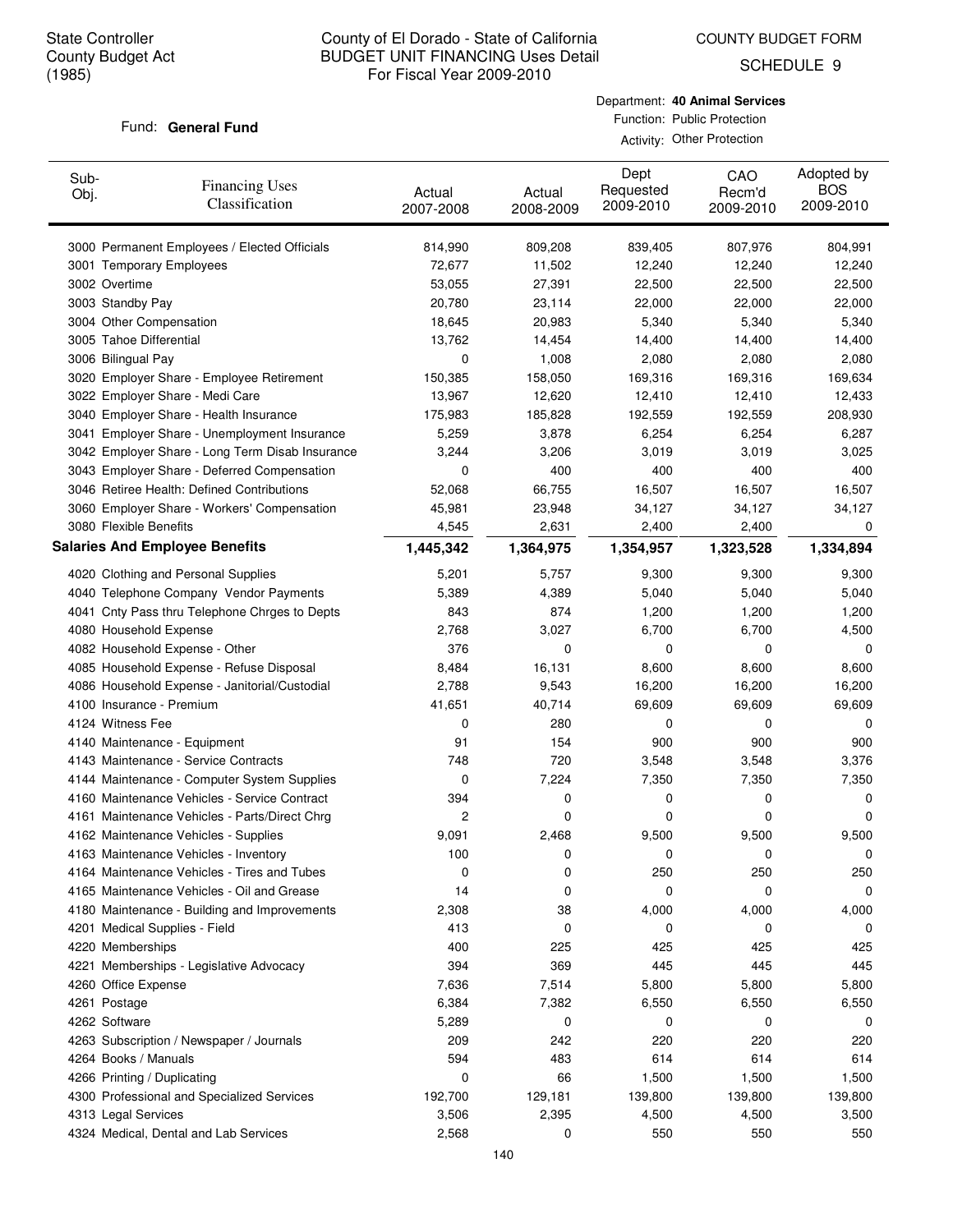COUNTY BUDGET FORM

SCHEDULE 9

#### Fund: General Fund

Department: **40 Animal Services** Function: Public Protection Activity: Other Protection

| Sub-<br>Obj.        | <b>Financing Uses</b><br>Classification        | Actual<br>2007-2008 | Actual<br>2008-2009 | Dept<br>Requested<br>2009-2010 | CAO<br>Recm'd<br>2009-2010 | Adopted by<br><b>BOS</b><br>2009-2010 |
|---------------------|------------------------------------------------|---------------------|---------------------|--------------------------------|----------------------------|---------------------------------------|
|                     | 4400 Publication and Legal Notices             | 2,179               | 0                   | 600                            | 600                        | 600                                   |
|                     | 4420 Rents and Leases - Equipment              | 6,588               | 5,499               | 4,900                          | 4,900                      | 4,900                                 |
|                     | 4421 Security System                           | 1,467               | 758                 | 0                              | 0                          | 0                                     |
|                     | 4440 Rent & Lease - Building/Improvements      | 170,926             | 110,723             | 111,771                        | 111,771                    | 111,771                               |
|                     | 4460 Small Tools and Instruments               | 4,695               | 1,119               | 2,000                          | 2,000                      | 2,000                                 |
|                     | 4461 Minor Equipment                           | 9,958               | 8,703               | 1,000                          | 1,000                      | 1,000                                 |
|                     | 4462 Minor Computer Equipment                  | 3,044               | 74                  | 10,600                         | 10,600                     | 10,600                                |
|                     | 4463 Minor Telephone and Radio Equipment       | 4,372               | 0                   | 2,000                          | 2,000                      | 2,000                                 |
|                     | 4500 Special Departmental Expense              | 36,876              | 38,904              | 44,550                         | 44,550                     | 44,550                                |
|                     | 4501 Special Projects                          | 11,300              | 0                   | 0                              | 0                          | 0                                     |
|                     | 4503 Staff Development                         | 4,880               | 625                 | 1,450                          | 1,450                      | 1,450                                 |
|                     | 4506 Film Development/Photography Supplies     | 4                   | 0                   | 0                              | 0                          | 0                                     |
|                     | 4529 Software License                          | 16,134              | 3,850               | 4,030                          | 4,030                      | 4,030                                 |
|                     | 4600 Transportation and Travel                 | 6,181               | 413                 | 1,000                          | 1,000                      | 1,000                                 |
|                     | 4602 Employee - Private Auto Mileage           | 974                 | 191                 | 600                            | 600                        | 600                                   |
|                     | 4605 Vehicle - Rent Or Lease                   | 62,032              | 44,274              | 75,000                         | 75,000                     | 65,000                                |
|                     | 4606 Fuel Purchases                            | 51,700              | 47,496              | 69,500                         | 69,500                     | 55,000                                |
|                     | 4620 Utilities                                 | 44,457              | 53,480              | 80,124                         | 80,124                     | 59,124                                |
|                     | <b>Services And Supplies</b>                   | 738,110             | 555,286             | 711,726                        | 711,726                    | 662,854                               |
|                     | 5300 Interfund Expenditures                    | 311,076             | 289,911             | 284,991                        | 278,705                    | 280,779                               |
|                     | 5316 Intrfnd Exp: IS Software Training         | 0                   | 90                  | 0                              | 0                          | $\Omega$                              |
|                     | <b>Other Charges</b>                           | 311,076             | 290,001             | 284,991                        | 278,705                    | 280,779                               |
|                     | 6040 Fixed Assets - Equipment                  | 2,255               | 0                   | 8,000                          | 8,000                      | 8,000                                 |
|                     | 6042 Fixed Assets - Computer Sys Equipment     | 11,457              | 0                   | 0                              | 0                          | 0                                     |
| <b>Fixed Assets</b> |                                                | 13,712              | 0                   | 8,000                          | 8,000                      | 8,000                                 |
|                     | 7000 Operating Transfers Out                   | 335,000             | 0                   | 0                              | 0                          | 0                                     |
|                     | 7001 Operating Transfers Out: Fleet            | 5,159               | 0                   | 0                              | 0                          | 0                                     |
|                     | <b>Other Financing Uses</b>                    | 340,159             | 0                   | 0                              | 0                          | 0                                     |
|                     | 7200 Intrafund Transfers                       | 245                 | 50                  | 200                            | 200                        | 200                                   |
|                     | 7210 Intrafund Transfers: Collections          | 155                 | 409                 | 500                            | 500                        | 500                                   |
|                     | 7220 Intrafnd: Telephone Equipment and Support | 25,752              | 17,877              | 18,200                         | 18,200                     | 18,200                                |
|                     | 7221 Intrafnd: Radio Equipment and Support     | 12,264              | 338                 | 10,320                         | 10,320                     | 10,320                                |
|                     | 7223 Intrafnd: Mail Service                    | 4,417               | 3,476               | 2,032                          | 2,032                      | 2,032                                 |
|                     | 7224 Intrafnd: Stores Support                  | 4,543               | 2,792               | 1,987                          | 1,987                      | 1,987                                 |
|                     | 7225 Intrafnd: Central Duplicating             | 1,752               | 2,546               | 1,600                          | 1,600                      | 1,600                                 |
|                     | 7226 Intrafnd: Lease Administration Fee        | 1,186               | 0                   | 2,400                          | 2,400                      | 2,400                                 |
|                     | 7227 Intrafnd: Internal Data Processing        | 10,405              | 12,054              | 13,454                         | 13,454                     | 13,454                                |
|                     | 7229 Intrafnd: PC Support                      | 729                 | 121                 | 0                              | 0                          | 0                                     |
|                     | 7231 Intrafnd: IS Programming Support          | 990                 | 855                 | 1,000                          | 1,000                      | 1,000                                 |
|                     | 7232 Intrafnd: Maint Bldg & Improvmnts         | 3,066               | 2,133               | 2,000                          | 2,000                      | 2,000                                 |
|                     | 7234 Intrafnd: Network Support                 | 20,953              | 24,244              | 26,513                         | 26,513                     | 26,513                                |
|                     | <b>Intrafund Transfers</b>                     | 86,456              | 66,895              | 80,206                         | 80,206                     | 80,206                                |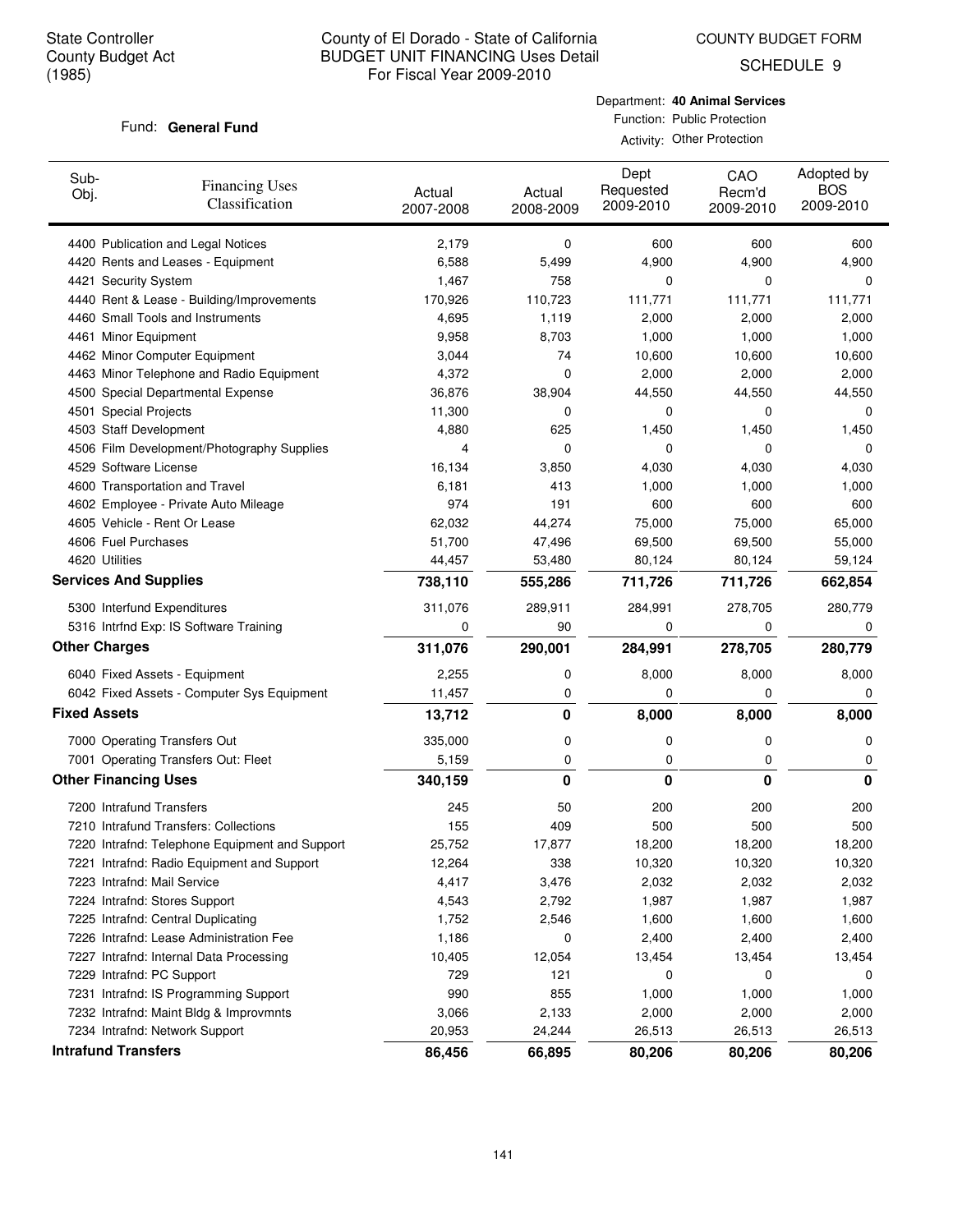Department: **40 Animal Services**

SCHEDULE 9

| Fund: General Fund |                                                                                 |                     | Function: Public Protection<br>Activity: Other Protection |                                |                            |                                       |  |
|--------------------|---------------------------------------------------------------------------------|---------------------|-----------------------------------------------------------|--------------------------------|----------------------------|---------------------------------------|--|
| Sub-<br>Obj.       | <b>Financing Uses</b><br><b>Classification</b>                                  | Actual<br>2007-2008 | Actual<br>2008-2009                                       | Dept<br>Requested<br>2009-2010 | CAO<br>Recm'd<br>2009-2010 | Adopted by<br><b>BOS</b><br>2009-2010 |  |
|                    | <b>Total Financing Uses</b>                                                     | 2,934,855           | 2,277,157                                                 | 2,439,880                      | 2,402,165                  | 2,366,733                             |  |
|                    | <b>Less Department Estimated Revenues</b>                                       | 1,036,942           | 1.195.860                                                 | 1,151,766                      | 1.143.433                  | 1,137,511                             |  |
|                    | <b>Department Use of Other General</b><br><b>Fund Sources (Net County Cost)</b> | 1,897,912           | 1,081,297                                                 | 1,288,114                      | 1,258,732                  | 1,229,222                             |  |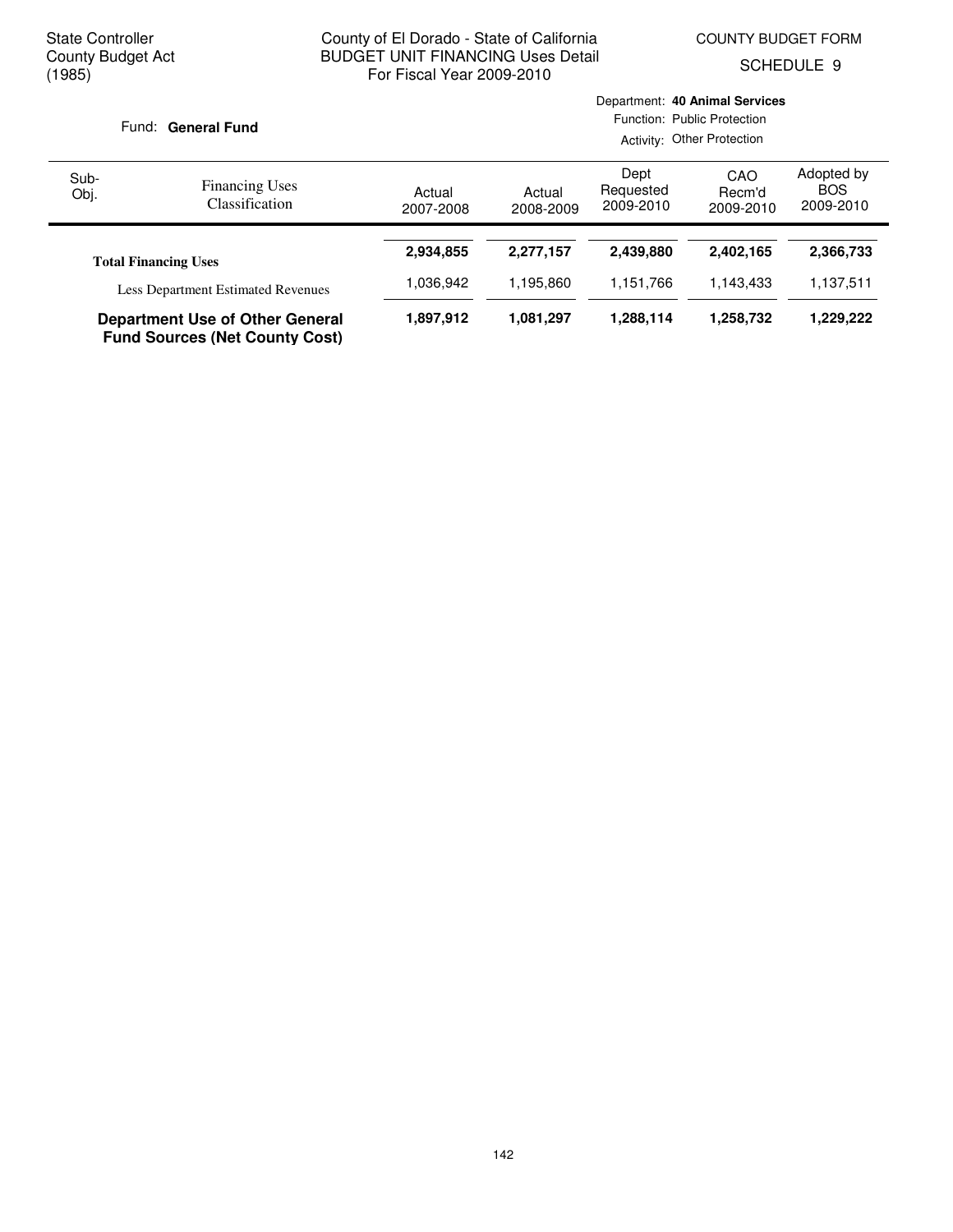COUNTY BUDGET FORM

SCHEDULE 9

#### Fund: Public Health

Department: **40 Public Health**

Function: Health and Sanitation Activity: Health

| Sub-<br>Obj. | <b>Financing Uses</b><br>Classification                                   | Actual<br>2007-2008 | Actual<br>2008-2009 | Dept<br>Requested<br>2009-2010 | CAO<br>Recm'd<br>2009-2010 | Adopted by<br><b>BOS</b><br>2009-2010 |
|--------------|---------------------------------------------------------------------------|---------------------|---------------------|--------------------------------|----------------------------|---------------------------------------|
|              | 3000 Permanent Employees / Elected Officials                              | 5,776,051           | 4,959,396           | 4,880,675                      | 4,871,666                  | 4,491,075                             |
|              | 3001 Temporary Employees                                                  | 440,698             | 214,938             | 171,700                        | 171,700                    | 171,700                               |
|              | 3002 Overtime                                                             | 17,381              | 12,866              | 10,500                         | 10,500                     | 15,800                                |
|              | 3003 Standby Pay                                                          | 7,839               | 7,896               | 8,112                          | 8,112                      | 8,112                                 |
|              | 3004 Other Compensation                                                   | 95,627              | 56,142              | 43,100                         | 43,100                     | 72,670                                |
|              | 3005 Tahoe Differential                                                   | 44,461              | 35,538              | 35,220                         | 35,220                     | 27,280                                |
|              | 3006 Bilingual Pay                                                        | 34,152              | 29,231              | 28,392                         | 28,392                     | 21,875                                |
|              | 3020 Employer Share - Employee Retirement                                 | 1,080,308           | 977,141             | 994,342                        | 994,342                    | 900,891                               |
|              | 3022 Employer Share - Medi Care                                           | 87,241              | 73,950              | 71,838                         | 71,838                     | 64,975                                |
|              | 3040 Employer Share - Health Insurance                                    | 879,130             | 781,752             | 796,737                        | 796,737                    | 749,307                               |
|              | 3041 Employer Share - Unemployment Insurance                              | 23,116              | 17,158              | 30,963                         | 30,963                     | 28,433                                |
|              | 3042 Employer Share - Long Term Disab Insurance                           | 25,436              | 21,084              | 17,880                         | 17,880                     | 16,230                                |
|              | 3043 Employer Share - Deferred Compensation                               | 17,993              | 14,361              | 15,536                         | 15,536                     | 16,157                                |
|              | 3046 Retiree Health: Defined Contributions                                | 281,547             | 352,553             | 77,659                         | 77,659                     | 77,657                                |
|              | 3060 Employer Share - Workers' Compensation                               | 130,365             | 109,432             | 86,926                         | 86,926                     | 86,927                                |
|              | 3080 Flexible Benefits                                                    | 26,459              | 22,317              | 25,800                         | 25,800                     | 25,560                                |
|              | <b>Salaries And Employee Benefits</b>                                     | 8,967,803           | 7,685,753           | 7,295,380                      | 7,286,371                  | 6,774,649                             |
|              | 4040 Telephone Company Vendor Payments                                    | 7,498               | 3,640               | 6,020                          | 6,020                      | 6,020                                 |
|              | 4041 Cnty Pass thru Telephone Chrges to Depts                             | 4,944               | 3,874               | 6,520                          | 6,520                      | 6,346                                 |
|              | 4060 Food and Food Products                                               | 2,157               | 2,360               | 4,200                          | 4,200                      | 4,400                                 |
|              | 4080 Household Expense                                                    | 3,270               | 170                 | 1,000                          | 1,000                      | 1,000                                 |
|              | 4081 Household Expense - Paper Goods                                      | 0                   | 81                  | 0                              | 0                          | 0                                     |
|              | 4083 Household Expense - Laundry                                          | 2,474               | 2,989               | 3,400                          | 3,400                      | 3,400                                 |
|              |                                                                           |                     |                     | 5,000                          |                            |                                       |
|              | 4085 Household Expense - Refuse Disposal                                  | 13,530<br>3,132     | 7,381<br>4,532      | 5,400                          | 5,000<br>5,400             | 6,300<br>6,547                        |
|              | 4086 Household Expense - Janitorial/Custodial<br>4100 Insurance - Premium | 111,625             |                     |                                |                            | 152,380                               |
|              |                                                                           |                     | 111,923             | 152,383                        | 152,383                    |                                       |
|              | 4101 Insurance - Additional Liability                                     | 86,530              | 114,029             | 145,000                        | 145,000                    | 130,000                               |
|              | 4140 Maintenance - Equipment                                              | 13,186              | 14,009              | 10,980                         | 10,980                     | 11,580                                |
|              | 4141 Maintenance - Office Equipment                                       | 0                   | 0                   | 4,750                          | 4,750                      | 4,500                                 |
|              | 4143 Maintenance - Service Contracts                                      | 928                 | 4,112               | 9,325                          | 9,325                      | 11,447                                |
|              | 4144 Maintenance - Computer System Supplies                               | 32                  | 5,976               | 34,028                         | 34,028                     | 29,600                                |
|              | 4160 Maintenance Vehicles - Service Contract                              | 255                 | 10                  | 0                              | 0                          | 0                                     |
|              | 4161 Maintenance Vehicles - Parts/Direct Chrg                             | 0                   | 466                 | 0                              | 0                          | 0                                     |
|              | 4162 Maintenance Vehicles - Supplies                                      | 0                   | 500                 | 0                              | 0                          | 0                                     |
|              | 4180 Maintenance - Building and Improvements                              | 12,789              | 24,747              | 16,100                         | 16,100                     | 16,100                                |
|              | 4200 Medical, Dental and Laboratory Supplies                              | 135,081             | 36,108              | 40,665                         | 40,665                     | 72,391                                |
|              | 4201 Medical Supplies - Field                                             | 108,618             | 68,007              | 51,630                         | 51,630                     | 50,830                                |
|              | 4220 Memberships                                                          | 2,611               | 2,692               | 5,185                          | 5,185                      | 4,915                                 |
|              | 4221 Memberships - Legislative Advocacy                                   | 6,196               | 9,136               | 12,800                         | 12,800                     | 12,200                                |
|              | 4240 Miscellaneous Expense                                                | 0                   | 17                  | 0                              | 0                          | 0                                     |
|              | 4241 Cash Shortage                                                        | 3                   | 0                   | 0                              | 0                          | 0                                     |
|              | 4260 Office Expense                                                       | 68,397              | 45,073              | 59,292                         | 59,292                     | 72,268                                |
|              | 4261 Postage                                                              | 17,749              | 8,980               | 18,670                         | 18,670                     | 17,640                                |
|              | 4262 Software                                                             | 6,249               | 857                 | 11,000                         | 11,000                     | 16,000                                |
|              | 4263 Subscription / Newspaper / Journals                                  | 4,013               | 3,309               | 4,925                          | 4,925                      | 4,925                                 |
|              | 4264 Books / Manuals                                                      | 1,516               | 2,566               | 4,485                          | 4,485                      | 4,485                                 |
|              | 4266 Printing / Duplicating                                               | 2,268               | 500                 | 7,216                          | 7,216                      | 6,216                                 |
|              | 4300 Professional and Specialized Services                                | 1,386,247           | 804,015             | 808,643                        | 808,643                    | 792,213                               |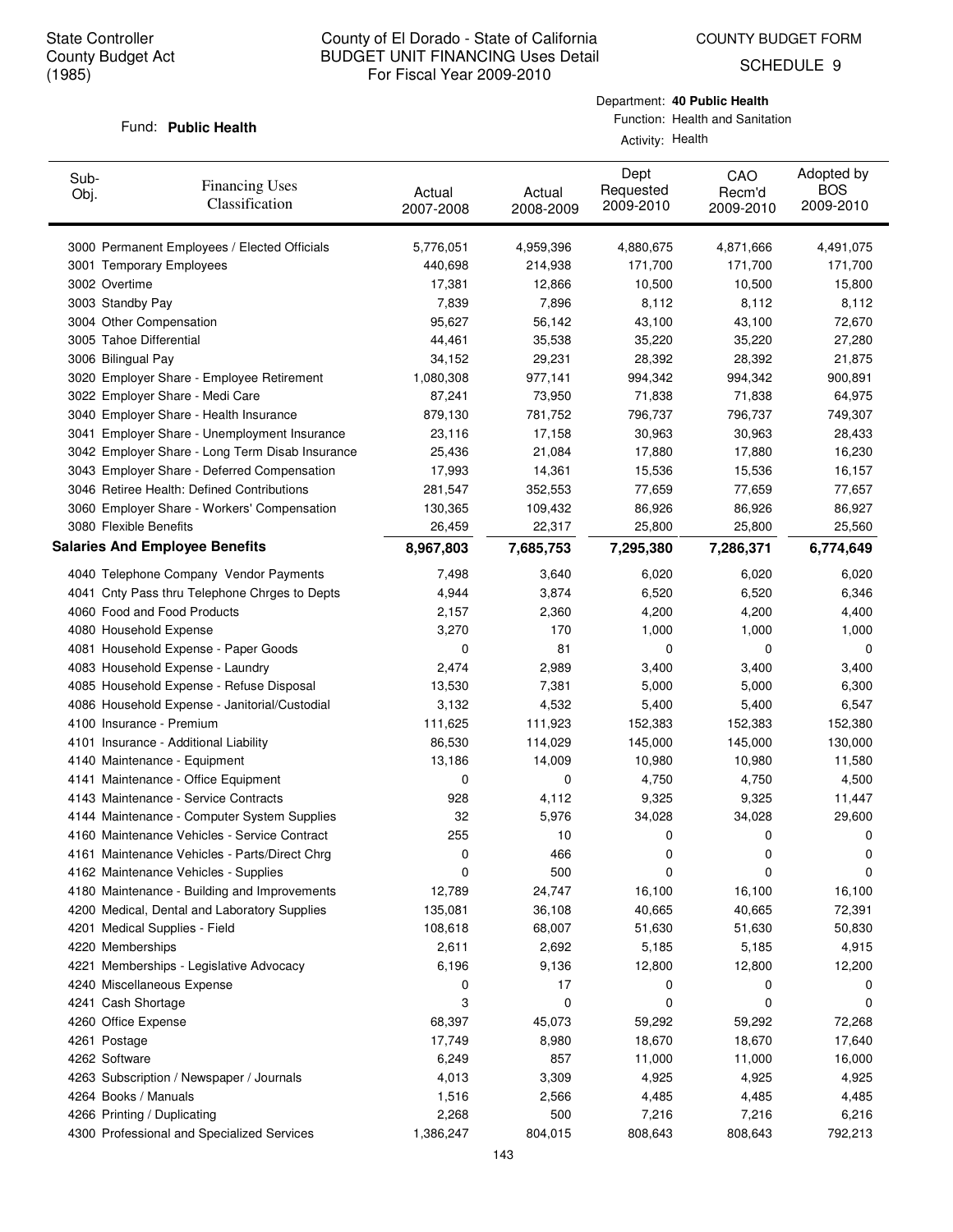SCHEDULE 9

#### Fund: Public Health

| Department: 40 Public Health    |
|---------------------------------|
| Function: Health and Sanitation |

Activity: Health

| Sub-<br>Obj. | <b>Financing Uses</b><br>Classification                                         | Actual<br>2007-2008 | Actual<br>2008-2009 | Dept<br>Requested<br>2009-2010 | CAO<br>Recm'd<br>2009-2010 | Adopted by<br><b>BOS</b><br>2009-2010 |
|--------------|---------------------------------------------------------------------------------|---------------------|---------------------|--------------------------------|----------------------------|---------------------------------------|
|              | 4324 Medical, Dental and Lab Services                                           | 3,472,726           | 4,112,416           | 4,051,421                      | 4,051,421                  | 3,349,134                             |
|              | 4327 Emergency Medical Serv (EMS) - Hospital                                    | 40,696              | 126,082             | 79,438                         | 79,438                     | 136,829                               |
|              | 4328 Emergency Medical Serv (EMS) - Physician                                   | 132,399             | 281,242             | 184,296                        | 184,296                    | 236,006                               |
|              | 4351 Jail Medical Overruns                                                      | 108,703             | 112,290             | 300,000                        | 300,000                    | 300,000                               |
|              | 4400 Publication and Legal Notices                                              | 2,524               | 1,405               | 3,650                          | 3,650                      | 3,650                                 |
|              | 4420 Rents and Leases - Equipment                                               | 35,931              | 38,581              | 40,714                         | 40,714                     | 37,125                                |
|              | 4421 Security System                                                            | 6,498               | 3,211               | 0                              | 0                          | 0                                     |
|              | 4440 Rent & Lease - Building/Improvements                                       | 127,133             | 130,055             | 141,304                        | 141,304                    | 112,499                               |
|              | 4460 Small Tools and Instruments                                                | 363                 | 80                  | 600                            | 600                        | 600                                   |
|              | 4461 Minor Equipment                                                            | 23,392              | 7,386               | 20,600                         | 20,600                     | 20,150                                |
|              | 4462 Minor Computer Equipment                                                   | 28,766              | 4,396               | 23,100                         | 23,100                     | 23,100                                |
|              | 4463 Minor Telephone and Radio Equipment                                        | 240                 | 20                  | 0                              | 0                          | 0                                     |
|              | 4465 Minor Vehicle Equipment                                                    | 369                 | 0                   | 0                              | 0                          | 0                                     |
|              | 4500 Special Departmental Expense                                               | 67,696              | 53,625              | 974,383                        | 974,383                    | 1,212,365                             |
|              | 4501 Special Projects                                                           | 0                   | 270                 | 66,926                         | 66,926                     | 109,927                               |
|              | 4502 Educational Materials                                                      | 10,717              | 4,010               | 9,366                          | 9,366                      | 6,716                                 |
|              | 4503 Staff Development                                                          | 18,779              | 7,505               | 33,635                         | 33,635                     | 30,860                                |
|              | 4506 Film Development/Photography Supplies                                      | 86                  | 0                   | 0                              | 0                          | 0                                     |
|              | 4529 Software License                                                           | 54,988              | 25,939              | 26,180                         | 26,180                     | 24,920                                |
|              | 4540 Staff Development                                                          | 332                 | 70                  | 0                              | 0                          | 0                                     |
|              | 4600 Transportation and Travel                                                  | 24,141              | 10,390              | 34,480                         | 34,480                     | 30,108                                |
|              | 4601 Volunteer - Transportation and Travel                                      | 683                 | 0                   | 0                              | 0                          | 0                                     |
|              | 4602 Employee - Private Auto Mileage                                            | 58,546              | 40,468              | 58,552                         | 58,552                     | 52,035                                |
|              | 4605 Vehicle - Rent Or Lease                                                    | 17,088              | 14,088              | 21,790                         | 21,790                     | 22,551                                |
|              | 4606 Fuel Purchases                                                             | 7,651               | 6,886               | 9,975                          | 9,975                      | 10,375                                |
|              | 4620 Utilities                                                                  | 63,754              | 70,871              | 97,394                         | 97,394                     | 84,929                                |
|              | <b>Services And Supplies</b>                                                    | 6,305,500           | 6,333,345           | 7,606,421                      | 7,606,421                  | 7,247,582                             |
|              | 5000 Support and Care of Persons                                                | 3,923,641           | 3,836,835           | 4,183,355                      | 4,183,355                  | 4,133,782                             |
|              | 5009 Housing                                                                    | 2,400               | 920                 | 0                              | 0                          | 0                                     |
|              | 5011 Transportation Expenses                                                    | 2,240               | 2,833               | 0                              | 0                          | 0                                     |
|              | 5300 Interfund Expenditures                                                     | 1,130,150           | 1,264,823           | 1,154,160                      | 1,158,660                  | 816,580                               |
|              | 5301 Intrfnd Exp: Telephone Equip & Support                                     | 68,090              | 66,439              | 68,201                         | 68,201                     | 65,701                                |
|              | 5304 Intrfnd Exp: Mail Service                                                  | 10,795              | 11,564              | 6,823                          | 6,823                      | 6,823                                 |
|              | 5305 Intrfnd Exp: Stores Support                                                | 8,554               | 8,366               | 5,701                          | 5,701                      | 5,695                                 |
|              | 5306 Intrfnd Exp: Central Duplicating                                           | 24,934              | 20,999              | 26,650                         | 26,650                     | 26,150                                |
|              | 5307 Intrfnd Exp: Lease Administration Fee                                      | 2,300               | 0                   | 4,600                          | 4,600                      | 4,600                                 |
|              | 5308 Intrfnd Exp: Internal Data Processing                                      | 64,942              | 66,522              | 71,664                         | 71,664                     | 71,567                                |
|              | 5314 Intrfnd Exp: PC Support                                                    | 16,255              | 685                 | 0                              | 0                          | 0                                     |
|              | 5316 Intrfnd Exp: IS Software Training                                          | 22,275              | 35,445              | 24,020                         | 24,020                     | 23,960                                |
|              |                                                                                 |                     |                     |                                |                            |                                       |
|              | 5318 Intrind Exp: Maint Buildg & Imprvmnts<br>5320 Intrfnd Exp: Network Support | 7,582<br>140,620    | 8,557<br>165,099    | 8,600<br>147,329               | 8,600<br>147,329           | 8,600<br>147,328                      |
|              |                                                                                 |                     |                     |                                |                            |                                       |
|              | 5321 Intrfnd Exp: Collections<br>5322 Intrfnd Exp: Privacy/Compliance Program   | 0<br>0              | 11<br>0             | 0                              | 0<br>0                     | 0<br>0                                |
|              |                                                                                 |                     |                     | 4,500                          |                            |                                       |
|              | <b>Other Charges</b>                                                            | 5,424,778           | 5,489,098           | 5,705,603                      | 5,705,603                  | 5,310,786                             |
|              | 6020 Fixed Assets - Building and Improvement                                    | 27,602              | 0                   | 35,000                         | 35,000                     | 35,000                                |
|              | 6025 Fixed Assets - Leasehold Improvements                                      | 0                   | 0                   | 10,000                         | 10,000                     | 10,000                                |
|              | 6040 Fixed Assets - Equipment                                                   | 34,922              | 4,019               | 10,000                         | 10,000                     | 10,000                                |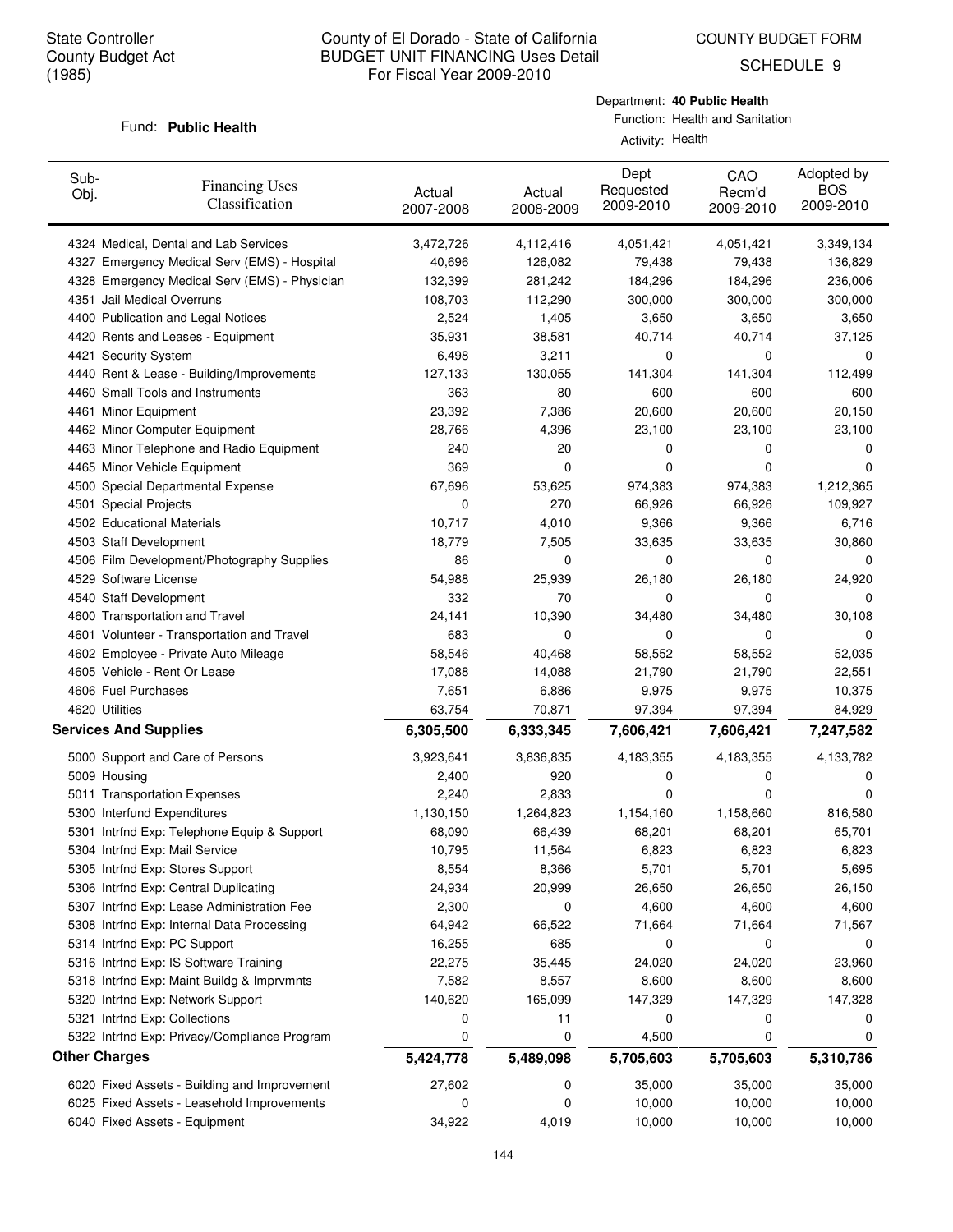SCHEDULE 9

#### Fund: Public Health

Function: Health and Sanitation  $\overline{A}$ 

| Health |  |
|--------|--|
|        |  |

| Sub-<br>Obj.        | <b>Financing Uses</b><br>Classification                       | Actual<br>2007-2008 | Actual<br>2008-2009 | Dept<br>Requested<br>2009-2010 | CAO<br>Recm'd<br>2009-2010 | Adopted by<br><b>BOS</b><br>2009-2010 |
|---------------------|---------------------------------------------------------------|---------------------|---------------------|--------------------------------|----------------------------|---------------------------------------|
|                     | 6042 Fixed Assets - Computer Sys Equipment                    | 76,300              | 10,072              | 12,600                         | 12,600                     | 12,600                                |
| <b>Fixed Assets</b> |                                                               | 138,824             | 14,091              | 67,600                         | 67,600                     | 67,600                                |
|                     | 7000 Operating Transfers Out                                  | 0                   | 21                  | 0                              | 0                          | 0                                     |
|                     | <b>Other Financing Uses</b>                                   | 0                   | 21                  | 0                              | $\bf{0}$                   | 0                                     |
|                     | 7100 Residual Equity Transfers Out                            | 0                   | 1,300,000           | 0                              | 0                          | 513,883                               |
|                     | <b>Residual Equity Transfers</b>                              | 0                   | 1,300,000           | 0                              | $\mathbf{0}$               | 513,883                               |
|                     | 7250 Intrafnd: Non General Fund Types                         | 34,464              | 16,731              | 41,000                         | 41.000                     | 769,175                               |
|                     | 7254 Intrafnd: Public Health                                  | 677,244             | 449,982             | 546,220                        | 544,869                    | 517,675                               |
|                     | 7259 Intrafnd: PHD SRF                                        | 1,384,743           | 1,216,937           | 2,226,685                      | 2,226,685                  | 1,351,210                             |
|                     | <b>Intrafund Transfers</b>                                    | 2,096,451           | 1,683,650           | 2,813,905                      | 2,812,554                  | 2,638,060                             |
|                     | 7380 Intrfnd Abatemnt: Not General Fund                       | $-1,207$            | 0                   | 0                              | 0                          | $\Omega$                              |
|                     | 7384 Intrfnd Abatemnt: Public Health                          | $-677,244$          | $-449.982$          | $-546,218$                     | $-544,867$                 | $-517.677$                            |
|                     | 7389 Intrind Abatemnt: PHD SRF Transfers                      | $-1,384,743$        | $-1,216,937$        | $-2,226,685$                   | $-2,226,685$               | $-1,351,210$                          |
|                     | <b>Intrafund Abatement</b>                                    | $-2,063,194$        | $-1,666,919$        | $-2,772,903$                   | $-2,771,552$               | $-1,868,887$                          |
|                     | 7700 Contingency                                              | 0                   | 0                   | 3,758,439                      | 3,750,802                  | 2,963,757                             |
|                     | <b>Appropriations for Contingencies</b>                       | 0                   | 0                   | 3,758,439                      | 3,750,802                  | 2,963,757                             |
|                     | <b>Total Financing Uses</b>                                   | 20,870,163          | 20,839,039          | 24,474,445                     | 24,457,799                 | 23,647,430                            |
|                     | Less Department Estimated Revenues                            | 22,667,461          | 20,814,697          | 19,503,480                     | 19,486,834                 | 18,562,479                            |
|                     | <b>Department Use of Public Health</b><br><b>Fund Balance</b> | $-1,797,298$        | 24,343              | 4,970,965                      | 4,970,965                  | 5,084,951                             |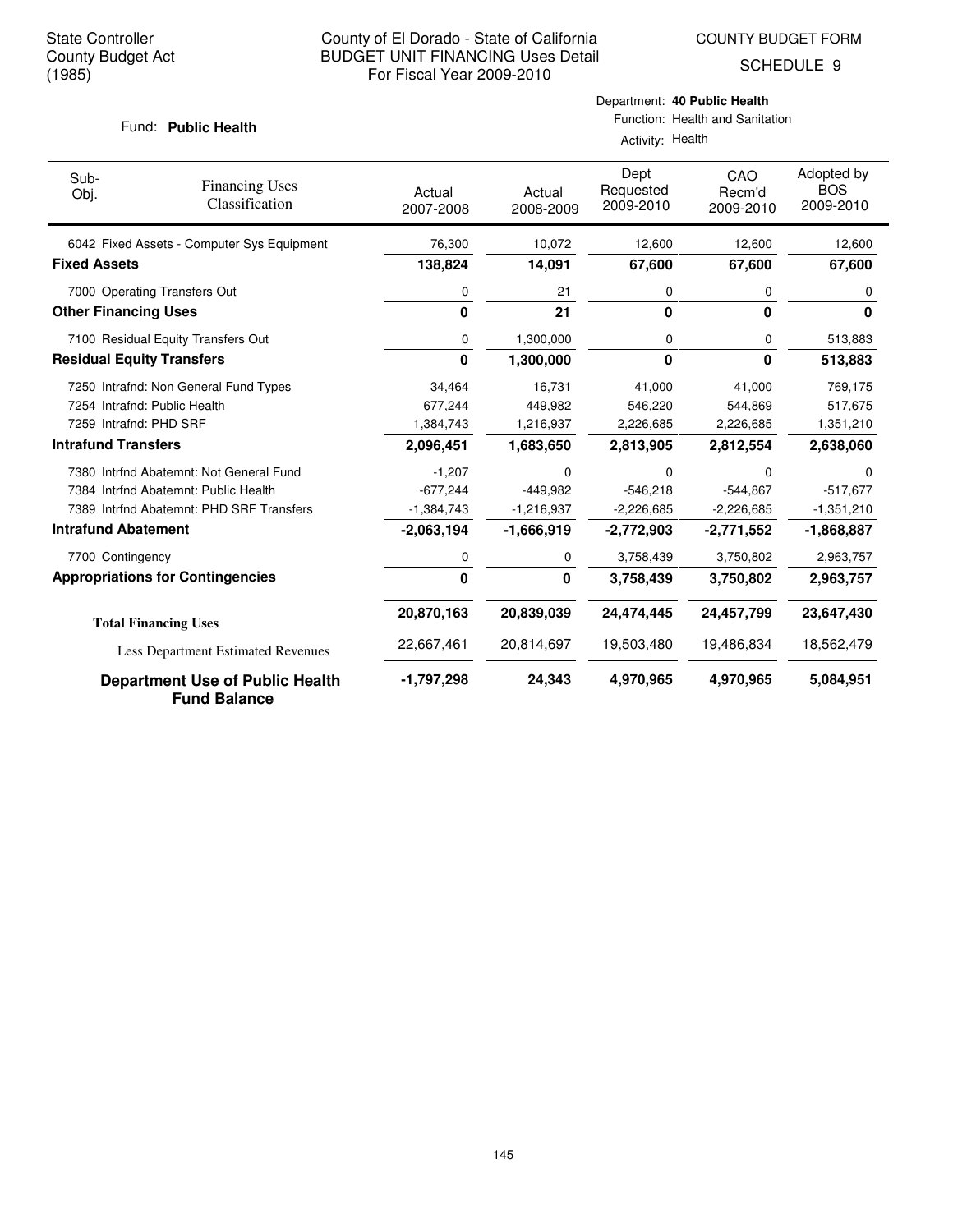SCHEDULE 9

#### Department: **41 Mental Health Services**

#### Fund: **Mental Health**

Function: Health and Sanitation Activity: Health

| Sub-<br>Obj.                | <b>Financing Uses</b><br>Classification         | Actual<br>2007-2008 | Actual<br>2008-2009 | Dept<br>Requested<br>2009-2010 | CAO<br>Recm'd<br>2009-2010 | Adopted by<br><b>BOS</b><br>2009-2010 |
|-----------------------------|-------------------------------------------------|---------------------|---------------------|--------------------------------|----------------------------|---------------------------------------|
|                             | 3000 Permanent Employees / Elected Officials    | 6,029,183           | 5,969,423           | 5,536,872                      | 5,536,872                  | 5,621,808                             |
|                             | 3001 Temporary Employees                        | 976,349             | 796,569             | 701,875                        | 701,875                    | 618,096                               |
| 3002 Overtime               |                                                 | 271,697             | 190,009             | 159,599                        | 159,599                    | 115,395                               |
| 3003 Standby Pay            |                                                 | 81,668              | 84,049              | 75,532                         | 75,532                     | 44,205                                |
| 3004 Other Compensation     |                                                 | 95,603              | 161,581             | 143,859                        | 143,859                    | 210,787                               |
| 3005 Tahoe Differential     |                                                 | 49,154              | 35,334              | 19,200                         | 19,200                     | 25,199                                |
| 3006 Bilingual Pay          |                                                 | 11,479              | 9,919               | 8,320                          | 8,320                      | 9,360                                 |
|                             | 3020 Employer Share - Employee Retirement       | 1,124,843           | 1,204,280           | 1,090,446                      | 1,090,446                  | 1,108,463                             |
|                             | 3022 Employer Share - Medi Care                 | 101,630             | 98,179              | 77,887                         | 77,887                     | 79,888                                |
|                             | 3040 Employer Share - Health Insurance          | 1,010,308           | 1,056,079           | 957,861                        | 957,861                    | 1,127,221                             |
|                             | 3041 Employer Share - Unemployment Insurance    | 35,172              | 27,473              | 41,696                         | 41,696                     | 43,415                                |
|                             | 3042 Employer Share - Long Term Disab Insurance | 23,353              | 24,534              | 20,003                         | 20,003                     | 20,557                                |
|                             | 3043 Employer Share - Deferred Compensation     | 18,080              | 17,658              | 13,224                         | 13,224                     | 13,178                                |
|                             | 3046 Retiree Health: Defined Contributions      | 256,214             | 368,313             | 85,460                         | 85,460                     | 85,726                                |
|                             | 3060 Employer Share - Workers' Compensation     | 153,153             | 118,643             | 109,222                        | 109,222                    | 109,560                               |
| 3080 Flexible Benefits      |                                                 | 19,586              | 16,988              | 35,100                         | 35,100                     | 36,600                                |
|                             | <b>Salaries And Employee Benefits</b>           | 10,257,474          | 10,179,031          | 9,076,156                      | 9,076,156                  | 9,269,458                             |
|                             | 4020 Clothing and Personal Supplies             | 0                   | 77                  | 0                              | 0                          | 0                                     |
|                             | 4040 Telephone Company Vendor Payments          | 7,129               | 3,812               | 5,001                          | 5,001                      | 3,812                                 |
|                             | 4041 Cnty Pass thru Telephone Chrges to Depts   | 5,945               | 5,519               | 6,137                          | 6,137                      | 5,519                                 |
|                             | 4060 Food and Food Products                     | 75,136              | 50,155              | 80,001                         | 80,001                     | 94,001                                |
| 4080 Household Expense      |                                                 | 23,028              | 23,167              | 22,400                         | 22,400                     | 23,166                                |
|                             | 4083 Household Expense - Laundry                | 5,810               | 7,581               | 6,000                          | 6,000                      | 6,000                                 |
|                             | 4085 Household Expense - Refuse Disposal        | 7,500               | 10,628              | 16,161                         | 16,161                     | 14,094                                |
|                             | 4086 Household Expense - Janitorial/Custodial   | 65,748              | 61,429              | 52,679                         | 52,679                     | 74,988                                |
| 4100 Insurance - Premium    |                                                 | 57,827              | 84,419              | 150,394                        | 150,394                    | 150,394                               |
|                             | 4140 Maintenance - Equipment                    | 506                 | 385                 | 1,138                          | 1,138                      | 385                                   |
|                             | 4144 Maintenance - Computer System Supplies     | 1,830               | 0                   | 0                              | 0                          | 1,371                                 |
|                             | 4145 Maintenance - Equipment Parts              | 0                   | 8                   | 0                              | 0                          | 0                                     |
|                             | 4160 Maintenance Vehicles - Service Contract    | 455                 | 72                  | 287                            | 287                        | 5,000                                 |
|                             | 4161 Maintenance Vehicles - Parts/Direct Chrg   | 247                 | 0                   | 0                              | 0                          | 0                                     |
|                             | 4162 Maintenance Vehicles - Supplies            | 1,015               | 0                   | 0                              | 0                          | 0                                     |
|                             | 4163 Maintenance Vehicles - Inventory           | 231                 | 0                   | 0                              | 0                          | 0                                     |
|                             | 4165 Maintenance Vehicles - Oil and Grease      | 40                  | 0                   | 0                              | 0                          | 0                                     |
|                             | 4180 Maintenance - Building and Improvements    | 17,066              | 33,099              | 1,861                          | 1,861                      | 2,039                                 |
|                             | 4200 Medical, Dental and Laboratory Supplies    | 34,577              | 35,118              | 9,350                          | 9,350                      | 34,819                                |
| 4220 Memberships            |                                                 | 685                 | 2,690               | 685                            | 685                        | 1,456                                 |
|                             | 4221 Memberships - Legislative Advocacy         | 4,499               | 4,078               | 5,350                          | 5,350                      | 5,350                                 |
| 4260 Office Expense         |                                                 | 55,751              | 32,697              | 30,000                         | 30,000                     | 32,697                                |
| 4261 Postage                |                                                 | 3,110               | 2,862               | 2,420                          | 2,420                      | 2,862                                 |
| 4262 Software               |                                                 | 451                 | 269                 | 0                              | 0                          | 0                                     |
|                             | 4263 Subscription / Newspaper / Journals        | 987                 | 170                 | 400                            | 400                        | 170                                   |
| 4264 Books / Manuals        |                                                 | 1,566               | 1,916               | 500                            | 500                        | 2,425                                 |
| 4266 Printing / Duplicating |                                                 | 50                  | 0                   | 1,200                          | 1,200                      | 350                                   |
|                             | 4300 Professional and Specialized Services      | 821,462             | 249,068             | 40,000                         | 40,000                     | 46,200                                |
| 4313 Legal Services         |                                                 | 2,375               | 0                   | 0                              | 0                          | 0                                     |
|                             | 4323 Psychiatric Medical Services               | 2,564,068           | 2,797,137           | 3,571,121                      | 3,571,121                  | 3,524,554                             |
|                             | 4324 Medical, Dental and Lab Services           | 50,471              | 25,105              | 27,603                         | 27,603                     | 27,603                                |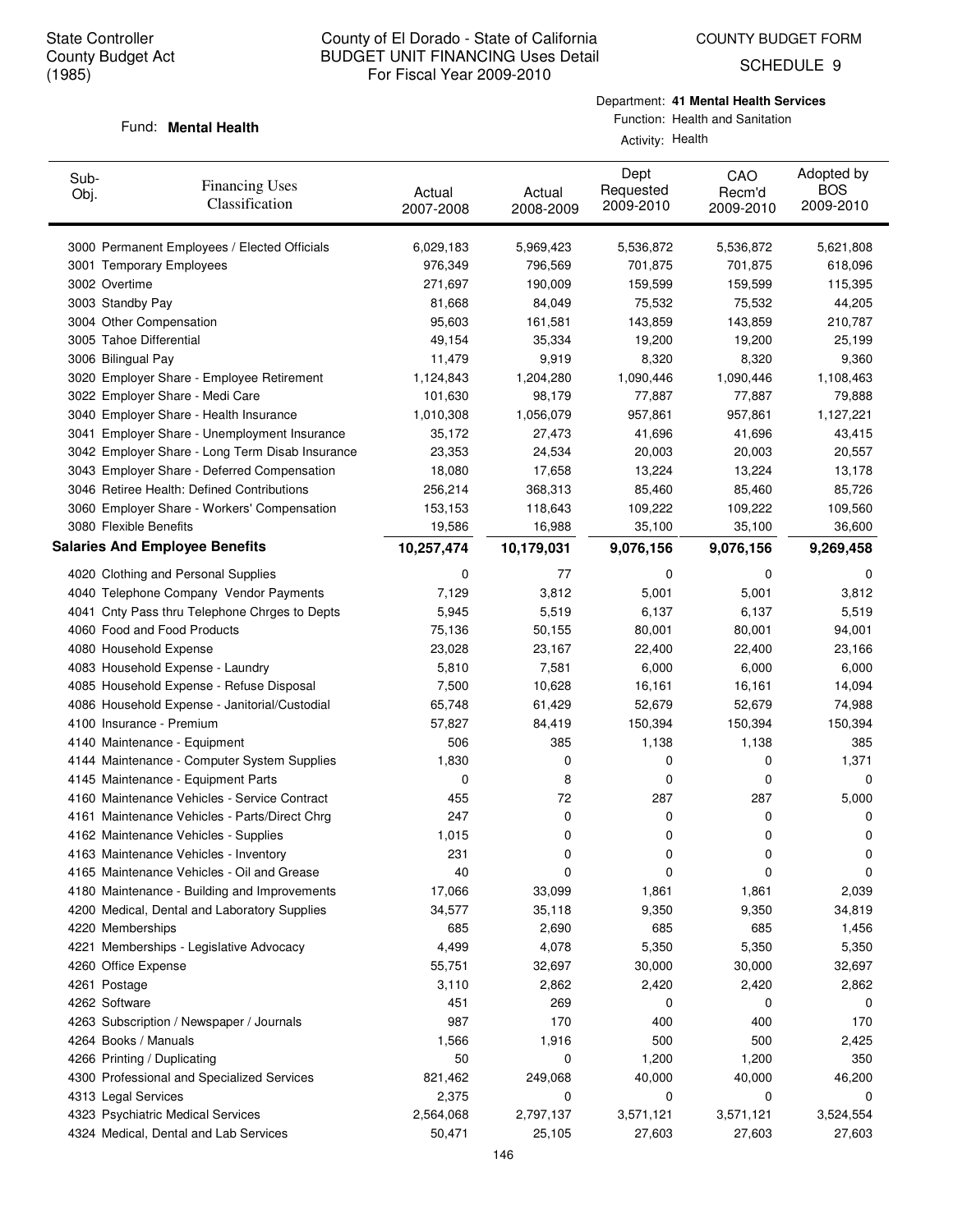SCHEDULE 9

#### Department: **41 Mental Health Services**

Function: Health and Sanitation Activity: Health

#### Fund: **Mental Health**

| Sub-<br>Obj.        | <b>Financing Uses</b><br>Classification     | Actual<br>2007-2008 | Actual<br>2008-2009 | Dept<br>Requested<br>2009-2010 | CAO<br>Recm'd<br>2009-2010 | Adopted by<br><b>BOS</b><br>2009-2010 |
|---------------------|---------------------------------------------|---------------------|---------------------|--------------------------------|----------------------------|---------------------------------------|
|                     | 4330 Food Stamp Service                     | 45                  | 0                   | 0                              | 0                          | 0                                     |
|                     | 4337 Other Governmental Agencies            | 62,380              | 72,231              | 0                              | 0                          | 75,231                                |
|                     | 4400 Publication and Legal Notices          | 9,797               | 550                 | 4,000                          | 4,000                      | 4,000                                 |
|                     | 4420 Rents and Leases - Equipment           | 27,844              | 32,982              | 31,400                         | 31,400                     | 34,631                                |
|                     | 4440 Rent & Lease - Building/Improvements   | 552,888             | 626,399             | 428,445                        | 428,445                    | 442,865                               |
|                     | 4460 Small Tools and Instruments            | 0                   | 375                 | 530                            | 530                        | 3,180                                 |
|                     | 4461 Minor Equipment                        | 112,554             | 7,736               | 2,500                          | 2,500                      | 7,736                                 |
|                     | 4462 Minor Computer Equipment               | 48,268              | 295                 | 20,000                         | 20,000                     | 11,000                                |
|                     | 4463 Minor Telephone and Radio Equipment    | 409                 | 0                   | 0                              | 0                          | 0                                     |
|                     | 4500 Special Departmental Expense           | 18,833              | 9,053               | 379,980                        | 379,980                    | 1,344,980                             |
|                     | 4501 Special Projects                       | 892                 | 0                   | 0                              | 0                          | 0                                     |
|                     | 4502 Educational Materials                  | 341                 | 4,397               | 12,519                         | 12,519                     | 19,219                                |
|                     | 4503 Staff Development                      | 57,851              | 45,697              | 48,590                         | 48,590                     | 49,650                                |
|                     | 4529 Software License                       | 172,193             | 180,276             | 214,033                        | 214,033                    | 157,758                               |
|                     | 4540 Staff Development                      | 1,025               | 102                 | 500                            | 500                        | 1,440                                 |
|                     | 4600 Transportation and Travel              | 16,003              | 2,429               | 5,365                          | 5,365                      | 6,364                                 |
|                     | 4602 Employee - Private Auto Mileage        | 28,025              | 24,124              | 35,316                         | 35,316                     | 39,417                                |
|                     | 4604 Volunteer - Private Auto Mileage       | 0                   | 18                  | 0                              | 0                          | 0                                     |
|                     | 4605 Vehicle - Rent Or Lease                | 65,790              | 37,841              | 42,002                         | 42,002                     | 38,000                                |
|                     | 4606 Fuel Purchases                         | 43,551              | 31,988              | 38,122                         | 38,122                     | 38,125                                |
|                     | 4620 Utilities                              | 106,834             | 93,120              | 110,060                        | 110,060                    | 119,242                               |
|                     | <b>Services And Supplies</b>                | 5,135,088           | 4,601,074           | 5,404,050                      | 5,404,050                  | 6,452,093                             |
|                     | 5002 Institute For Mental Disease - MenHith | 708,054             | 463,410             | 505,000                        | 505,000                    | 505,000                               |
|                     | 5003 Medi Cal Managed Care - Mental Hith    | 18,262              | 20,007              | 40,000                         | 40,000                     | 40,000                                |
|                     | 5009 Housing                                | 235,620             | 144,654             | 160,000                        | 160,000                    | 160,000                               |
|                     | 5010 Transportation Services                | 0                   | 0                   | 0                              | 0                          | 1,000                                 |
|                     | 5011 Transportation Expenses                | 9,077               | 5,852               | 10,200                         | 10,200                     | 11,700                                |
|                     | 5012 Ancilliary Services                    | 1,041               | 1,237               | 93,298                         | 93,298                     | 93,298                                |
|                     | 5013 Ancilliary Expenses                    | 25,940              | 9,936               | 75,000                         | 75,000                     | 78,600                                |
|                     | 5300 Interfund Expenditures                 | 576,881             | 778,108             | 618,208                        | 618,208                    | 688,866                               |
|                     | 5301 Intrfnd Exp: Telephone Equip & Support | 141,285             | 135,959             | 70,000                         | 70,000                     | 135,959                               |
|                     | 5304 Intrfnd Exp: Mail Service              | 7,508               | 9,635               | 5,905                          | 5,905                      | 5,905                                 |
|                     | 5305 Intrfnd Exp: Stores Support            | 13,272              | 13,233              | 12,229                         | 12,229                     | 12,229                                |
|                     | 5306 Intrfnd Exp: Central Duplicating       | 4,256               | 3,539               | 12,581                         | 12,581                     | 2,000                                 |
|                     | 5307 Intrfnd Exp: Lease Administration Fee  | 4,902               | 0                   | 0                              | 0                          | 10,581                                |
|                     | 5308 Intrfnd Exp: Internal Data Processing  | 51,802              | 60,349              | 75,553                         | 75,553                     | 75,553                                |
|                     | 5314 Intrfnd Exp: PC Support                | 1,890               | 335                 | 2,000                          | 2,000                      | 2,000                                 |
|                     | 5316 Intrfnd Exp: IS Software Training      | 3,675               | 240                 | 87,500                         | 87,500                     | 87,500                                |
|                     | 5318 Intrfnd Exp: Maint Buildg & Imprvmnts  | 15,133              | 22,761              | 2,000                          | 2,000                      | 2,000                                 |
|                     | 5320 Intrfnd Exp: Network Support           | 103,769             | 156,483             | 128,949                        | 128,949                    | 128,949                               |
|                     | 5321 Intrfnd Exp: Collections               | 1,007               | 1,678               | 1,300                          | 1,300                      | 1,300                                 |
|                     | <b>Other Charges</b>                        | 1,923,373           | 1,827,416           | 1,899,723                      | 1,899,723                  | 2,042,440                             |
|                     | 6040 Fixed Assets - Equipment               | 48,915              | 36,531              | 7,000                          | 7,000                      | 7,000                                 |
|                     | 6042 Fixed Assets - Computer Sys Equipment  | 30,708              | 0                   | 0                              | 0                          | 0                                     |
|                     | 6045 Fixed Assets - Vehicles                | 9,568               | 0                   | 0                              | 0                          | 0                                     |
| <b>Fixed Assets</b> |                                             | 89,190              | 36,531              | 7,000                          | 7,000                      | 7,000                                 |
|                     | 7000 Operating Transfers Out                | 215,939             | 0                   | 0                              | 0                          | 132,126                               |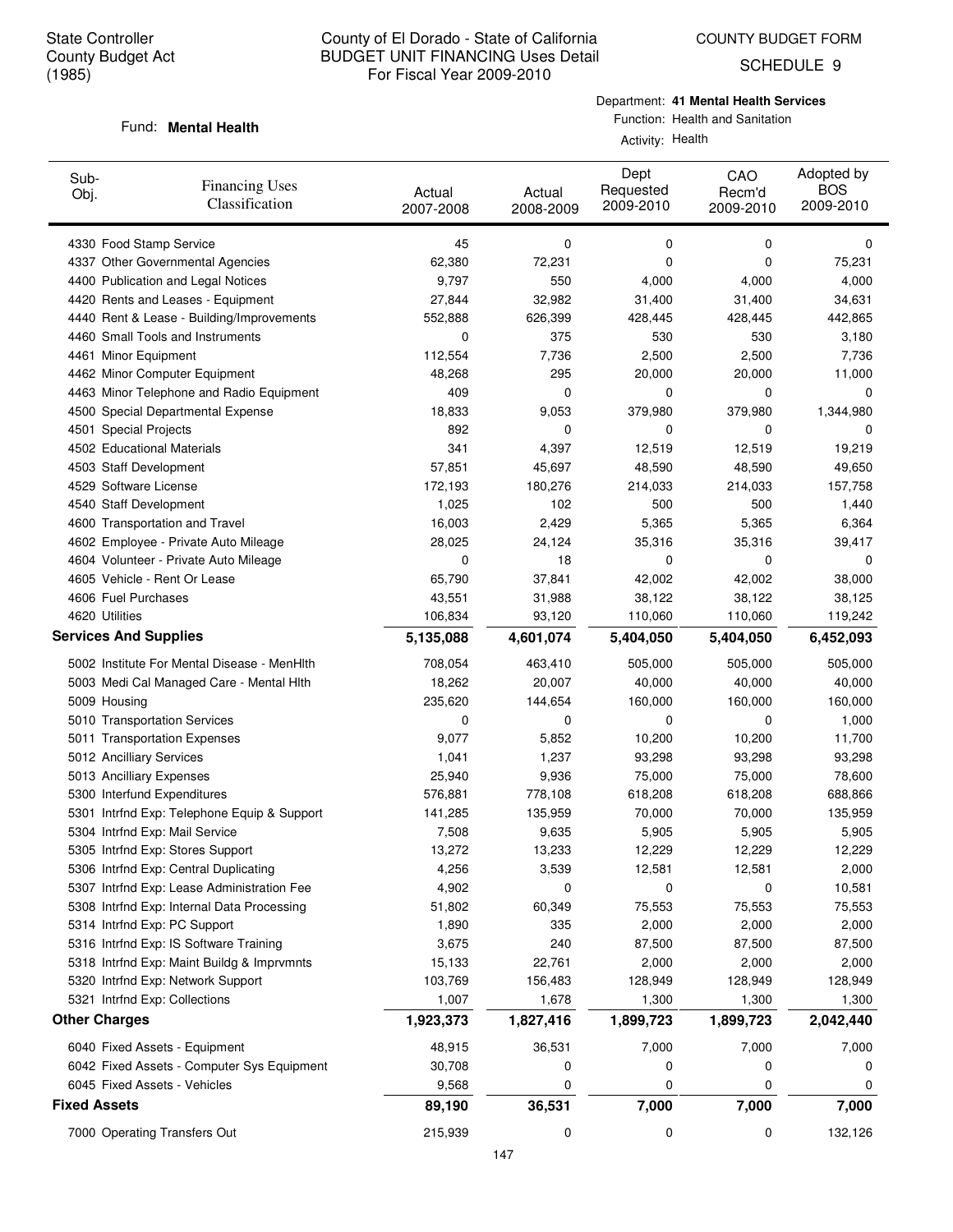SCHEDULE 9

#### Fund: **Mental Health**

Activity: Health

| Sub-<br>Obj.                | <b>Financing Uses</b><br>Classification                | Actual<br>2007-2008 | Actual<br>2008-2009 | Dept<br>Requested<br>2009-2010 | CAO<br>Recm'd<br>2009-2010 | Adopted by<br><b>BOS</b><br>2009-2010 |
|-----------------------------|--------------------------------------------------------|---------------------|---------------------|--------------------------------|----------------------------|---------------------------------------|
| <b>Other Financing Uses</b> |                                                        | 215,939             | 0                   | 0                              | 0                          | 132,126                               |
|                             | 7250 Intrafnd: Non General Fund Types                  | 326,136             | 12,566,020          | 15,928,397                     | 15,928,397                 | 11,652,357                            |
| <b>Intrafund Transfers</b>  |                                                        | 326,136             | 12,566,020          | 15,928,397                     | 15,928,397                 | 11,652,357                            |
|                             | 7350 Intrfnd Abatemnt: Only General Fund               | $-45,710$           | 0                   | 0                              | $\Omega$                   | $\Omega$                              |
|                             | 7380 Intrfnd Abatemnt: Not General Fund                | $-393,674$          | $-12,595,427$       | $-16, 106, 901$                | $-16, 106, 901$            | $-12,596,481$                         |
| <b>Intrafund Abatement</b>  |                                                        | -439,384            | -12,595,427         | -16,106,901                    | -16,106,901                | -12,596,481                           |
| 7700 Contingency            |                                                        | 0                   | 0                   | 547,865                        | 547,865                    | 899,523                               |
|                             | <b>Appropriations for Contingencies</b>                | 0                   | 0                   | 547,865                        | 547,865                    | 899,523                               |
|                             | <b>Total Financing Uses</b>                            | 17,507,817          | 16.614,645          | 16,756,290                     | 16,756,290                 | 17,858,516                            |
|                             | <b>Less Department Estimated Revenues</b>              | 16,701,019          | 17,932,441          | 17,201,840                     | 17,201,840                 | 16,082,477                            |
|                             | Department Use of Mental Health<br><b>Fund Balance</b> | 806,798             | -1,317,796          | -445.550                       | -445,550                   | 1,776,039                             |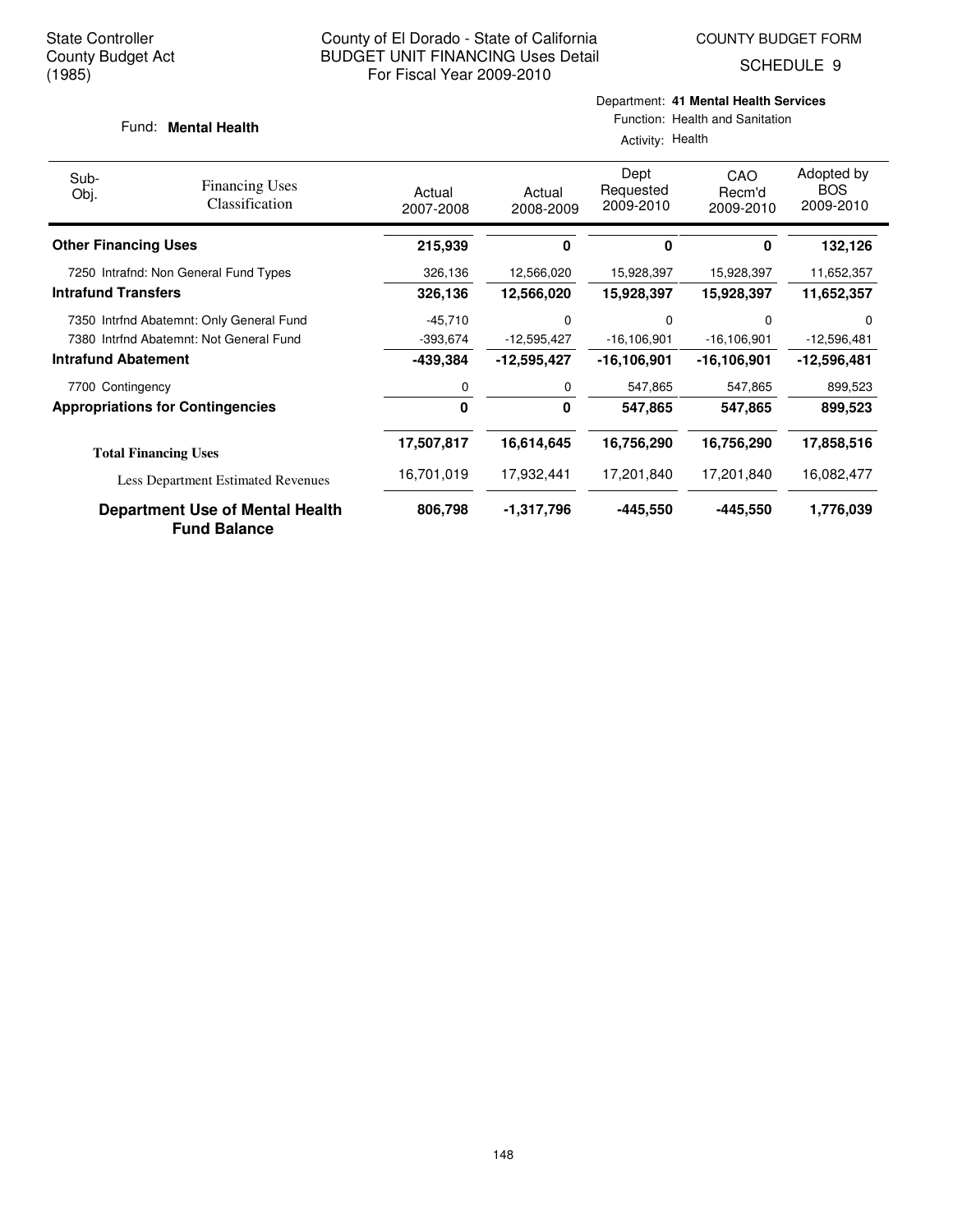COUNTY BUDGET FORM

SCHEDULE 9

#### Fund: General Fund

Department: **42 Environmental Management**

Function: Health and Sanitation Activity: Health

| Sub-<br>Obj. | <b>Financing Uses</b><br>Classification         | Actual<br>2007-2008 | Actual<br>2008-2009 | Dept<br>Requested<br>2009-2010 | CAO<br>Recm'd<br>2009-2010 | Adopted by<br><b>BOS</b><br>2009-2010 |
|--------------|-------------------------------------------------|---------------------|---------------------|--------------------------------|----------------------------|---------------------------------------|
|              | 3000 Permanent Employees / Elected Officials    | 1,514,095           | 1,527,296           | 1,470,813                      | 1,414,460                  | 1,358,561                             |
|              | 3001 Temporary Employees                        | 27,321              | 8,915               | 117,902                        | 117,902                    | 117,902                               |
|              | 3002 Overtime                                   | 9,300               | 7,741               | 7,736                          | 7,736                      | 7,736                                 |
|              | 3003 Standby Pay                                | 2,126               | 2,090               | 2,150                          | 2,150                      | 2,150                                 |
|              | 3004 Other Compensation                         | 17,514              | 16,966              | 13,616                         | 13,616                     | 13,616                                |
|              | 3005 Tahoe Differential                         | 6,407               | 7,958               | 7,320                          | 7,320                      | 7,320                                 |
|              | 3006 Bilingual Pay                              | 266                 | 165                 | 0                              | 0                          | 0                                     |
|              | 3020 Employer Share - Employee Retirement       | 282,802             | 297,101             | 282,777                        | 282,777                    | 282,777                               |
|              | 3022 Employer Share - Medi Care                 | 21,643              | 21,157              | 22,396                         | 22,396                     | 22,396                                |
|              | 3040 Employer Share - Health Insurance          | 240,086             | 236,306             | 216,455                        | 216,455                    | 216,455                               |
|              | 3041 Employer Share - Unemployment Insurance    | 4,398               | 4,064               | 12,843                         | 12,843                     | 12,843                                |
|              | 3042 Employer Share - Long Term Disab Insurance | 6,649               | 5,965               | 5,424                          | 5,424                      | 5,424                                 |
|              | 3043 Employer Share - Deferred Compensation     | 7,764               | 8,227               | 9,352                          | 9,352                      | 9,352                                 |
|              | 3046 Retiree Health: Defined Contributions      | 73,788              | 76,504              | 20,416                         | 20,416                     | 20,416                                |
|              | 3060 Employer Share - Workers' Compensation     | 15,938              | 18,867              | 17,953                         | 17,953                     | 17,953                                |
|              | 3080 Flexible Benefits                          | 8,399               | 4,899               | 27,600                         | 27,600                     | 27,600                                |
|              | <b>Salaries And Employee Benefits</b>           | 2,238,495           | 2,244,219           | 2,234,754                      | 2,178,401                  | 2,122,502                             |
|              | 4000 Agriculture                                | 3,450               | 2,847               | 1,650                          | 1,650                      | 1,650                                 |
|              | 4020 Clothing and Personal Supplies             | 0                   | 0                   | 1,200                          | 1,200                      | 1,200                                 |
|              | 4022 Uniforms                                   | 0                   | 0                   | 2,500                          | 2,500                      | 2,500                                 |
|              | 4040 Telephone Company Vendor Payments          | 6,882               | 3,227               | 7,250                          | 7,250                      | 7,250                                 |
|              | 4041 Cnty Pass thru Telephone Chrges to Depts   | 767                 | 672                 | 1,624                          | 1,624                      | 1,624                                 |
|              | 4080 Household Expense                          | 5                   | 707                 | 1,000                          | 1,000                      | 1,000                                 |
|              | 4081 Household Expense - Paper Goods            | 1,268               | 677                 | 1,500                          | 1,500                      | 1,500                                 |
|              | 4082 Household Expense - Other                  | 0                   | 19                  | 0                              | 0                          | 0                                     |
|              | 4085 Household Expense - Refuse Disposal        | 0                   | 0                   | 200                            | 200                        | 200                                   |
|              | 4100 Insurance - Premium                        | 69,824              | 22,294              | 54,535                         | 54,535                     | 54,535                                |
|              | 4101 Insurance - Additional Liability           | 0                   | 0                   | 150                            | 150                        | 150                                   |
|              | 4140 Maintenance - Equipment                    | 28                  | 0                   | 900                            | 900                        | 900                                   |
|              | 4141 Maintenance - Office Equipment             | 0                   | 0                   | 750                            | 750                        | 750                                   |
|              | 4144 Maintenance - Computer System Supplies     | 0                   | 15,389              | 250                            | 250                        | 250                                   |
|              | 4160 Maintenance Vehicles - Service Contract    | 84                  | 15                  | 1,850                          | 1,850                      | 1,850                                 |
|              | 4161 Maintenance Vehicles - Parts/Direct Chrg   | 0                   | 0                   | 350                            | 350                        | 350                                   |
|              | 4162 Maintenance Vehicles - Supplies            | 86                  | 0                   | 350                            | 350                        | 350                                   |
|              | 4163 Maintenance Vehicles - Inventory           | 85                  | 0                   | 100                            | 100                        | 100                                   |
|              | 4164 Maintenance Vehicles - Tires and Tubes     | 0                   | 0                   | 500                            | 500                        | 500                                   |
|              | 4165 Maintenance Vehicles - Oil and Grease      | 0                   | 0                   | 350                            | 350                        | 350                                   |
|              | 4180 Maintenance - Building and Improvements    | 0                   | 0                   | 1,900                          | 1,900                      | 1,900                                 |
|              | 4197 Maintenance - Building Supplies            | 0                   | 0                   | 250                            | 250                        | 250                                   |
|              | 4200 Medical, Dental and Laboratory Supplies    | 95                  | 0                   | 625                            | 625                        | 625                                   |
|              | 4220 Memberships                                | 1,046               | 1,310               | 2,279                          | 2,279                      | 2,279                                 |
|              | 4221 Memberships - Legislative Advocacy         | 2,015               | 2,015               | 1,965                          | 1,965                      | 1,965                                 |
|              | 4240 Miscellaneous Expense                      | 0                   | 147                 | 0                              | 0                          | 0                                     |
|              | 4241 Cash Shortage                              | 0                   | 0                   | 200                            | 200                        | 200                                   |
|              | 4260 Office Expense                             | 12,534              | 9,101               | 15,525                         | 15,525                     | 15,525                                |
|              | 4261 Postage                                    | 4,439               | 5,356               | 9,328                          | 9,328                      | 9,328                                 |
|              | 4262 Software                                   | 1,581               | 5,970               | 2,350                          | 2,350                      | 2,350                                 |
|              | 4263 Subscription / Newspaper / Journals        | 493                 | 265                 | 703                            | 703                        | 703                                   |
|              |                                                 |                     |                     |                                |                            |                                       |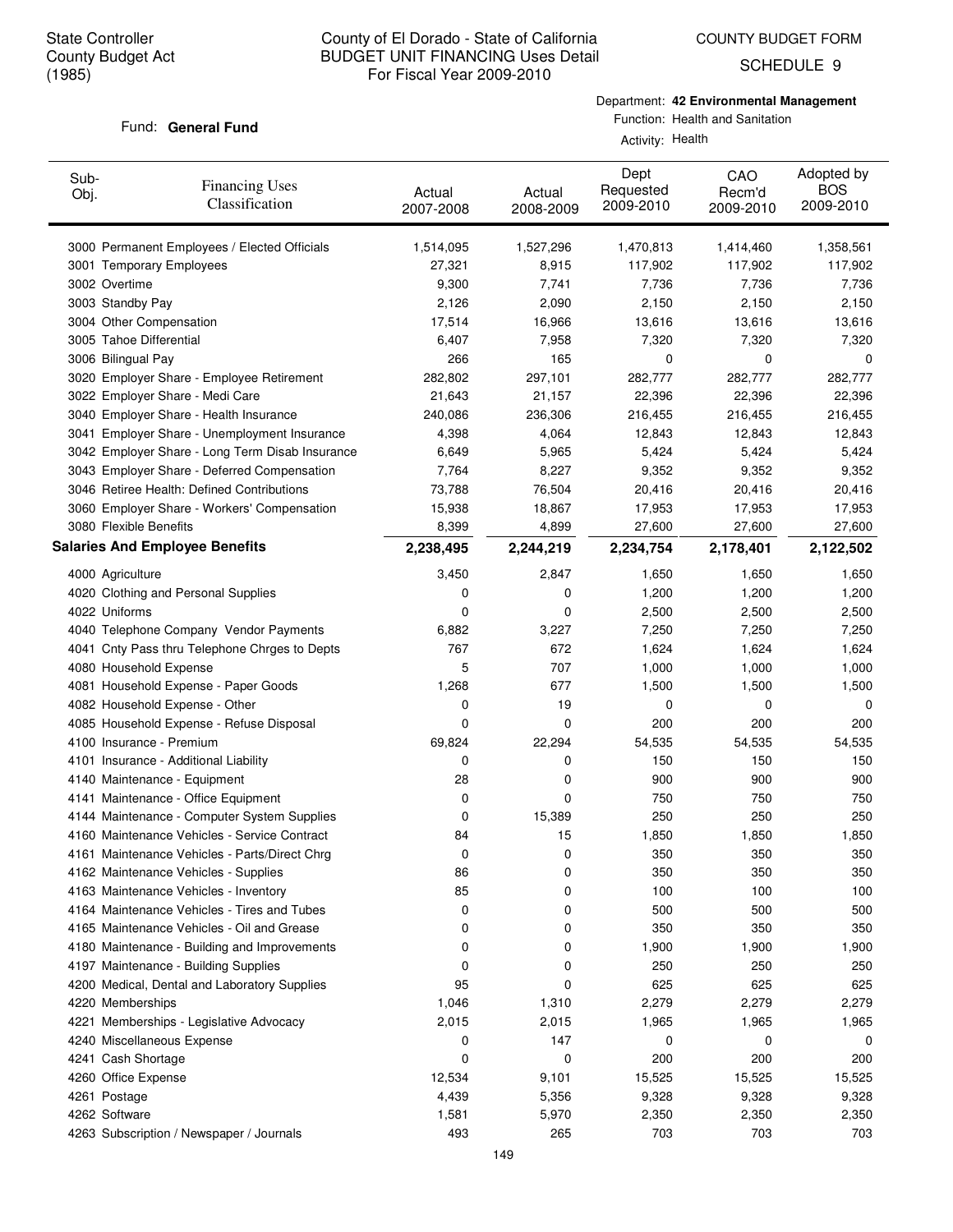SCHEDULE 9

#### Department: **42 Environmental Management**

#### Fund: General Fund

Function: Health and Sanitation Activity: Health

| Sub-<br>Obj.        | <b>Financing Uses</b><br>Classification        | Actual<br>2007-2008 | Actual<br>2008-2009 | Dept<br>Requested<br>2009-2010 | CAO<br>Recm'd<br>2009-2010 | Adopted by<br><b>BOS</b><br>2009-2010 |
|---------------------|------------------------------------------------|---------------------|---------------------|--------------------------------|----------------------------|---------------------------------------|
|                     | 4264 Books / Manuals                           | 312                 | 58                  | 550                            | 550                        | 550                                   |
|                     | 4266 Printing / Duplicating                    | 334                 | 0                   | 5,175                          | 5,175                      | 5,175                                 |
|                     | 4300 Professional and Specialized Services     | 51,731              | 2,216               | 15,050                         | 15,050                     | 15,050                                |
|                     | 4324 Medical, Dental and Lab Services          | 996                 | 991                 | 5,184                          | 5,184                      | 5,184                                 |
|                     | 4337 Other Governmental Agencies               | 0                   | 0                   | 400                            | 400                        | 400                                   |
|                     | 4400 Publication and Legal Notices             | 175                 | 1,467               | 450                            | 450                        | 450                                   |
|                     | 4420 Rents and Leases - Equipment              | 25,717              | 22,411              | 25,444                         | 25,444                     | 25,444                                |
|                     | 4440 Rent & Lease - Building/Improvements      | 1,990               | 0                   | 0                              | 0                          | 0                                     |
|                     | 4460 Small Tools and Instruments               | 623                 | 940                 | 2,550                          | 2,550                      | 2,550                                 |
|                     | 4461 Minor Equipment                           | 3,772               | 209                 | 3,000                          | 3,000                      | 3,000                                 |
|                     | 4462 Minor Computer Equipment                  | 11,829              | 0                   | 1,200                          | 1,200                      | 1,200                                 |
|                     | 4463 Minor Telephone and Radio Equipment       | 1,085               | 47                  | 675                            | 675                        | 675                                   |
|                     | 4465 Minor Vehicle Equipment                   | 0                   | 0                   | 800                            | 800                        | 800                                   |
|                     | 4500 Special Departmental Expense              | 150                 | 7                   | 12,876                         | 12,876                     | 12,876                                |
|                     | 4501 Special Projects                          | 0                   | 0                   | 22,000                         | 22,000                     | 22,000                                |
|                     | 4502 Educational Materials                     | 2,760               | 2,154               | 7,250                          | 7,250                      | 7,250                                 |
|                     | 4503 Staff Development                         | 828                 | 215                 | 6,925                          | 6,925                      | 6,925                                 |
|                     | 4506 Film Development/Photography Supplies     | 0                   | 0                   | 1,000                          | 1,000                      | 1,000                                 |
|                     | 4507 Fire and Safety Supplies                  | 0                   | 0                   | 250                            | 250                        | 250                                   |
|                     | 4529 Software License                          | 42,221              | 25,569              | 41,810                         | 41,810                     | 41,810                                |
|                     | 4537 Enforcement: River Management Plan        | 0                   | 0                   | 200                            | 200                        | 200                                   |
|                     | 4571 Road: Signs                               | 0                   | 0                   | 2,500                          | 2,500                      | 2,500                                 |
|                     | 4600 Transportation and Travel                 | 10,275              | 2,294               | 8,925                          | 8,925                      | 8,925                                 |
|                     | 4602 Employee - Private Auto Mileage           | 1,589               | 25                  | 500                            | 500                        | 500                                   |
|                     | 4605 Vehicle - Rent Or Lease                   | 44,536              | 22,632              | 67,132                         | 67,132                     | 67,132                                |
|                     | 4606 Fuel Purchases                            | 23,969              | 19,959              | 33,750                         | 33,750                     | 33,750                                |
|                     | 4620 Utilities                                 | 0                   | 0                   | 20,000                         | 20,000                     | 20,000                                |
|                     | <b>Services And Supplies</b>                   | 329,574             | 171,203             | 397,730                        | 397,730                    | 397,730                               |
|                     | 5300 Interfund Expenditures                    | 1,864               | 1,120               | 6,207                          | 6,207                      | 6,207                                 |
|                     | 5306 Intrfnd Exp: Central Duplicating          | 0                   | 0                   | 150                            | 150                        | 150                                   |
|                     | <b>Other Charges</b>                           | 1,864               | 1,120               | 6,357                          | 6,357                      | 6,357                                 |
|                     | 6040 Fixed Assets - Equipment                  | 4,153               | 0                   | 0                              | 0                          | 0                                     |
|                     | 6042 Fixed Assets - Computer Sys Equipment     | 0                   | 0                   | 2,500                          | 2,500                      | 2,500                                 |
| <b>Fixed Assets</b> |                                                | 4,153               | 0                   | 2,500                          | 2,500                      | 2,500                                 |
|                     | 7200 Intrafund Transfers                       | 422,707             | 409,716             | 520,588                        | 520,588                    | 506,242                               |
|                     | 7210 Intrafund Transfers: Collections          | 0                   | 81                  | 0                              | 0                          | 0                                     |
|                     | 7220 Intrafnd: Telephone Equipment and Support | 14,366              | 14,518              | 16,477                         | 16,477                     | 16,477                                |
|                     | 7221 Intrafnd: Radio Equipment and Support     | 0                   | 0                   | 850                            | 850                        | 850                                   |
|                     | 7222 Intrafnd: Purchasing and Courier Services | 0                   | 0                   | 732                            | 732                        | 732                                   |
|                     | 7223 Intrafnd: Mail Service                    | 1,673               | 1,963               | 3,251                          | 3,251                      | 3,251                                 |
|                     | 7224 Intrafnd: Stores Support                  | 1,542               | 1,378               | 1,378                          | 1,378                      | 1,378                                 |
|                     | 7225 Intrafnd: Central Duplicating             | 1,864               | 1,616               | 3,120                          | 3,120                      | 3,120                                 |
|                     | 7227 Intrafnd: Internal Data Processing        | 19,805              | 24,164              | 24,165                         | 24,165                     | 24,165                                |
|                     | 7229 Intrafnd: PC Support                      | 1,060               | 135                 | 1,000                          | 1,000                      | 1,000                                 |
|                     | 7231 Intrafnd: IS Programming Support          | 15                  | 30                  | 0                              | 0                          | 0                                     |
|                     | 7232 Intrafnd: Maint Bldg & Improvmnts         | 202                 | 18                  | 1,350                          | 1,350                      | 1,350                                 |
|                     | 7234 Intrafnd: Network Support                 | 33,689              | 37,947              | 37,517                         | 37,517                     | 37,517                                |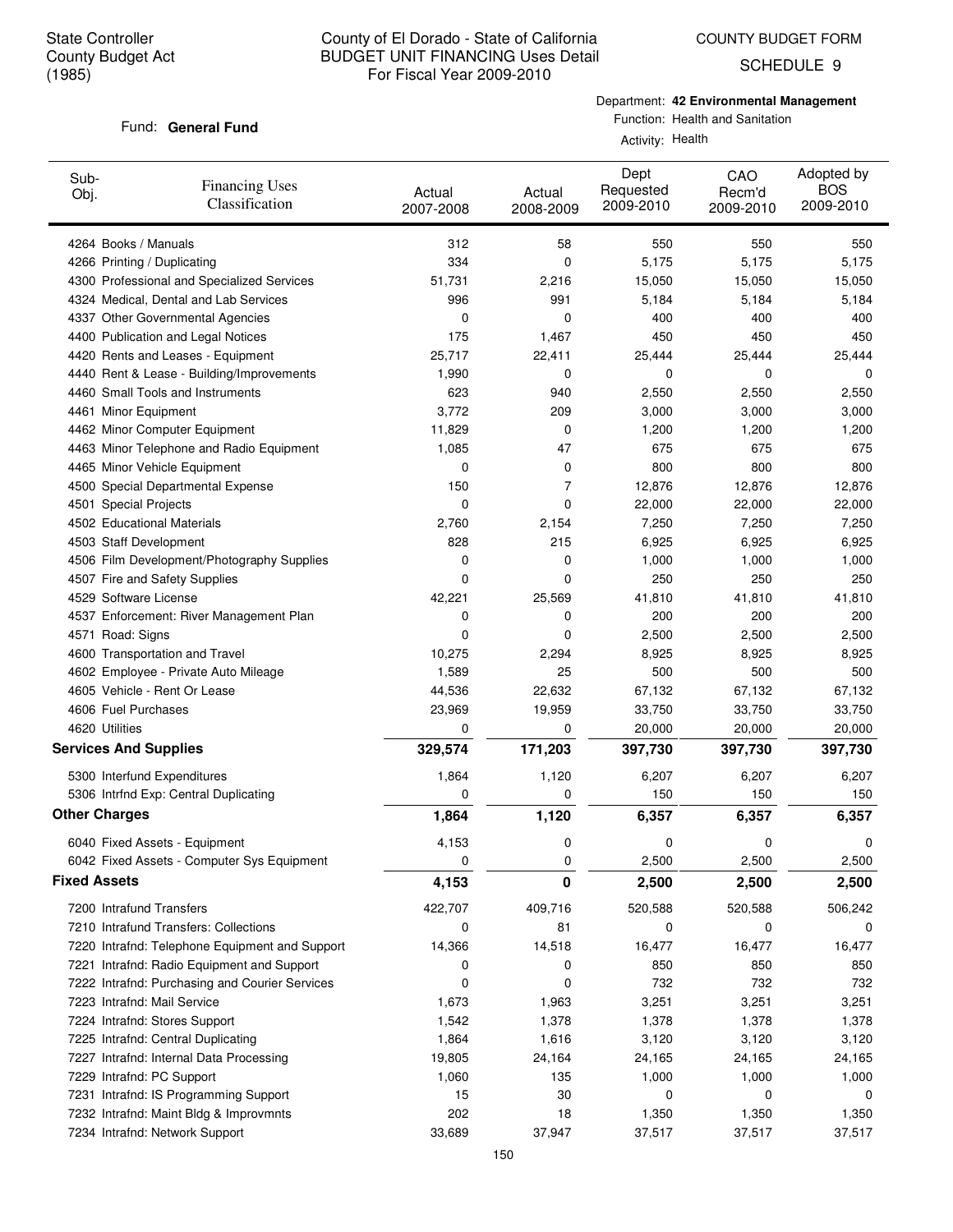Department: **42 Environmental Management**

SCHEDULE 9

| Fund: General Fund                       |                                                                                 | Function: Health and Sanitation<br>Activity: Health |                     |                                |                            |                                       |
|------------------------------------------|---------------------------------------------------------------------------------|-----------------------------------------------------|---------------------|--------------------------------|----------------------------|---------------------------------------|
| Sub-<br>Obj.                             | <b>Financing Uses</b><br><b>Classification</b>                                  | Actual<br>2007-2008                                 | Actual<br>2008-2009 | Dept<br>Requested<br>2009-2010 | CAO<br>Recm'd<br>2009-2010 | Adopted by<br><b>BOS</b><br>2009-2010 |
| <b>Intrafund Transfers</b>               |                                                                                 | 496,923                                             | 491,566             | 610,428                        | 610,428                    | 596,082                               |
| 7350 Intrfnd Abatemnt: Only General Fund |                                                                                 | $-399.023$                                          | $-401,524$          | $-359,139$                     | $-359,139$                 | $-359,139$                            |
| <b>Intrafund Abatement</b>               |                                                                                 | $-399.023$                                          | -401.524            | $-359.139$                     | $-359.139$                 | $-359,139$                            |
|                                          | <b>Total Financing Uses</b>                                                     | 2,671,985                                           | 2,506,583           | 2,892,630                      | 2,836,277                  | 2,766,032                             |
|                                          | <b>Less Department Estimated Revenues</b>                                       | 2,670,224                                           | 2,507,626           | 2,677,356                      | 2,677,355                  | 2,557,103                             |
|                                          | <b>Department Use of Other General</b><br><b>Fund Sources (Net County Cost)</b> | 1,761                                               | $-1,043$            | 215,274                        | 158,922                    | 208,929                               |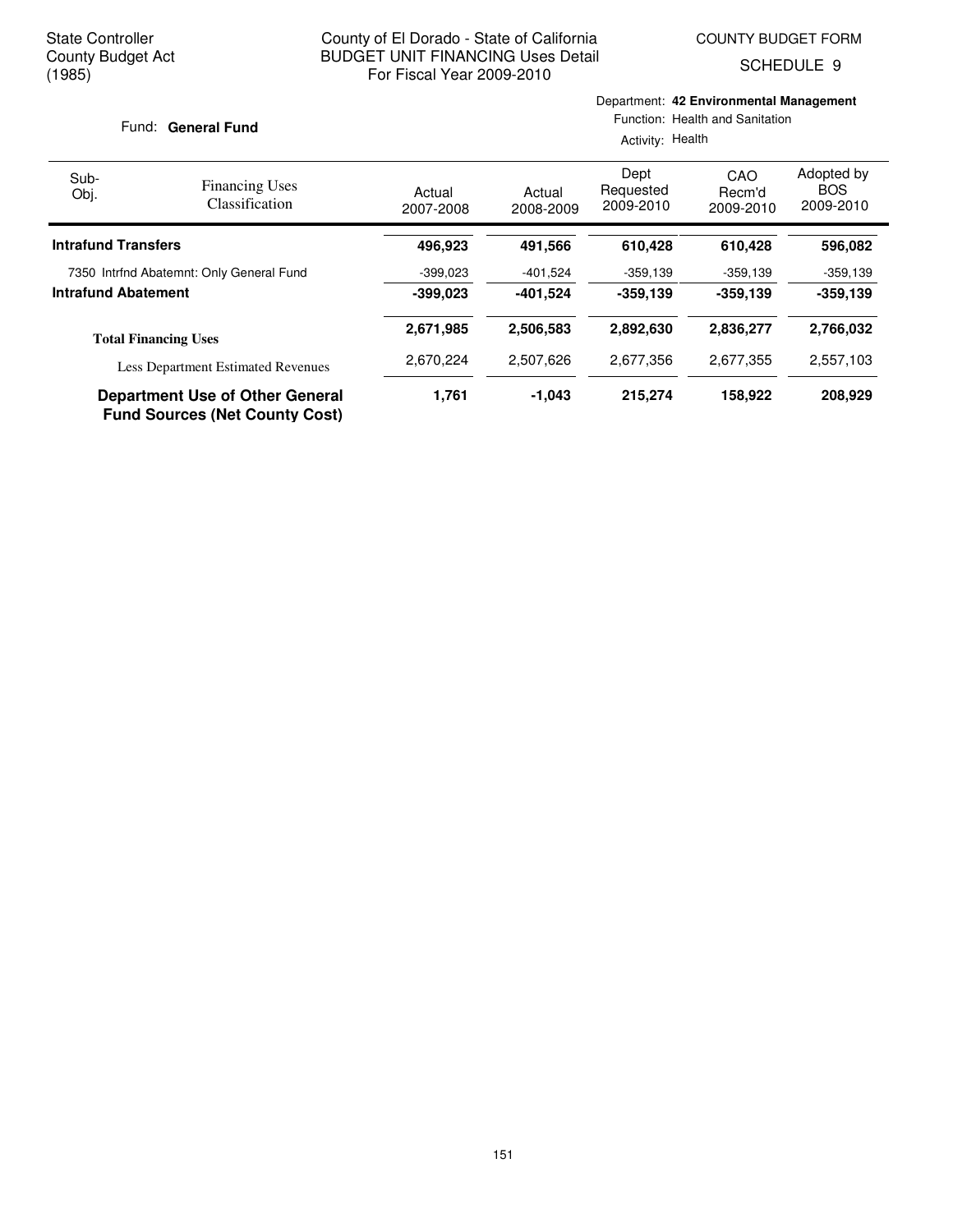SCHEDULE 9

#### Fund: General Fund

| Department: 51 Veteran Services |
|---------------------------------|
| Function: Public Assistance     |
| Activity: Veterans Affairs      |

| Sub-<br>Obj. | <b>Financing Uses</b><br>Classification         | Actual<br>2007-2008 | Actual<br>2008-2009 | Dept<br>Requested<br>2009-2010 | CAO<br>Recm'd<br>2009-2010 | Adopted by<br><b>BOS</b><br>2009-2010 |
|--------------|-------------------------------------------------|---------------------|---------------------|--------------------------------|----------------------------|---------------------------------------|
|              | 3000 Permanent Employees / Elected Officials    | 243,312             | 226,314             | 214,767                        | 206,538                    | 206,538                               |
|              | 3002 Overtime                                   | 0                   | 73                  | 0                              | 0                          | 0                                     |
|              | 3004 Other Compensation                         | 4,058               | 4,349               | 3,728                          | 3,728                      | 3,728                                 |
|              | 3005 Tahoe Differential                         | 2,409               | 1,329               | 2,400                          | 2,400                      | 2,400                                 |
|              | 3020 Employer Share - Employee Retirement       | 40,068              | 39,412              | 37,546                         | 37,546                     | 37,546                                |
|              | 3022 Employer Share - Medi Care                 | 3,608               | 3,363               | 1,970                          | 1,970                      | 1,970                                 |
|              | 3040 Employer Share - Health Insurance          | 43,413              | 41,809              | 29,135                         | 29,135                     | 29,135                                |
|              | 3041 Employer Share - Unemployment Insurance    | 875                 | 745                 | 1,611                          | 1,611                      | 1,611                                 |
|              | 3042 Employer Share - Long Term Disab Insurance | 882                 | 908                 | 773                            | 773                        | 773                                   |
|              | 3043 Employer Share - Deferred Compensation     | 2,552               | 2,509               | 2,033                          | 2,033                      | 2,033                                 |
|              | 3046 Retiree Health: Defined Contributions      | 11,149              | 14,512              | 3,752                          | 3,752                      | 3,752                                 |
|              | 3060 Employer Share - Workers' Compensation     | 1,756               | 1,380               | 1,380                          | 1,380                      | 1,380                                 |
|              | 3080 Flexible Benefits                          | 2,591               | 2,591               | 12,000                         | 12,000                     | 12,000                                |
|              | <b>Salaries And Employee Benefits</b>           | 356,674             | 339,294             | 311,095                        | 302,866                    | 302,866                               |
|              | 4040 Telephone Company Vendor Payments          | 457                 | 470                 | 600                            | 600                        | 600                                   |
|              | 4041 Cnty Pass thru Telephone Chrges to Depts   | 704                 | 624                 | 960                            | 960                        | 960                                   |
|              | 4080 Household Expense                          | 13                  | 0                   | 30                             | 30                         | 30                                    |
|              | 4085 Household Expense - Refuse Disposal        | 4,163               | 4,453               | 4,500                          | 4,500                      | 4,500                                 |
|              | 4100 Insurance - Premium                        | 912                 | 1,522               | 2,904                          | 2,904                      | 2,904                                 |
|              | 4101 Insurance - Additional Liability           | 1,990               | 1,059               | 1,500                          | 1,500                      | 1,500                                 |
|              | 4141 Maintenance - Office Equipment             | 0                   | 0                   | 50                             | 50                         | 50                                    |
|              | 4142 Maintenance - Telephone / Radio            | 0                   | 0                   | 50                             | 50                         | 50                                    |
|              | 4143 Maintenance - Service Contracts            | 700                 | 700                 | 700                            | 700                        | 700                                   |
|              | 4145 Maintenance - Equipment Parts              | 0                   | 27                  | 50                             | 50                         | 50                                    |
|              | 4160 Maintenance Vehicles - Service Contract    | 0                   | 0                   | 200                            | 200                        | 200                                   |
|              | 4163 Maintenance Vehicles - Inventory           | 0                   | 0                   | 100                            | 100                        | 100                                   |
|              | 4180 Maintenance - Building and Improvements    | 29                  | 0                   | 2,200                          | 2,200                      | 2,200                                 |
|              | 4220 Memberships                                | 1,090               | 1,090               | 1,060                          | 1,060                      | 1,060                                 |
|              | 4260 Office Expense                             | 2,574               | 1,803               | 2,000                          | 2,000                      | 2,000                                 |
|              | 4261 Postage                                    | 941                 | 896                 | 1,175                          | 1,175                      | 1,175                                 |
|              | 4262 Software                                   | 191                 | 0                   | 225                            | 225                        | 225                                   |
|              | 4263 Subscription / Newspaper / Journals        | 437                 | 229                 | 250                            | 250                        | 250                                   |
|              | 4264 Books / Manuals                            | 118                 | 351                 | 400                            | 400                        | 400                                   |
|              | 4266 Printing / Duplicating                     | 0                   | 90                  | 300                            | 300                        | 300                                   |
|              | 4300 Professional and Specialized Services      | 1,248               | 992                 | 0                              | 0                          | 0                                     |
|              | 4335 El Dorado County (EDC) Dept or Agency      | 19                  | 0                   | 150                            | 150                        | 150                                   |
|              | 4400 Publication and Legal Notices              | 0                   | 1,432               | 50                             | 50                         | 50                                    |
|              | 4420 Rents and Leases - Equipment               | 4,468               | 6,167               | 5,660                          | 5,660                      | 5,660                                 |
|              | 4461 Minor Equipment                            | 2,755               | 0                   | 300                            | 300                        | 300                                   |
|              | 4462 Minor Computer Equipment                   | 7,388               | 0                   | 0                              | 0                          | 0                                     |
|              | 4500 Special Departmental Expense               | 4,429               | 7,598               | 0                              | 0                          | 0                                     |
|              | 4503 Staff Development                          | 775                 | 720                 | 1,000                          | 1,000                      | 1,000                                 |
|              | 4529 Software License                           | 1,311               | 1,311               | 1,312                          | 1,312                      | 1,312                                 |
|              | 4600 Transportation and Travel                  | 2,642               | 2,244               | 3,965                          | 3,965                      | 3,965                                 |
|              | 4602 Employee - Private Auto Mileage            | 845                 | 786                 | 1,700                          | 1,700                      | 1,700                                 |
|              | 4604 Volunteer - Private Auto Mileage           | 952                 | 941                 | 1,300                          | 1,300                      | 1,300                                 |
|              | 4605 Vehicle - Rent Or Lease                    | 1,875               | 981                 | 2,150                          | 2,150                      | 2,150                                 |
|              | 4606 Fuel Purchases                             | 941                 | 602                 | 2,000                          | 2,000                      | 2,000                                 |
|              |                                                 |                     | 152                 |                                |                            |                                       |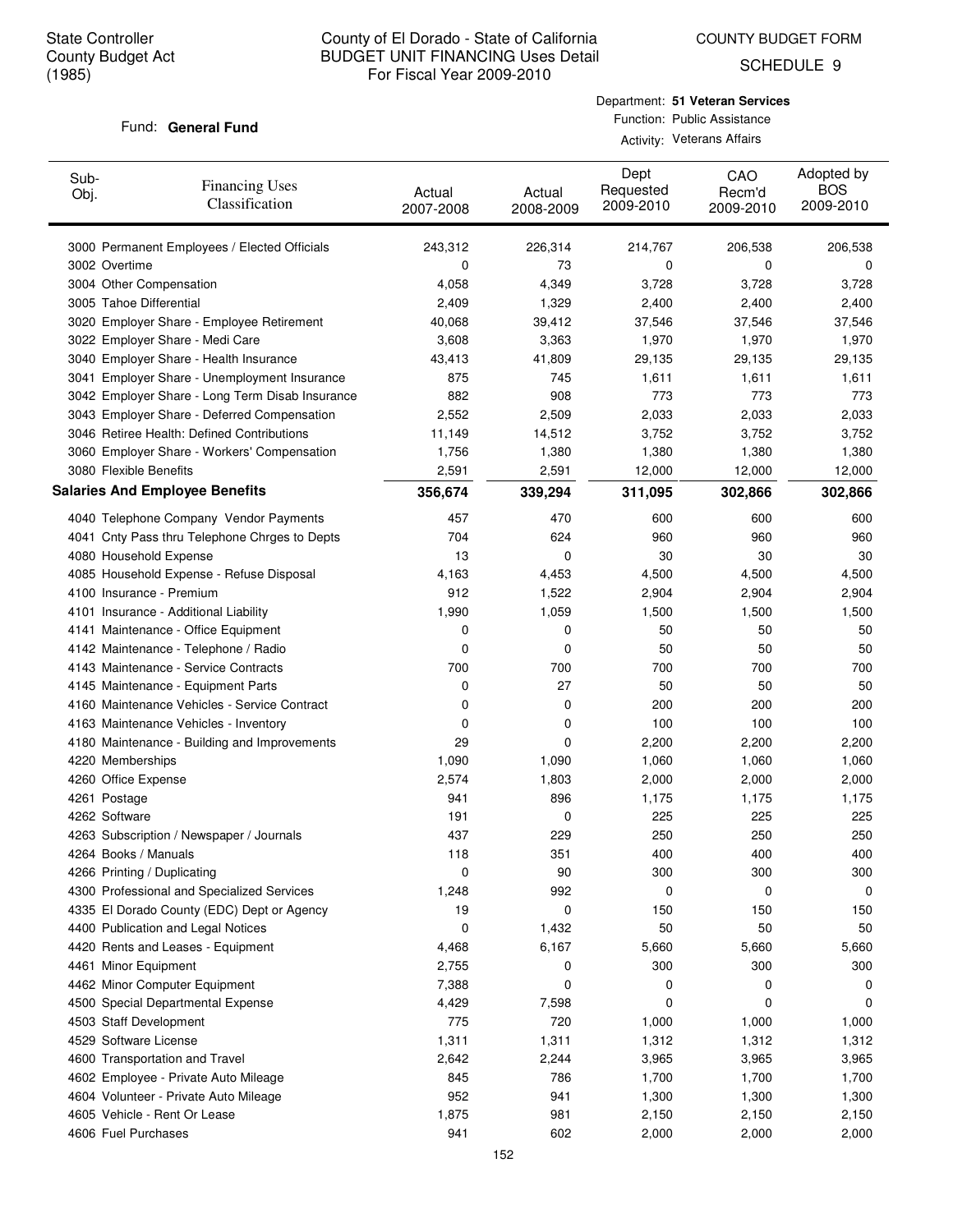COUNTY BUDGET FORM

SCHEDULE 9

#### Fund: General Fund

#### Department: **51 Veteran Services** Function: Public Assistance Activity: Veterans Affairs

| Sub-<br>Obj.                 | <b>Financing Uses</b><br>Classification                                         | Actual<br>2007-2008 | Actual<br>2008-2009 | Dept<br>Requested<br>2009-2010 | CAO<br>Recm'd<br>2009-2010 | Adopted by<br><b>BOS</b><br>2009-2010 |
|------------------------------|---------------------------------------------------------------------------------|---------------------|---------------------|--------------------------------|----------------------------|---------------------------------------|
| 4620 Utilities               |                                                                                 | 19,455              | 22,559              | 20,600                         | 20,600                     | 20,600                                |
| <b>Services And Supplies</b> |                                                                                 | 63,425              | 59,647              | 59,441                         | 59,441                     | 59,441                                |
| 5300 Interfund Expenditures  |                                                                                 | 0                   | 0                   | 100                            | 100                        | 100                                   |
| <b>Other Charges</b>         |                                                                                 | 0                   | $\mathbf{0}$        | 100                            | 100                        | 100                                   |
|                              | 6040 Fixed Assets - Equipment                                                   | 0                   | 0                   | 0                              | 0                          | 3,167                                 |
| <b>Fixed Assets</b>          |                                                                                 | 0                   | $\mathbf{0}$        | 0                              | $\bf{0}$                   | 3,167                                 |
|                              | 7220 Intrafnd: Telephone Equipment and Support                                  | 6,591               | 6,535               | 7,740                          | 7,740                      | 7,740                                 |
| 7223 Intrafnd: Mail Service  |                                                                                 | 1,475               | 1,280               | 1,280                          | 875                        | 875                                   |
|                              | 7224 Intrafnd: Stores Support                                                   | 418                 | 391                 | 391                            | 204                        | 204                                   |
|                              | 7225 Intrafnd: Central Duplicating                                              | 0                   | 5,580               | 100                            | 100                        | 100                                   |
|                              | 7227 Intrafnd: Internal Data Processing                                         | 1,539               | 2,142               | 2,142                          | 2,344                      | 2,344                                 |
| 7229 Intrafnd: PC Support    |                                                                                 | 495                 | 855                 | 1,800                          | 1,468                      | 1,468                                 |
|                              | 7232 Intrafnd: Maint Bldg & Improvmnts                                          | 251                 | 0                   | 0                              | $\Omega$                   | $\Omega$                              |
|                              | 7234 Intrafnd: Network Support                                                  | 7,985               | 7,714               | 7,714                          | 8,436                      | 8,436                                 |
| <b>Intrafund Transfers</b>   |                                                                                 | 18,754              | 24,497              | 21,167                         | 21,167                     | 21,167                                |
|                              | <b>Total Financing Uses</b>                                                     | 438,854             | 423,439             | 391,803                        | 383,574                    | 386,741                               |
|                              | Less Department Estimated Revenues                                              | 20,731              | 45,933              | 37,465                         | 37,465                     | 48,860                                |
|                              | <b>Department Use of Other General</b><br><b>Fund Sources (Net County Cost)</b> | 418,123             | 377,506             | 354,338                        | 346,109                    | 337,881                               |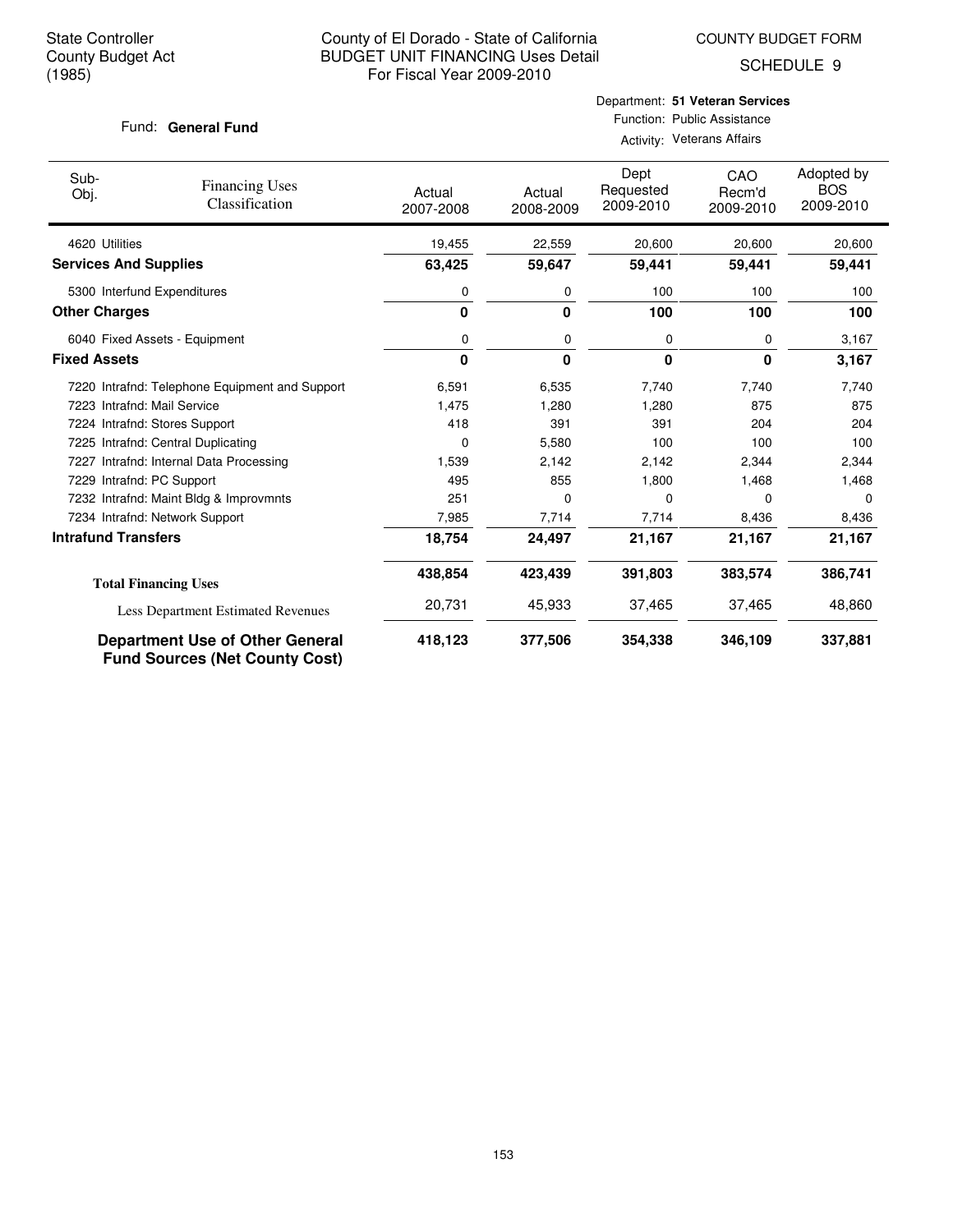COUNTY BUDGET FORM

SCHEDULE 9

#### Fund: General Fund

Department: **53 Human Services** Function: Public Assistance Activity: Administration

| Sub-<br>Obj. | <b>Financing Uses</b><br>Classification         | Actual<br>2007-2008 | Actual<br>2008-2009 | Dept<br>Requested<br>2009-2010 | CAO<br>Recm'd<br>2009-2010 | Adopted by<br><b>BOS</b><br>2009-2010 |
|--------------|-------------------------------------------------|---------------------|---------------------|--------------------------------|----------------------------|---------------------------------------|
|              | 3000 Permanent Employees / Elected Officials    | 9,841,390           | 10,117,588          | 10,254,260                     | 10,231,891                 | 10,351,566                            |
|              | 3001 Temporary Employees                        | 214,659             | 133,710             | 22,915                         | 22,915                     | 546                                   |
|              | 3002 Overtime                                   | 131,374             | 162,872             | 3,200                          | 3,200                      | 3,200                                 |
|              | 3003 Standby Pay                                | 26,682              | 29,096              | 7,600                          | 7,600                      | 7,600                                 |
|              | 3004 Other Compensation                         | 146,829             | 170,085             | 173,042                        | 173,042                    | 173,042                               |
|              | 3005 Tahoe Differential                         | 115,556             | 113,697             | 115,200                        | 115,200                    | 115,200                               |
|              | 3006 Bilingual Pay                              | 36,695              | 45,363              | 52,000                         | 52,000                     | 52,000                                |
|              | 3020 Employer Share - Employee Retirement       | 1,784,496           | 1,940,009           | 2,003,556                      | 2,003,556                  | 2,003,556                             |
|              | 3022 Employer Share - Medi Care                 | 137,823             | 142,176             | 144,003                        | 144,003                    | 144,003                               |
|              | 3040 Employer Share - Health Insurance          | 1,946,945           | 2,059,162           | 2,163,624                      | 2,163,624                  | 2,163,624                             |
|              | 3041 Employer Share - Unemployment Insurance    | 49,513              | 44,344              | 76,909                         | 76,909                     | 76,909                                |
|              | 3042 Employer Share - Long Term Disab Insurance | 39,138              | 41,639              | 36,919                         | 36,919                     | 36,919                                |
|              | 3043 Employer Share - Deferred Compensation     | 18,314              | 20,704              | 20,657                         | 20,657                     | 20,657                                |
|              | 3046 Retiree Health: Defined Contributions      | 522,618             | 713,564             | 190,645                        | 190,645                    | 190,645                               |
|              | 3060 Employer Share - Workers' Compensation     | 253,614             | 243,555             | 230,175                        | 230,175                    | 230,175                               |
|              | 3080 Flexible Benefits                          | 18,867              | 31,653              | 89,100                         | 89,100                     | 89,100                                |
|              | <b>Salaries And Employee Benefits</b>           | 15,284,513          | 16,009,218          | 15,583,805                     | 15,561,436                 | 15,658,742                            |
|              | 4040 Telephone Company Vendor Payments          | 6,818               | 5,489               | 7,400                          | 7,400                      | 7,400                                 |
|              | 4041 Cnty Pass thru Telephone Chrges to Depts   | 13,133              | 12,925              | 12,611                         | 12,611                     | 12,611                                |
|              | 4080 Household Expense                          | 5,201               | 5,805               | 5,000                          | 5,000                      | 5,000                                 |
|              | 4081 Household Expense - Paper Goods            | 75                  | 0                   | 0                              | 0                          | 0                                     |
|              | 4082 Household Expense - Other                  | 361                 | 122                 | 200                            | 200                        | 200                                   |
|              | 4083 Household Expense - Laundry                | 0                   | 0                   | 900                            | 900                        | 900                                   |
|              | 4084 Household Expense - Expendable Equipment   | 0                   | 0                   | 100                            | 100                        | 100                                   |
|              | 4085 Household Expense - Refuse Disposal        | 4,848               | 6,014               | 1,222                          | 1,222                      | 1,222                                 |
|              | 4086 Household Expense - Janitorial/Custodial   | 51,629              | 52,127              | 33,252                         | 33,252                     | 33,252                                |
|              | 4087 Household Expense - Exterm/Fumigation Serv | 0                   | 0                   | 200                            | 200                        | 200                                   |
|              | 4100 Insurance - Premium                        | 153,174             | 169,592             | 339,168                        | 339,168                    | 339,168                               |
|              | 4101 Insurance - Additional Liability           | 0                   | 72                  | 70                             | 70                         | 70                                    |
|              | 4140 Maintenance - Equipment                    | 125                 | 326                 | 200                            | 200                        | 200                                   |
|              | 4141 Maintenance - Office Equipment             | 100                 | 2,001               | 2,200                          | 2,200                      | 2,200                                 |
|              | 4144 Maintenance - Computer System Supplies     | 0                   | 12,510              | 0                              | 0                          | 0                                     |
|              | 4160 Maintenance Vehicles - Service Contract    | 235                 | 1,236               | 3,250                          | 3,250                      | 3,250                                 |
|              | 4163 Maintenance Vehicles - Inventory           | 20                  | 0                   | 0                              | 0                          | 0                                     |
|              | 4180 Maintenance - Building and Improvements    | 7,304               | 1,705               | 1,700                          | 1,700                      | 1,700                                 |
|              | 4183 Maintenance - Grounds                      | 6,158               | 6,698               | 7,083                          | 7,083                      | 7,083                                 |
|              | 4192 Maintenance - Lighting                     | 0                   | 3,385               | 0                              | 0                          | 0                                     |
|              | 4197 Maintenance - Building Supplies            | 235                 | 502                 | 0                              | 0                          | 0                                     |
|              | 4220 Memberships                                | 575                 | 747                 | 700                            | 700                        | 700                                   |
|              | 4221 Memberships - Legislative Advocacy         | 26,895              | 29,530              | 32,483                         | 32,483                     | 32,483                                |
|              | 4260 Office Expense                             | 135,508             | 106,419             | 116,794                        | 116,794                    | 116,794                               |
|              | 4261 Postage                                    | 77,924              | 137,249             | 124,276                        | 124,276                    | 124,276                               |
|              | 4262 Software                                   | 28,145              | 25,577              | 2,000                          | 2,000                      | 2,000                                 |
|              | 4263 Subscription / Newspaper / Journals        | 1,817               | 1,135               | 3,250                          | 3,250                      | 3,250                                 |
|              | 4264 Books / Manuals                            | 602                 | 756                 | 900                            | 900                        | 900                                   |
|              | 4265 Law Books                                  | 184                 | 254                 | 0                              | 0                          | 0                                     |
|              | 4266 Printing / Duplicating                     | 13,571              | 20,344              | 12,900                         | 12,900                     | 12,900                                |
|              | 4300 Professional and Specialized Services      | 411,304             | 271,435             | 264,142                        | 264,142                    | 264,142                               |
|              |                                                 |                     |                     |                                |                            |                                       |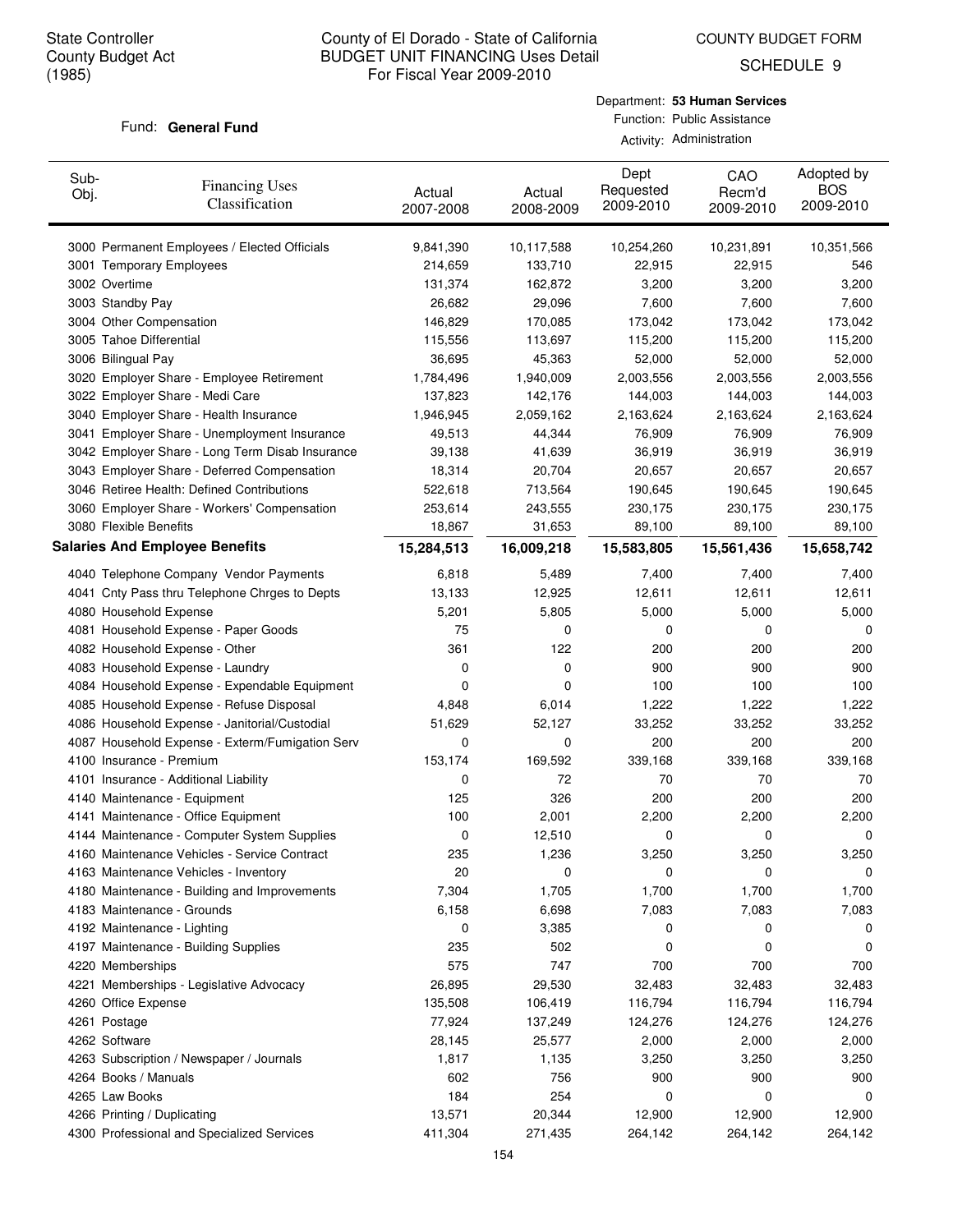SCHEDULE 9

#### Fund: General Fund

Department: **53 Human Services** Function: Public Assistance Activity: Administration

| Sub-<br>Obj. | <b>Financing Uses</b><br>Classification    | Actual<br>2007-2008 | Actual<br>2008-2009 | Dept<br>Requested<br>2009-2010 | CAO<br>Recm'd<br>2009-2010 | Adopted by<br><b>BOS</b><br>2009-2010 |
|--------------|--------------------------------------------|---------------------|---------------------|--------------------------------|----------------------------|---------------------------------------|
|              | 4304 Agency Administration Fee             | 37                  | 0                   | 0                              | 0                          | 0                                     |
|              | 4308 External Data Processing Services     | 32,905              | 32,499              | 58,886                         | 58,886                     | 58,886                                |
|              | 4318 Interpreter                           | 2,279               | 1,575               | 3,000                          | 3,000                      | 3,000                                 |
|              | 4320 Verbatim Report - Transcription       | 0                   | 16                  | 3,000                          | 3,000                      | 3,000                                 |
|              | 4323 Psychiatric Medical Services          | 424,862             | 612,417             | 400,000                        | 400,000                    | 400,000                               |
|              | 4324 Medical, Dental and Lab Services      | 165,682             | 174,569             | 160,375                        | 160,375                    | 160,375                               |
|              | 4330 Food Stamp Service                    | 7,557               | 8,341               | 8,865                          | 8,865                      | 8,865                                 |
|              | 4331 Homemaker Other Services              | 7,535               | 7,182               | 6,983                          | 6,983                      | 6,983                                 |
|              | 4332 Service Connect Expense               | 77,191              | 99,491              | 95,000                         | 95,000                     | 95,000                                |
|              | 4333 Burial Services                       | 14,200              | 23,900              | 20,000                         | 20,000                     | 22,500                                |
|              | 4341 Service Connect Expense               | 36,958              | 33,179              | 41,000                         | 41,000                     | 41,000                                |
|              | 4400 Publication and Legal Notices         | 918                 | 194                 | 2,150                          | 2,150                      | 2,150                                 |
|              | 4420 Rents and Leases - Equipment          | 129,999             | 131,236             | 127,206                        | 127,206                    | 127,206                               |
|              | 4421 Security System                       | 0                   | 8                   | 0                              | 0                          | 0                                     |
|              | 4440 Rent & Lease - Building/Improvements  | 880,716             | 883,050             | 568,308                        | 568,308                    | 568,308                               |
|              | 4460 Small Tools and Instruments           | 445                 | 3,298               | 0                              | 0                          | 0                                     |
|              | 4461 Minor Equipment                       | 39,451              | 6,556               | 3,759                          | 3,759                      | 3,759                                 |
|              | 4462 Minor Computer Equipment              | 90,784              | 3,988               | 1,545                          | 1,545                      | 1,545                                 |
|              | 4463 Minor Telephone and Radio Equipment   | 928                 | 462                 | 0                              | 0                          | 0                                     |
|              | 4464 Minor Law Enforcement Equipment       | 5,477               | 76                  | 0                              | 0                          | 0                                     |
|              | 4500 Special Departmental Expense          | 2,373               | 2,730               | 2,600                          | 2,600                      | 2,600                                 |
|              | 4501 Special Projects                      | 2,082               | 268                 | 71,219                         | 71,219                     | 71,219                                |
|              | 4502 Educational Materials                 | 0                   | 0                   | 2,180                          | 2,180                      | 2,180                                 |
|              | 4503 Staff Development                     | 67,121              | 77,546              | 70,316                         | 70,316                     | 70,316                                |
|              | 4506 Film Development/Photography Supplies | 36                  | 0                   | 150                            | 150                        | 150                                   |
|              | 4529 Software License                      | 0                   | 14,568              | 14,958                         | 14,958                     | 14,958                                |
|              | 4532 Client Program Services               | 43                  | 0                   | 0                              | 0                          | 0                                     |
|              | 4600 Transportation and Travel             | 20,885              | 29,372              | 45,994                         | 45,994                     | 45,994                                |
|              | 4601 Volunteer - Transportation and Travel | 480                 | 550                 | 350                            | 350                        | 350                                   |
|              | 4602 Employee - Private Auto Mileage       | 22,901              | 36,633              | 39,177                         | 39,177                     | 39,177                                |
|              | 4604 Volunteer - Private Auto Mileage      | 773                 | 1,257               | 0                              | 0                          | 0                                     |
|              | 4605 Vehicle - Rent Or Lease               | 132,979             | 98,217              | 114,160                        | 114,160                    | 114,160                               |
|              | 4606 Fuel Purchases                        | 63,310              | 51,285              | 64,800                         | 64,800                     | 64,800                                |
|              | 4620 Utilities                             | 123,424             | 115,843             | 91,060                         | 91,060                     | 91,060                                |
|              | <b>Services And Supplies</b>               | 3,300,269           | 3,324,262           | 2,989,042                      | 2,989,042                  | 2,991,542                             |
|              | 5000 Support and Care of Persons           | 1,583,410           | 1,526,376           | 1,511,386                      | 1,511,386                  | 1,511,386                             |
|              | 5004 Resident Expense - General Relief     | 45,136              | 34,958              | 48,000                         | 48,000                     | 48,000                                |
|              | 5005 Cash Aid - General Relief             | 18,837              | 14,734              | 18,000                         | 18,000                     | 18,000                                |
|              | 5006 Child Care                            | 279,640             | 334,637             | 288,608                        | 288,608                    | 288,608                               |
|              | 5007 Independent Living Prgm: Services     | 7,876               | 2,805               | 6,000                          | 6,000                      | 6,000                                 |
|              | 5008 Independent Living Prgm: Expenses     | 17,811              | 20,505              | 36,000                         | 36,000                     | 36,000                                |
|              | 5009 Housing                               | 71,412              | 49,407              | 67,935                         | 67,935                     | 67,935                                |
|              | 5010 Transportation Services               | 26,194              | 47,332              | 82,500                         | 82,500                     | 82,500                                |
|              | 5011 Transportation Expenses               | 135,434             | 210,841             | 131,000                        | 131,000                    | 131,000                               |
|              | 5012 Ancilliary Services                   | 8,873               | 23,644              | 22,106                         | 22,106                     | 22,106                                |
|              | 5013 Ancilliary Expenses                   | 3,149               | 3,646               | 4,000                          | 4,000                      | 4,000                                 |
|              | 5014 Health Services                       | 88,250              | 68,310              | 96,600                         | 96,600                     | 96,600                                |
|              | 5015 Cw: Two Parent Families               | 1,040,919           | 1,281,171           | 1,257,063                      | 1,257,063                  | 1,257,063                             |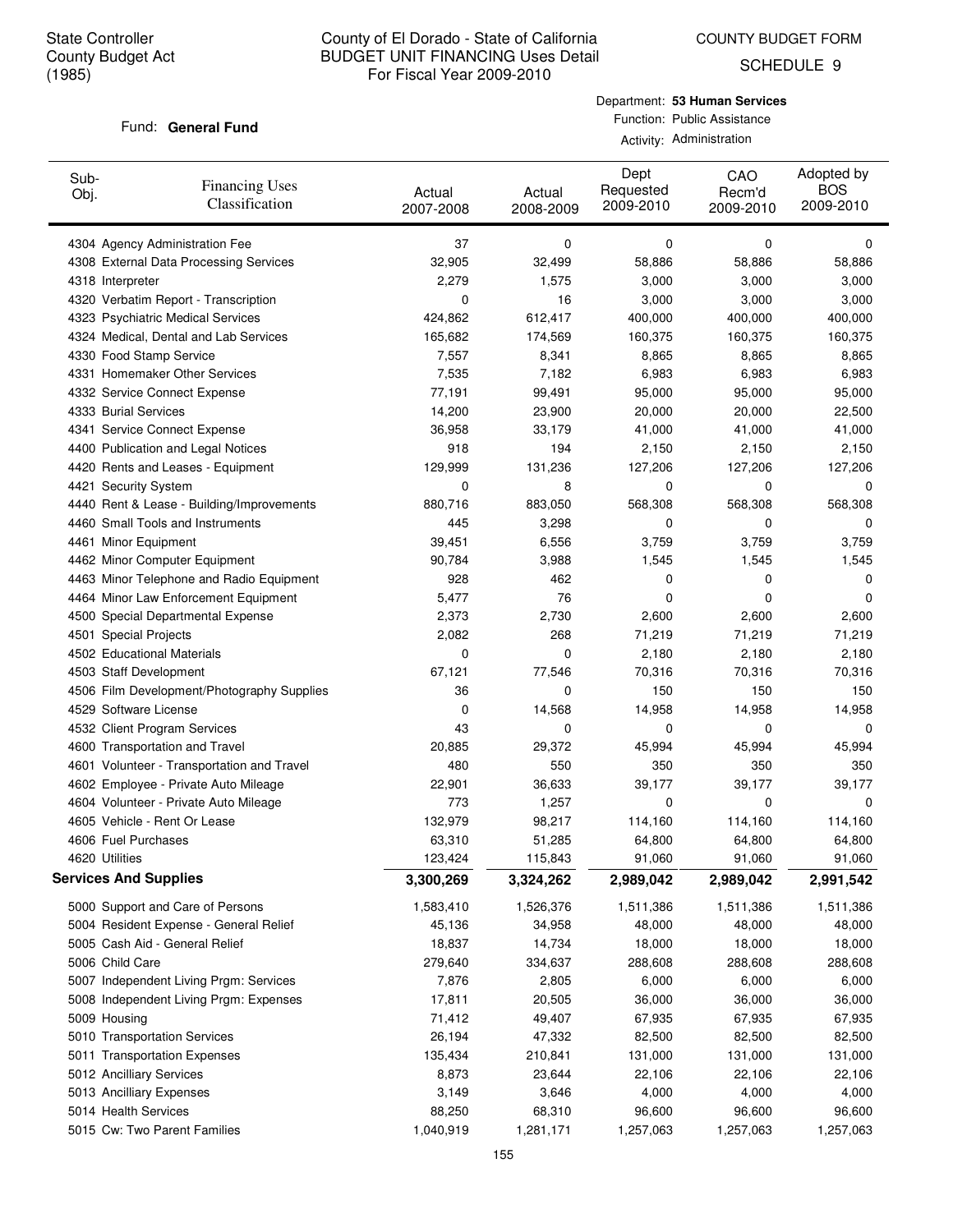COUNTY BUDGET FORM

SCHEDULE 9

#### Fund: General Fund

| Sub-<br>Obj.         | <b>Financing Uses</b><br>Classification         | Actual<br>2007-2008 | Actual<br>2008-2009 | Dept<br>Requested<br>2009-2010 | CAO<br>Recm'd<br>2009-2010 | Adopted by<br><b>BOS</b><br>2009-2010 |
|----------------------|-------------------------------------------------|---------------------|---------------------|--------------------------------|----------------------------|---------------------------------------|
|                      | 5016 Cw: Zero Parent/All Other Families         | 4,843,536           | 5,206,694           | 5,399,383                      | 5,399,383                  | 5,399,383                             |
|                      | 5017 Foster Care                                | 5,500,175           | 6,011,580           | 5,197,477                      | 5,197,477                  | 5,197,477                             |
|                      | 5018 Aid To Adoption                            | 2,186,401           | 2,520,147           | 3,062,803                      | 3,062,803                  | 3,062,803                             |
|                      | 5020 Refugee Cash Assistance                    | 1,722               | 9,247               | 13,451                         | 13,451                     | 13,451                                |
|                      | 5021 Kinship Guardian                           | 34,683              | 21,576              | 21,666                         | 21,666                     | 21,666                                |
|                      | 5022 County Foster Care                         | 4,010               | 9,686               | 5,119                          | 5,119                      | 5,119                                 |
|                      | 5140 Judgments & Damages                        | 0                   | 11,280              | 0                              | 0                          | 0                                     |
|                      | 5300 Interfund Expenditures                     | 294,951             | 334,517             | 630,825                        | 630,825                    | 511,150                               |
|                      | 5301 Intrfnd Exp: Telephone Equip & Support     | 3,541               | 972                 | 0                              | 0                          | 0                                     |
|                      | 5306 Intrfnd Exp: Central Duplicating           | 91                  | 0                   | 0                              | 0                          | 0                                     |
|                      | 5314 Intrfnd Exp: PC Support                    | 525                 | 30                  | 0                              | 0                          | 0                                     |
|                      | 5319 Intrfnd Exp: Mental Health Services        | 31,873              | 18,476              | 55,497                         | 55,497                     | 55,497                                |
|                      | 5330 Intrfnd Exp: Allocated Salaries & Benefits | 158,661             | 90,833              | 66,259                         | 66,259                     | 66,259                                |
|                      | 5331 Intrfnd Exp: Allocated Services & Supplies | 1,940               | 831                 | 4,790                          | 4,790                      | 4,790                                 |
| <b>Other Charges</b> |                                                 | 16,389,050          | 17,854,234          | 18,026,468                     | 18,026,468                 | 17,906,793                            |
|                      | 6025 Fixed Assets - Leasehold Improvements      | 12,404              | 918                 | 250,000                        | 250,000                    | 250,000                               |
|                      | 6040 Fixed Assets - Equipment                   | 53,178              | 7,482               | 0                              | 0                          | 0                                     |
|                      | 6042 Fixed Assets - Computer Sys Equipment      | 12,425              | 52,288              | 0                              | 0                          | 0                                     |
| <b>Fixed Assets</b>  |                                                 | 78,007              | 60,688              | 250,000                        | 250,000                    | 250,000                               |
|                      | 7000 Operating Transfers Out                    | 15,000              | 22,873              | 25,000                         | 25,000                     | 25,000                                |
|                      | <b>Other Financing Uses</b>                     | 15,000              | 22,873              | 25,000                         | 25,000                     | 25,000                                |
|                      | 7200 Intrafund Transfers                        | 65,376              | 41,897              | 46,208                         | 46,208                     | 46,208                                |
|                      | 7201 Intrafund Transfers: Social Services       | 3,100               | 3,105               | 3,600                          | 3,600                      | 3,600                                 |
|                      | 7202 Intrafund Transfers: DA/FS Contract        | 0                   | 125,000             | 250,000                        | 250,000                    | 250,000                               |
|                      | 7210 Intrafund Transfers: Collections           | 1,069               | 6,967               | 0                              | 0                          | 0                                     |
|                      | 7220 Intrafnd: Telephone Equipment and Support  | 149,857             | 114,262             | 121,595                        | 121,595                    | 121,595                               |
|                      | 7221 Intrafnd: Radio Equipment and Support      | 2,623               | 0                   | 0                              | 0                          | 0                                     |
|                      | 7223 Intrafnd: Mail Service                     | 8,598               | 4,055               | 7,826                          | 7,826                      | 7,826                                 |
|                      | 7224 Intrafnd: Stores Support                   | 18,378              | 13,684              | 11,083                         | 11,083                     | 11,083                                |
|                      | 7225 Intrafnd: Central Duplicating              | 16,408              | 26,067              | 13,000                         | 13,000                     | 13,000                                |
|                      | 7226 Intrafnd: Lease Administration Fee         | 7,206               | 0                   | 0                              | 0                          | 0                                     |
|                      | 7227 Intrafnd: Internal Data Processing         | 130,489             | 156,290             | 182,845                        | 182,845                    | 182,845                               |
|                      | 7228 Intrafnd: Internet Connect Charges         | 3,930               | 0                   | 0                              | 0                          | 0                                     |
|                      | 7229 Intrafnd: PC Support                       | 28,057              | 39,084              | 36,610                         | 36,610                     | 36,610                                |
|                      | 7231 Intrafnd: IS Programming Support           | 960                 | 12,030              | 33,700                         | 33,700                     | 33,700                                |
|                      | 7232 Intrafnd: Maint Bldg & Improvmnts          | 4,231               | 4,894               | 0                              | 0                          |                                       |
|                      | 7234 Intrafnd: Network Support                  | 239,394             | 271,534             | 233,028                        | 233,028                    | 233,028                               |
|                      | <b>Intrafund Transfers</b>                      | 679,676             | 818,869             | 939,495                        | 939,495                    | 939,495                               |
|                      | 7350 Intrfnd Abatemnt: Only General Fund        | $-25,724$           | 0                   | 0                              | 0                          | 0                                     |
|                      | <b>Intrafund Abatement</b>                      | $-25,724$           | 0                   | 0                              | 0                          | 0                                     |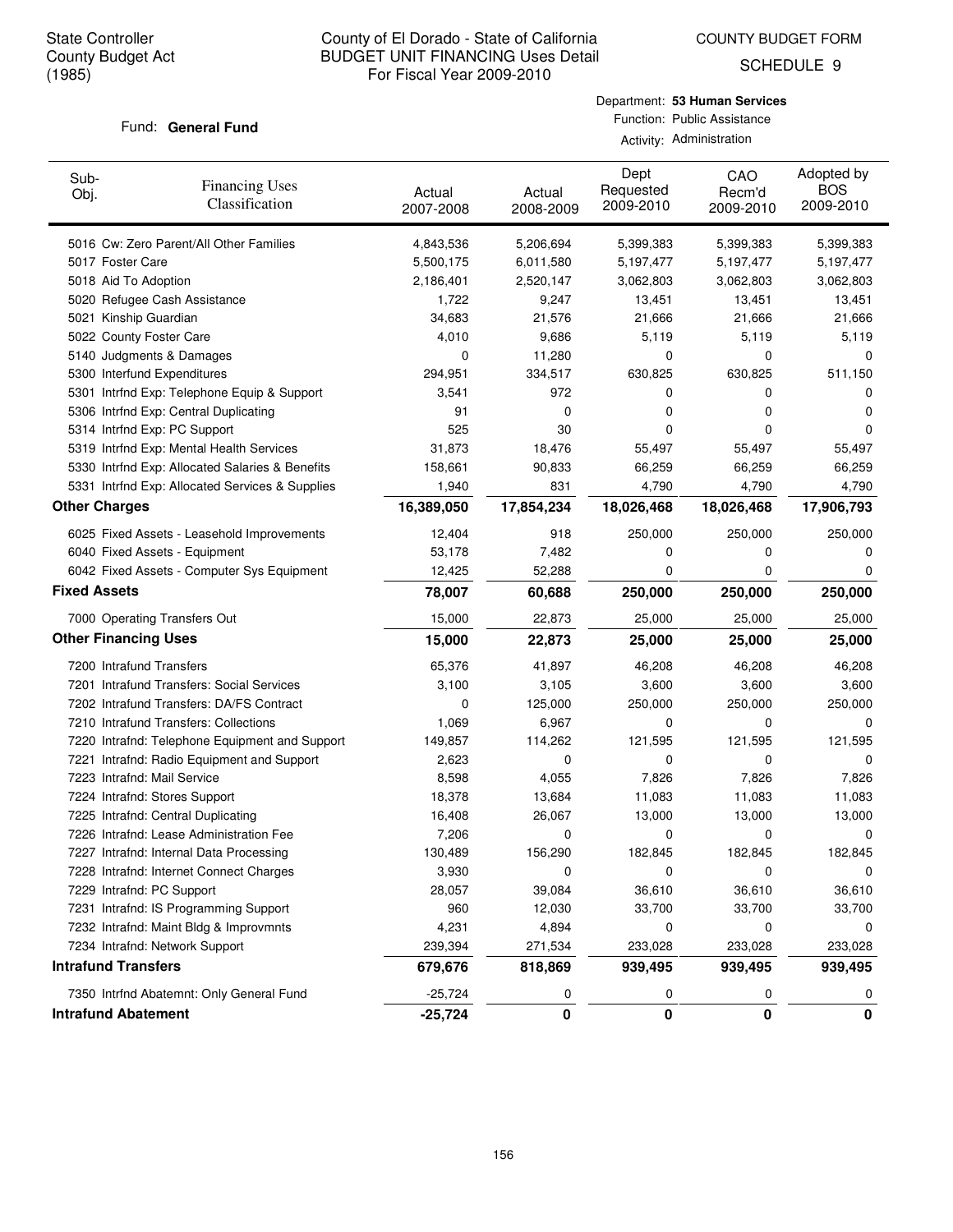Department: **53 Human Services**

SCHEDULE 9

| Fund: General Fund |                                                                                 | Function: Public Assistance<br>Activity: Administration |                     |                                |                            |                                       |
|--------------------|---------------------------------------------------------------------------------|---------------------------------------------------------|---------------------|--------------------------------|----------------------------|---------------------------------------|
| Sub-<br>Obj.       | <b>Financing Uses</b><br><b>Classification</b>                                  | Actual<br>2007-2008                                     | Actual<br>2008-2009 | Dept<br>Requested<br>2009-2010 | CAO<br>Recm'd<br>2009-2010 | Adopted by<br><b>BOS</b><br>2009-2010 |
|                    |                                                                                 |                                                         |                     |                                |                            |                                       |
|                    | <b>Total Financing Uses</b>                                                     | 35,720,792                                              | 38,090,143          | 37,813,810                     | 37,791,441                 | 37,771,572                            |
|                    | <b>Less Department Estimated Revenues</b>                                       | 35,032,064                                              | 37,515,989          | 36,834,489                     | 36,834,489                 | 36,836,989                            |
|                    | <b>Department Use of Other General</b><br><b>Fund Sources (Net County Cost)</b> | 688,728                                                 | 574,155             | 979,321                        | 956,952                    | 934,583                               |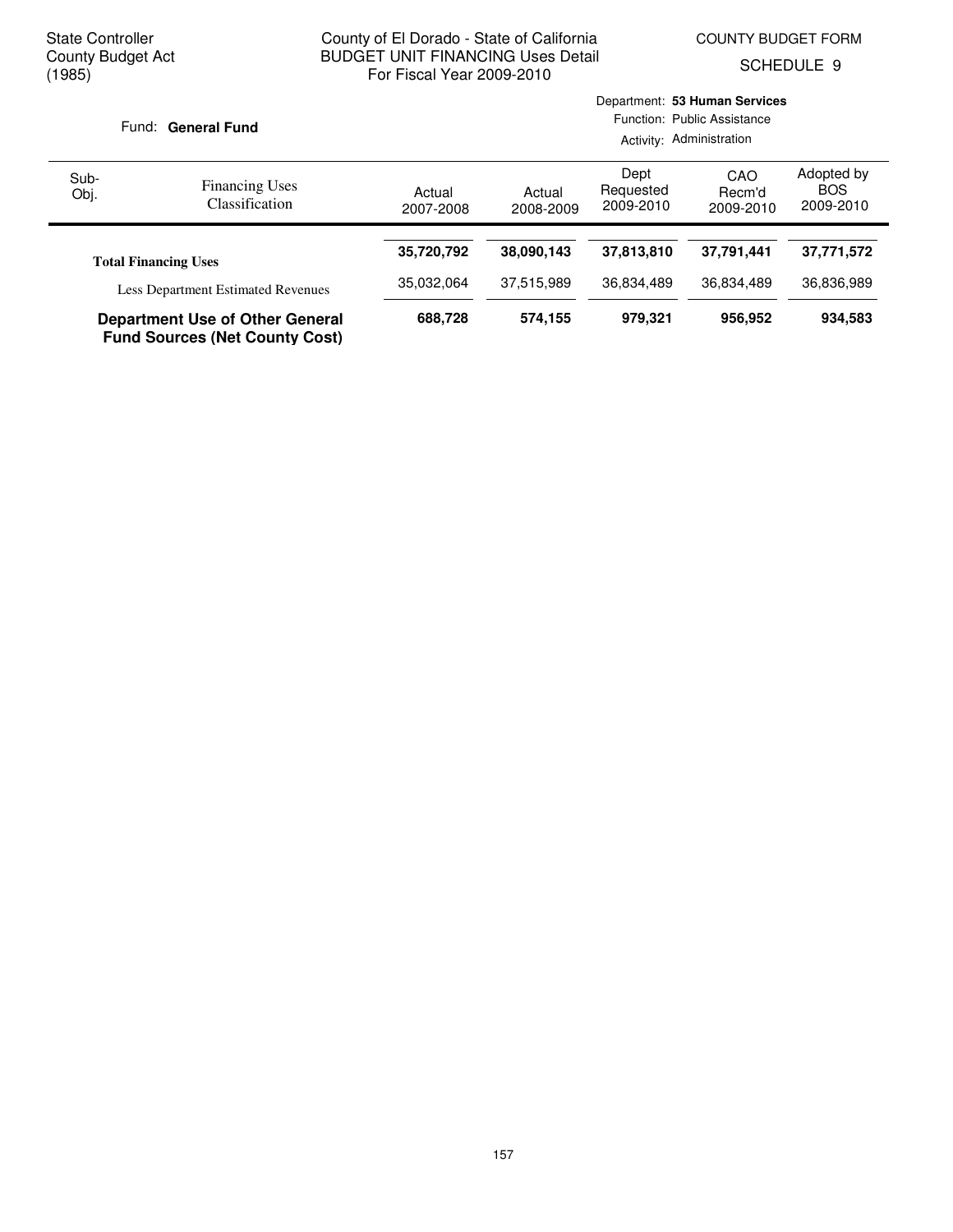COUNTY BUDGET FORM

SCHEDULE 9

#### Fund: **Community Services**

| Sub-<br>Obj.  | <b>Financing Uses</b><br>Classification         | Actual<br>2007-2008 | Actual<br>2008-2009 | Dept<br>Requested<br>2009-2010 | CAO<br>Recm'd<br>2009-2010 | Adopted by<br><b>BOS</b><br>2009-2010 |
|---------------|-------------------------------------------------|---------------------|---------------------|--------------------------------|----------------------------|---------------------------------------|
|               | 3000 Permanent Employees / Elected Officials    | 3,294,325           | 3,238,084           | 3,497,856                      | 3,462,853                  | 3,281,904                             |
|               | 3001 Temporary Employees                        | 291,788             | 239,098             | 549,170                        | 549,170                    | 612,148                               |
| 3002 Overtime |                                                 | 6,731               | 2,259               | 0                              | 0                          | 0                                     |
|               | 3004 Other Compensation                         | 44,475              | 58,434              | 1,354                          | 1,354                      | 1,354                                 |
|               | 3005 Tahoe Differential                         | 23,259              | 22,224              | 22,200                         | 22,200                     | 22,200                                |
|               | 3006 Bilingual Pay                              | 8,669               | 8,950               | 8,528                          | 8,528                      | 8,528                                 |
|               | 3020 Employer Share - Employee Retirement       | 616,662             | 646,068             | 686,302                        | 686,302                    | 645,930                               |
|               | 3022 Employer Share - Medi Care                 | 48,473              | 48,045              | 49,042                         | 49,042                     | 45,998                                |
|               | 3040 Employer Share - Health Insurance          | 717,572             | 710,615             | 777,655                        | 777,655                    | 718,390                               |
|               | 3041 Employer Share - Unemployment Insurance    | 19,838              | 16,808              | 26,233                         | 26,233                     | 24,355                                |
|               | 3042 Employer Share - Long Term Disab Insurance | 14,057              | 13,810              | 12,595                         | 12,595                     | 11,841                                |
|               | 3043 Employer Share - Deferred Compensation     | 8,291               | 7,091               | 7,209                          | 7,209                      | 4,623                                 |
|               | 3046 Retiree Health: Defined Contributions      | 193,003             | 238,161             | 62,313                         | 62,313                     | 62,313                                |
|               | 3060 Employer Share - Workers' Compensation     | 93,661              | 81,281              | 75,234                         | 75,234                     | 75,234                                |
|               | 3080 Flexible Benefits                          | 8,726               | $-4,462$            | 29,400                         | 29,400                     | 23,100                                |
|               | <b>Salaries And Employee Benefits</b>           | 5,389,529           | 5,326,465           | 5,805,091                      | 5,770,088                  | 5,537,918                             |
|               | 4040 Telephone Company Vendor Payments          | 1,873               | 2,564               | 2,500                          | 2,500                      | 2,500                                 |
|               | 4041 Cnty Pass thru Telephone Chrges to Depts   | 4,498               | 3,262               | 4,184                          | 4,184                      | 3,557                                 |
|               | 4060 Food and Food Products                     | 406,675             | 395,169             | 490,426                        | 490,426                    | 487,743                               |
|               | 4080 Household Expense                          | 584                 | 123                 | 0                              | 0                          | 0                                     |
|               | 4081 Household Expense - Paper Goods            | 66,716              | 64,145              | 82,550                         | 82,550                     | 82,550                                |
|               | 4082 Household Expense - Other                  | 10,237              | 9,402               | 10,390                         | 10,390                     | 9,961                                 |
|               | 4083 Household Expense - Laundry                | 6,645               | 6,834               | 7,132                          | 7,132                      | 7,132                                 |
|               | 4084 Household Expense - Expendable Equipment   | 5,351               | 2,223               | 2,000                          | 2,000                      | 2,000                                 |
|               | 4085 Household Expense - Refuse Disposal        | 6,519               | 7,005               | 8,981                          | 8,981                      | 8,801                                 |
|               | 4086 Household Expense - Janitorial/Custodial   | 12,109              | 10,049              | 4,309                          | 4,309                      | 4,270                                 |
|               | 4100 Insurance - Premium                        | 49,581              | 48,939              | 96,785                         | 96,785                     | 96,785                                |
|               | 4101 Insurance - Additional Liability           | 5,330               | 5,578               | 6,600                          | 6,600                      | 6,600                                 |
|               | 4140 Maintenance - Equipment                    | 4,724               | 5,133               | 7,287                          | 7,287                      | 7,787                                 |
|               | 4141 Maintenance - Office Equipment             | 0                   | 0                   | 1,400                          | 1,400                      | 1,150                                 |
|               | 4145 Maintenance - Equipment Parts              | 0                   | 722                 | 0                              | 0                          | 0                                     |
|               | 4160 Maintenance Vehicles - Service Contract    | 1,047               | 20                  | 925                            | 925                        | 925                                   |
|               | 4162 Maintenance Vehicles - Supplies            | 573                 | O                   | 0                              | U                          | U                                     |
|               | 4163 Maintenance Vehicles - Inventory           | 70                  | 0                   | 0                              | 0                          | 0                                     |
|               | 4164 Maintenance Vehicles - Tires and Tubes     | 242                 | 0                   | 0                              | 0                          | 0                                     |
|               | 4180 Maintenance - Building and Improvements    | 3,296               | 2,790               | 4,318                          | 4,318                      | 4,318                                 |
|               | 4183 Maintenance - Grounds                      | 0                   | 102                 | 275                            | 275                        | 309                                   |
|               | 4197 Maintenance - Building Supplies            | 0                   | 149                 | 0                              | 0                          | 0                                     |
|               | 4200 Medical, Dental and Laboratory Supplies    | 47                  | 0                   | 0                              | 0                          | 0                                     |
|               | 4220 Memberships                                | 16,213              | 13,602              | 29,507                         | 29,507                     | 28,327                                |
|               | 4221 Memberships - Legislative Advocacy         | 0                   | 0                   | 500                            | 500                        | 500                                   |
|               | 4260 Office Expense                             | 26,810              | 24,522              | 32,201                         | 32,201                     | 30,354                                |
| 4261 Postage  |                                                 | 15,574              | 15,902              | 21,100                         | 21,100                     | 19,700                                |
| 4262 Software |                                                 | 9,967               | 39                  | 600                            | 600                        | 600                                   |
|               | 4263 Subscription / Newspaper / Journals        | 2,323               | 3,381               | 2,700                          | 2,700                      | 2,700                                 |
|               | 4264 Books / Manuals                            | 1,208               | 3,314               | 2,725                          | 2,725                      | 2,550                                 |
|               | 4265 Law Books                                  | 3,194               | 1,630               | 2,100                          | 2,100                      | 2,100                                 |
|               | 4266 Printing / Duplicating                     | 16,333              | 7,708               | 20,736                         | 20,736                     | 19,386                                |
|               |                                                 |                     |                     |                                |                            |                                       |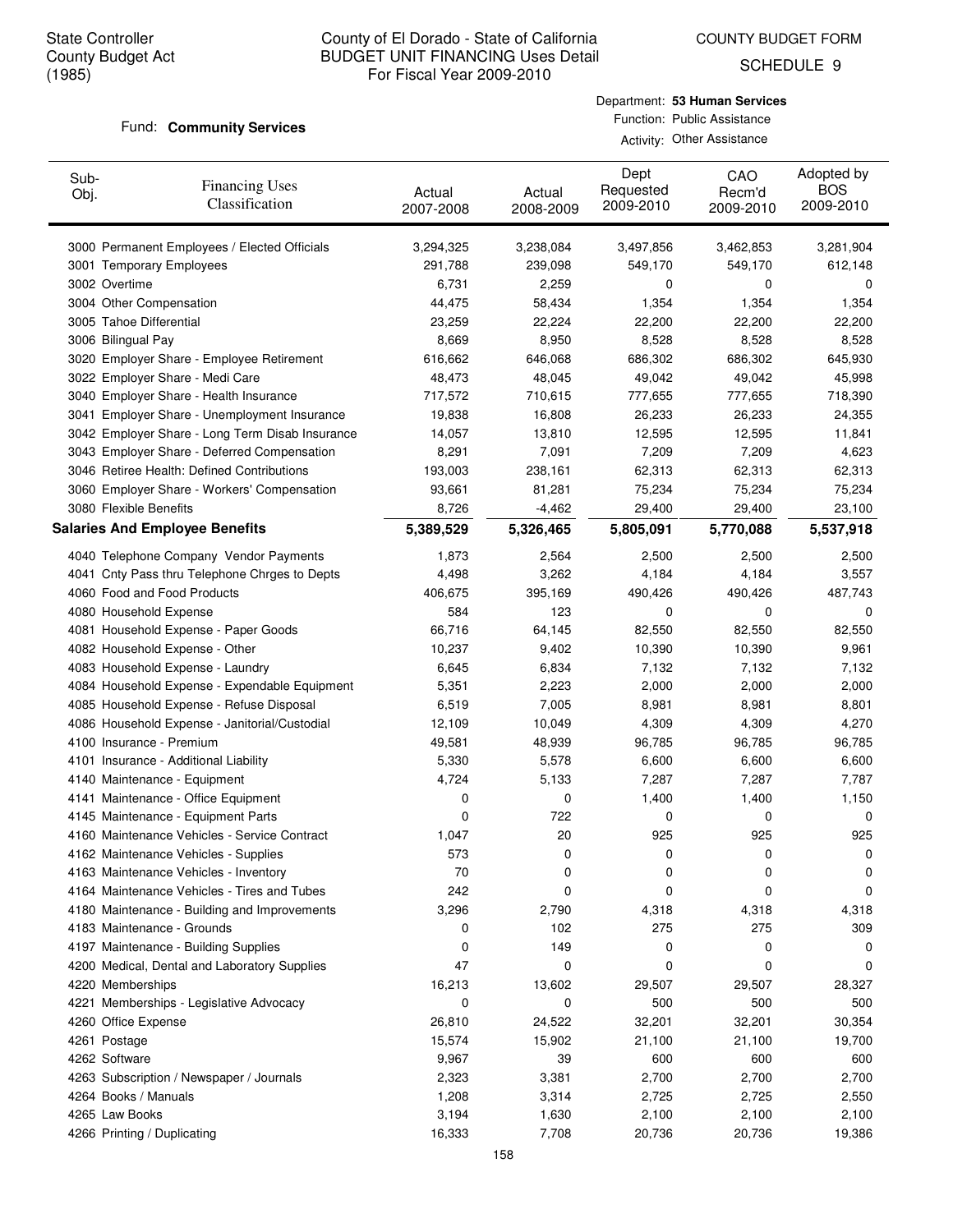COUNTY BUDGET FORM

SCHEDULE 9

#### Fund: **Community Services**

| Department: 53 Human Services |
|-------------------------------|
| Function: Public Assistance   |

| Activity: Other Assistance |
|----------------------------|
|                            |

| Sub-<br>Obj. | <b>Financing Uses</b><br>Classification                                                  | Actual<br>2007-2008 | Actual<br>2008-2009 | Dept<br>Requested<br>2009-2010 | CAO<br>Recm'd<br>2009-2010 | Adopted by<br><b>BOS</b><br>2009-2010 |
|--------------|------------------------------------------------------------------------------------------|---------------------|---------------------|--------------------------------|----------------------------|---------------------------------------|
|              | 4300 Professional and Specialized Services                                               | 210,560             | 76,241              | 1,975,644                      | 1,975,644                  | 133,235                               |
|              | 4313 Legal Services                                                                      | 14                  | 0                   | 200                            | 200                        | 200                                   |
|              | 4318 Interpreter                                                                         | 0                   | 198                 | 400                            | 400                        | 400                                   |
|              | 4323 Psychiatric Medical Services                                                        | 150                 | 0                   | 0                              | 0                          | 0                                     |
|              | 4324 Medical, Dental and Lab Services                                                    | 2,310               | 2,860               | 1,750                          | 1,750                      | 1,750                                 |
|              | 4335 El Dorado County (EDC) Dept or Agency                                               | 0                   | 11                  | 0                              | 0                          | 0                                     |
|              | 4400 Publication and Legal Notices                                                       | 1,702               | 2,872               | 3,000                          | 3,000                      | 2,500                                 |
|              | 4420 Rents and Leases - Equipment                                                        | 21,238              | 27,294              | 28,702                         | 28,702                     | 42,687                                |
|              | 4440 Rent & Lease - Building/Improvements                                                | 125,671             | 116,652             | 81,536                         | 81,536                     | 82,886                                |
|              | 4460 Small Tools and Instruments                                                         | 5                   | 1,128               | 3,000                          | 3,000                      | 3,000                                 |
|              | 4461 Minor Equipment                                                                     | 38,315              | 6,583               | 2,530                          | 2,530                      | 2,530                                 |
|              | 4462 Minor Computer Equipment                                                            | 4,174               | 4,008               | 35,700                         | 35,700                     | 35,700                                |
|              | 4463 Minor Telephone and Radio Equipment                                                 | 0                   | 48                  | 0                              | 0                          | 0                                     |
|              | 4501 Special Projects                                                                    | 949,272             | 849,885             | 4,231,236                      | 4,231,236                  | 4,526,061                             |
|              | 4503 Staff Development                                                                   | 4,167               | 7,619               | 14,050                         | 14,050                     | 13,790                                |
|              | 4529 Software License                                                                    | 0                   | 7,643               | 28,385                         | 28,385                     | 27,816                                |
|              | 4532 Client Program Services                                                             | 490,161             | 412,110             | 2,858,050                      | 2,858,050                  | 2,853,525                             |
|              | 4600 Transportation and Travel                                                           | 3,925               | 8,028               | 23,779                         | 23,779                     | 23,104                                |
|              | 4601 Volunteer - Transportation and Travel                                               | 55                  | 0                   | 50                             | 50                         | 50                                    |
|              | 4602 Employee - Private Auto Mileage                                                     | 15,731              | 9,339               | 17,506                         | 17,506                     | 15,046                                |
|              | 4604 Volunteer - Private Auto Mileage                                                    | 41,107              | 52,550              | 65,792                         | 65,792                     | 65,792                                |
|              | 4605 Vehicle - Rent Or Lease                                                             | 35,721              | 24,280              | 26,372                         | 26,372                     | 24,878                                |
|              | 4606 Fuel Purchases                                                                      | 19,254              | 15,794              | 20,950                         | 20,950                     | 20,400                                |
|              | 4620 Utilities                                                                           | 92,568              | 95,615              | 103,789                        | 103,789                    | 103,989                               |
|              | <b>Services And Supplies</b>                                                             | 2,733,840           | 2,355,064           | 10,364,652                     | 10,364,652                 | 8,811,944                             |
|              | 5011 Transportation Expenses                                                             | 13,079              | 14,738              | 0                              | 0                          | 0                                     |
|              | 5012 Ancilliary Services                                                                 | 111,964             | 119,327             | 195,625                        | 195,625                    | 195,625                               |
|              | 5060 Retirement of Other Long Term Debt                                                  | 1,800,000           | 0                   | 0                              | 0                          | 0                                     |
|              | 5100 Interest: Other Long Term Debt                                                      | 287,261             | 0                   | 0                              | 0                          | 0                                     |
|              | 5300 Interfund Expenditures                                                              | 1,789               | 4,224               | 0                              | 0                          | $\Omega$                              |
|              | 5301 Intrfnd Exp: Telephone Equip & Support                                              | 39,962              | 37,432              | 38,010                         | 38,010                     | 37,224                                |
|              | 5302 Intrfnd Exp: Radio Equipment and Support                                            | 520                 | 0                   | 0                              | 0                          | 0                                     |
|              | 5304 Intrfnd Exp: Mail Service                                                           | 2,783               | 1,172               | 2,232                          | 2,232                      | 2,232                                 |
|              |                                                                                          |                     | 3,948               |                                |                            |                                       |
|              | 5305 Intrfnd Exp: Stores Support                                                         | 5,948               |                     | 3,166                          | 3,166                      | 3,166                                 |
|              | 5306 Intrfnd Exp: Central Duplicating                                                    | 12,150              | 10,217              | 11,815<br>0                    | 11,815<br>0                | 10,815                                |
|              | 5307 Intrfnd Exp: Lease Administration Fee<br>5308 Intrfnd Exp: Internal Data Processing | 2,228<br>42,236     | 0<br>45,102         | 52,179                         | 52,179                     | 0<br>52,179                           |
|              | 5314 Intrfnd Exp: PC Support                                                             |                     |                     |                                |                            |                                       |
|              |                                                                                          | 7,500               | 6,508               | 12,890                         | 12,890                     | 81,352                                |
|              | 5316 Intrfnd Exp: IS Software Training                                                   | 1,155               | 1,965               | 0                              | 0                          | 0                                     |
|              | 5318 Intrfnd Exp: Maint Buildg & Imprvmnts                                               | 11,272              | 12,732              | 2,200                          | 2,200                      | 2,200                                 |
|              | 5320 Intrfnd Exp: Network Support                                                        | 77,487              | 78,356              | 66,498                         | 66,498                     | 66,498                                |
|              | 5331 Intrfnd Exp: Allocated Services & Supplies                                          | 6,622               | 0                   | 0                              | 0                          | 0                                     |
|              | <b>Other Charges</b>                                                                     | 2,423,956           | 335,721             | 384,615                        | 384,615                    | 451,291                               |
|              | 6020 Fixed Assets - Building and Improvement                                             | 0                   | 0                   | 832,160                        | 832,160                    | 0                                     |
|              | 6025 Fixed Assets - Leasehold Improvements                                               | 7,507               | 0                   | 0                              | 0                          | 0                                     |
|              | 6040 Fixed Assets - Equipment                                                            | 61,994              | 19,367              | 22,100                         | 22,100                     | 3,100                                 |
|              | 6042 Fixed Assets - Computer Sys Equipment                                               | 16,092              | 1,956               | 0                              | 0                          | 0                                     |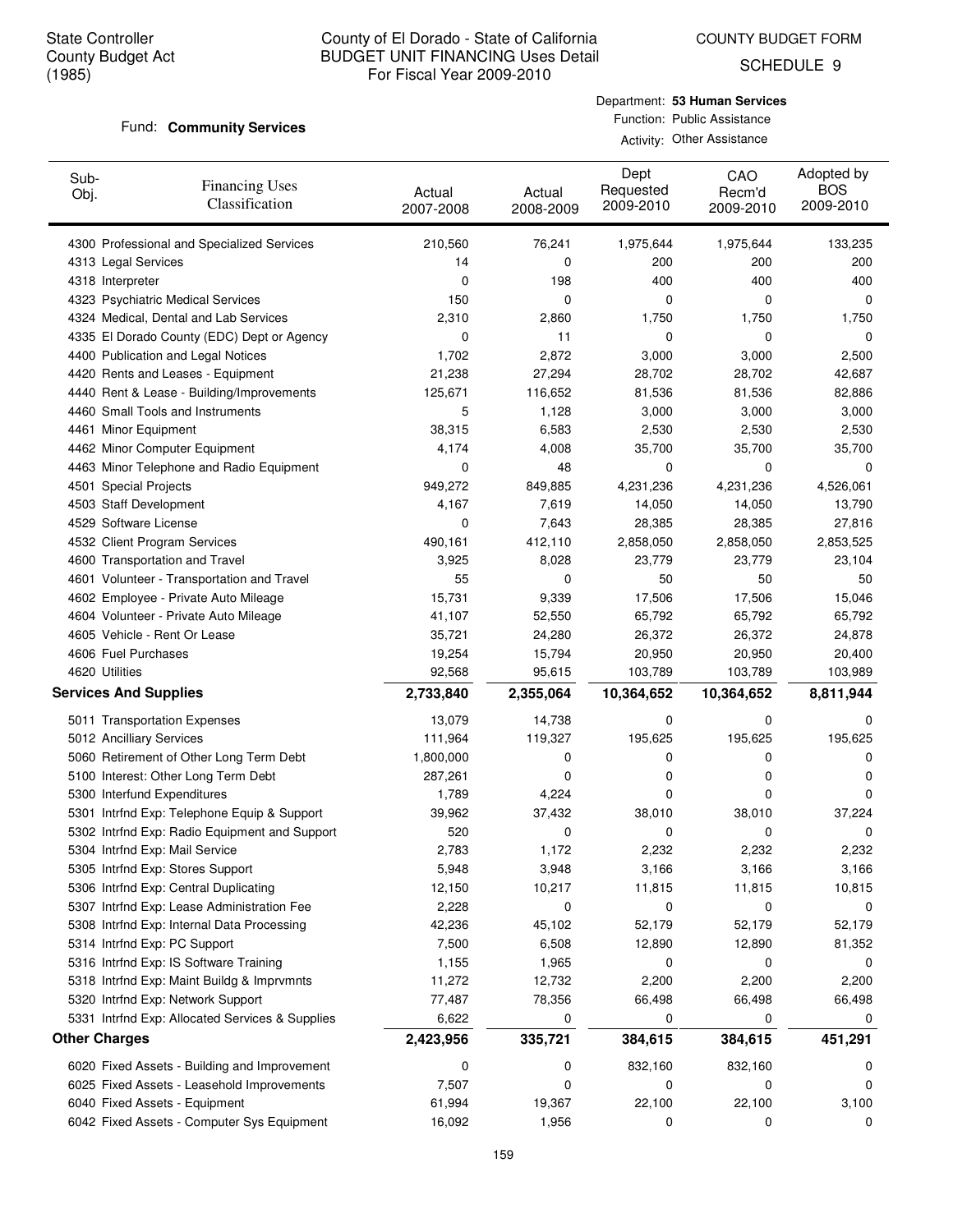COUNTY BUDGET FORM

SCHEDULE 9

#### Fund: **Community Services**

### Department: **53 Human Services** Function: Public Assistance

Activity: Other Assistance

| Sub-<br>Obj.                     | <b>Financing Uses</b><br>Classification                            | Actual<br>2007-2008 | Actual<br>2008-2009 | Dept<br>Requested<br>2009-2010 | CAO<br>Recm'd<br>2009-2010 | Adopted by<br><b>BOS</b><br>2009-2010 |
|----------------------------------|--------------------------------------------------------------------|---------------------|---------------------|--------------------------------|----------------------------|---------------------------------------|
| <b>Fixed Assets</b>              |                                                                    | 85,592              | 21,323              | 854,260                        | 854,260                    | 3,100                                 |
|                                  | 7100 Residual Equity Transfers Out                                 | 0                   | 25,000              | 0                              | 0                          | 0                                     |
| <b>Residual Equity Transfers</b> |                                                                    | 0                   | 25,000              | 0                              | $\Omega$                   | 0                                     |
|                                  | 7250 Intrafnd: Non General Fund Types                              | 0                   | 8,500               | $\Omega$                       | <sup>0</sup>               | <sup>0</sup>                          |
|                                  | 7260 Intrafnd: Allocated Salary & Admin                            | 349,207             | 365,544             | 366,336                        | 366,336                    | 285,865                               |
|                                  | 7261 Intrafnd: Allocated Serv & Supp                               | 67,549              | 60,850              | 63,175                         | 63,175                     | 63,175                                |
| <b>Intrafund Transfers</b>       |                                                                    | 416,756             | 434,894             | 429,511                        | 429,511                    | 349,040                               |
|                                  | 7380 Intrfnd Abatemnt: Not General Fund                            | $-78,223$           | $-40,915$           | $-31,500$                      | $-31,500$                  | $-58,175$                             |
|                                  | 7390 Intrfnd Abatemnt: Allocated Sal & Admin                       | $-349,207$          | $-365,544$          | $-366,336$                     | $-366,336$                 | $-285,865$                            |
|                                  | 7391 Intrfnd Abatemnt: Allocated Serv & Supp                       | $-67,549$           | $-60,850$           | $-63,175$                      | $-63,175$                  | $-63,175$                             |
| <b>Intrafund Abatement</b>       |                                                                    | -494,979            | -467,309            | $-461,011$                     | $-461,011$                 | -407,215                              |
| 7700 Contingency                 |                                                                    | 0                   | 0                   | 0                              | 0                          | 64,735                                |
|                                  | <b>Appropriations for Contingencies</b>                            | 0                   | $\Omega$            | 0                              | $\bf{0}$                   | 64,735                                |
|                                  | 9999 Prior Period Adjustment                                       | $-149,173$          | 0                   | 0                              | 0                          | 0                                     |
| <b>Prior Period Adjustment</b>   |                                                                    | $-149,173$          | 0                   | 0                              | $\bf{0}$                   | $\mathbf{0}$                          |
|                                  | <b>Total Financing Uses</b>                                        | 10,405,521          | 8,031,159           | 17,377,118                     | 17,342,115                 | 14,810,813                            |
|                                  | <b>Less Department Estimated Revenues</b>                          | 10,569,477          | 7,830,038           | 16,952,228                     | 16,917,225                 | 13,578,940                            |
|                                  | <b>Department Use of Community</b><br><b>Services Fund Balance</b> | $-163,955$          | 201,121             | 424,890                        | 424,890                    | 1,231,873                             |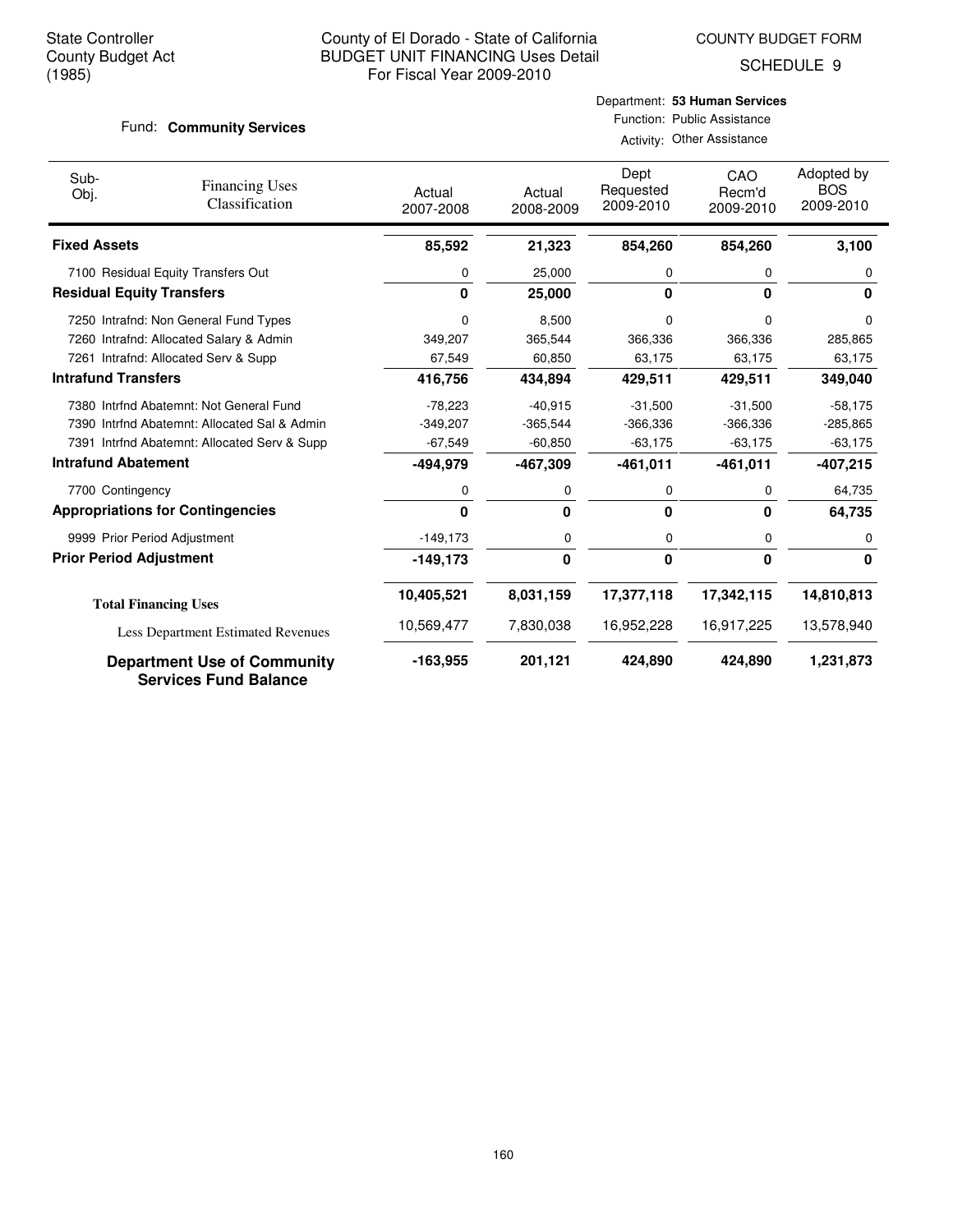SCHEDULE 9

#### Fund: Social Services SB163 Wraparound

#### Department: **53 Human Services** Function: Public Assistance

| Activity: | Administration |
|-----------|----------------|
|-----------|----------------|

| Sub-<br>Obj.                 | <b>Financing Uses</b><br>Classification                                | Actual<br>2007-2008 | Actual<br>2008-2009 | Dept<br>Requested<br>2009-2010 | CAO<br>Recm'd<br>2009-2010 | Adopted by<br><b>BOS</b><br>2009-2010 |
|------------------------------|------------------------------------------------------------------------|---------------------|---------------------|--------------------------------|----------------------------|---------------------------------------|
|                              | 3000 Permanent Employees / Elected Officials                           | 68,636              | 96,690              | 79,352                         | 79,352                     | 108,101                               |
|                              | 3001 Temporary Employees                                               | 0                   | 13,267              | 0                              | 0                          | 0                                     |
| 3002 Overtime                |                                                                        | 3,159               | 6                   | 0                              | 0                          | 0                                     |
| 3004 Other Compensation      |                                                                        | 0                   | 2,396               | 520                            | 520                        | 520                                   |
|                              | 3020 Employer Share - Employee Retirement                              | 12,203              | 18,671              | 15,799                         | 15,799                     | 15,799                                |
|                              | 3022 Employer Share - Medi Care                                        | 1,019               | 1,592               | 1,150                          | 1,150                      | 1,150                                 |
|                              | 3040 Employer Share - Health Insurance                                 | 7,781               | 14,615              | 19,303                         | 19,303                     | 19,303                                |
|                              | 3041 Employer Share - Unemployment Insurance                           | 201                 | 753                 | 595                            | 595                        | 595                                   |
|                              | 3042 Employer Share - Long Term Disab Insurance                        | 222                 | 309                 | 286                            | 286                        | 286                                   |
|                              | 3046 Retiree Health: Defined Contributions                             | 2,622               | 4,927               | 1,669                          | 1,669                      | 1,669                                 |
|                              | 3060 Employer Share - Workers' Compensation                            | 1,273               | 1,681               | 2,015                          | 2,015                      | 2,015                                 |
| 3080 Flexible Benefits       |                                                                        | 0                   | 748                 | 0                              | 0                          | 0                                     |
|                              | <b>Salaries And Employee Benefits</b>                                  | 97,117              | 155,654             | 120,689                        | 120,689                    | 149,438                               |
|                              | 4041 Cnty Pass thru Telephone Chrges to Depts                          | 0                   | 38                  | 0                              | 0                          | 0                                     |
|                              | 4086 Household Expense - Janitorial/Custodial                          | 0                   | 284                 | 290                            | 290                        | 290                                   |
| 4100 Insurance - Premium     |                                                                        | 760                 | 1,161               | 2,963                          | 2,963                      | 2,963                                 |
|                              | 4183 Maintenance - Grounds                                             | 0                   | 16                  | 82                             | 82                         | 82                                    |
| 4220 Memberships             |                                                                        | 0                   | 0                   | 1,000                          | 1,000                      | 1,000                                 |
| 4260 Office Expense          |                                                                        | 610                 | 58                  | 1,000                          | 1,000                      | 1,000                                 |
| 4266 Printing / Duplicating  |                                                                        | 0                   | 0                   | 500                            | 500                        | 500                                   |
|                              | 4300 Professional and Specialized Services                             | 5,795               | 1,545               | 29,300                         | 29,300                     | 35,493                                |
|                              | 4323 Psychiatric Medical Services                                      | 0                   | 960                 | 0                              | 0                          | 0                                     |
|                              | 4324 Medical, Dental and Lab Services                                  | 95                  | 0                   | 0                              | 0                          | 0                                     |
|                              | 4332 Service Connect Expense                                           | 6,877               | 2,905               | 0                              | 0                          | 0                                     |
|                              | 4341 Service Connect Expense                                           | 0                   | 35                  | 0                              | 0                          | 0                                     |
|                              | 4420 Rents and Leases - Equipment                                      | 0                   | 34                  | 309                            | 309                        | 309                                   |
|                              | 4440 Rent & Lease - Building/Improvements                              | 0                   | 4,235               | 4,612                          | 4,612                      | 4,612                                 |
| 4461 Minor Equipment         |                                                                        | 129                 | 0                   | 0                              | 0                          | 0                                     |
| 4501 Special Projects        |                                                                        | 3,558               | 113,122             | 0                              | 0                          | 0                                     |
| 4503 Staff Development       |                                                                        | 0                   | 95                  | 0                              | 0                          | 0                                     |
| 4529 Software License        |                                                                        | 0                   | 500                 | 281                            | 281                        | 281                                   |
|                              | 4600 Transportation and Travel<br>4602 Employee - Private Auto Mileage | 263                 | 15<br>2,854         | 305                            | 305                        | 305                                   |
|                              | 4605 Vehicle - Rent Or Lease                                           | 2,517<br>0          | 91                  | 3,000<br>0                     | 3,000<br>0                 | 3,000<br>0                            |
| 4620 Utilities               |                                                                        | 0                   | 896                 | 870                            | 870                        | 870                                   |
| <b>Services And Supplies</b> |                                                                        | 20,604              | 128,843             | 44,512                         | 44,512                     | 50,705                                |
|                              |                                                                        |                     |                     |                                |                            |                                       |
| 5006 Child Care              |                                                                        | 143                 | 0                   | 0                              | 0                          | 0                                     |
|                              | 5300 Interfund Expenditures                                            | 176                 | 0                   | 0                              | 0                          | 0                                     |
|                              | 5301 Intrfnd Exp: Telephone Equip & Support                            | 0                   | 171                 | 0                              | 0                          | 0                                     |
|                              | 5304 Intrfnd Exp: Mail Service                                         | 44                  | 27                  | 68                             | 68                         | 68                                    |
|                              | 5305 Intrfnd Exp: Stores Support                                       | 92                  | 95                  | 97                             | 97                         | 97                                    |
|                              | 5306 Intrfnd Exp: Central Duplicating                                  | 0                   | 114                 | 0                              | 0                          | 0                                     |
|                              | 5308 Intrfnd Exp: Internal Data Processing                             | 650                 | 1,069               | 1,598                          | 1,598                      | 1,598                                 |
|                              | 5320 Intrfnd Exp: Network Support                                      | 1,193               | 1,860               | 2,036                          | 2,036                      | 2,036                                 |
| <b>Other Charges</b>         |                                                                        | 2,298               | 3,336               | 3,799                          | 3,799                      | 3,799                                 |
|                              | 7250 Intrafnd: Non General Fund Types                                  | 155,279             | 45,299              | 172,000                        | 172,000                    | 233,124                               |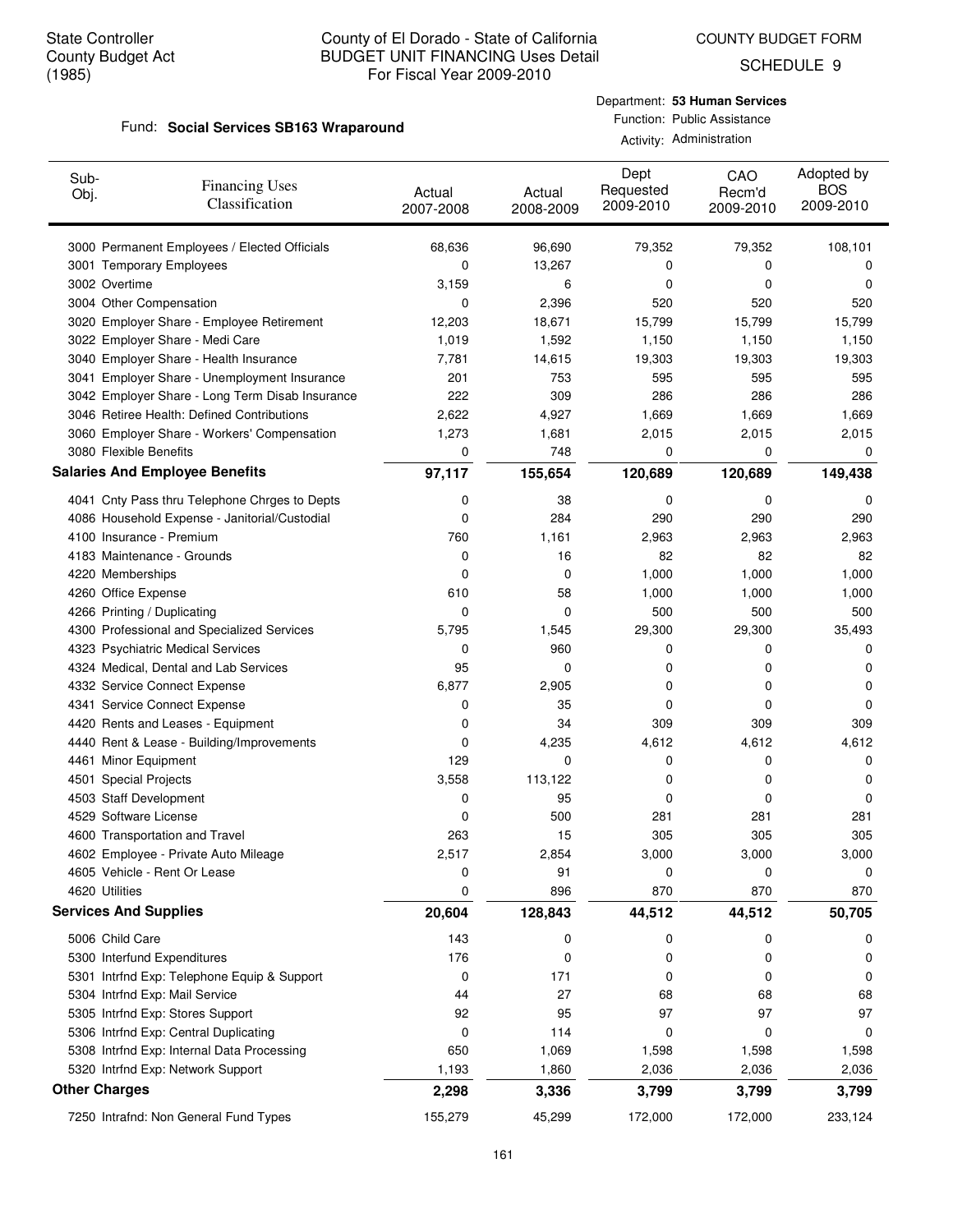Department: **53 Human Services**

SCHEDULE 9

| Fund: Social Services SB163 Wraparound |                                                                                  |                     |                     | Function: Public Assistance<br>Activity: Administration |                            |                                       |  |
|----------------------------------------|----------------------------------------------------------------------------------|---------------------|---------------------|---------------------------------------------------------|----------------------------|---------------------------------------|--|
| Sub-<br>Obj.                           | <b>Financing Uses</b><br>Classification                                          | Actual<br>2007-2008 | Actual<br>2008-2009 | Dept<br>Requested<br>2009-2010                          | CAO<br>Recm'd<br>2009-2010 | Adopted by<br><b>BOS</b><br>2009-2010 |  |
| <b>Intrafund Transfers</b>             |                                                                                  | 155,279             | 45.299              | 172,000                                                 | 172.000                    | 233,124                               |  |
|                                        | <b>Total Financing Uses</b>                                                      | 275,298             | 333,133             | 341.000                                                 | 341.000                    | 437,066                               |  |
|                                        | <b>Less Department Estimated Revenues</b>                                        | 404.849             | 323,324             | 6.000                                                   | 6.000                      | 11,205                                |  |
|                                        | <b>Department Use of Social Services</b><br><b>SB163 Wraparound Fund Balance</b> | -129.551            | 9,809               | 335,000                                                 | 335,000                    | 425,861                               |  |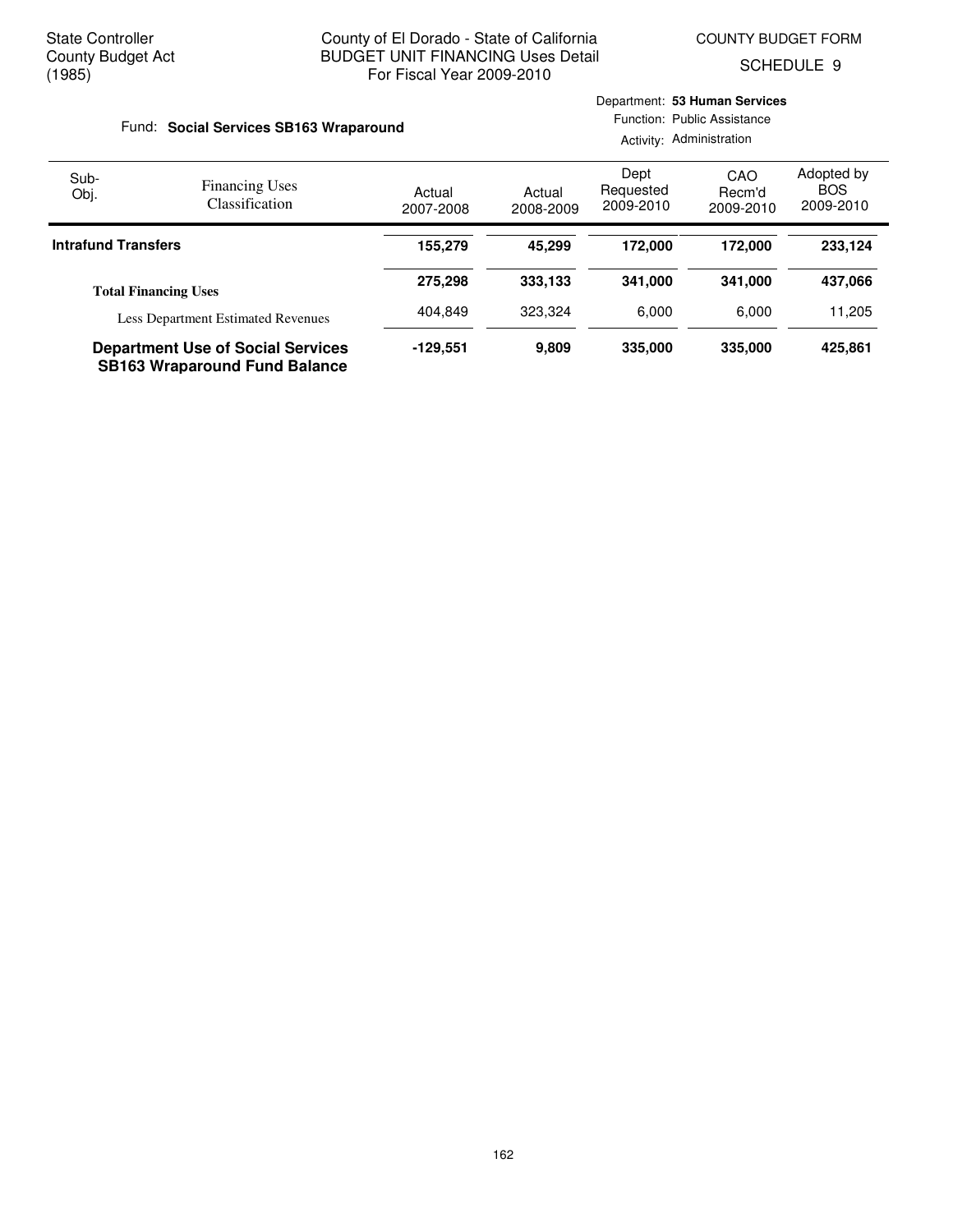COUNTY BUDGET FORM

Department: **60 Library** Function: Education Activity: Library Services

SCHEDULE 9

#### Fund: General Fund

| Sub-<br>Obj.       | <b>Financing Uses</b><br>Classification         | Actual<br>2007-2008 | Actual<br>2008-2009 | Dept<br>Requested<br>2009-2010 | CAO<br>Recm'd<br>2009-2010 | Adopted by<br><b>BOS</b><br>2009-2010 |
|--------------------|-------------------------------------------------|---------------------|---------------------|--------------------------------|----------------------------|---------------------------------------|
|                    | 3000 Permanent Employees / Elected Officials    | 1,454,109           | 1,415,017           | 1,481,028                      | 1,422,375                  | 1,383,496                             |
|                    | 3001 Temporary Employees                        | 198,440             | 246,594             | 178,949                        | 178,949                    | 178,949                               |
| 3002 Overtime      |                                                 | 470                 | 537                 | 0                              | 0                          | 0                                     |
|                    | 3004 Other Compensation                         | 2,691               | 42,778              | 0                              | 0                          | 0                                     |
|                    | 3005 Tahoe Differential                         | 13,250              | 13,250              | 13,200                         | 13,200                     | 13,200                                |
| 3006 Bilingual Pay |                                                 | 3,125               | 3,790               | 4,160                          | 4,160                      | 4,160                                 |
|                    | 3020 Employer Share - Employee Retirement       | 268,176             | 281,924             | 287,513                        | 287,513                    | 287,513                               |
|                    | 3022 Employer Share - Medi Care                 | 21,508              | 22,333              | 17,125                         | 17,125                     | 17,125                                |
|                    | 3040 Employer Share - Health Insurance          | 269,592             | 279,744             | 298,503                        | 298,503                    | 298,503                               |
|                    | 3041 Employer Share - Unemployment Insurance    | 10,870              | 10,999              | 11,107                         | 11,107                     | 11,107                                |
|                    | 3042 Employer Share - Long Term Disab Insurance | 5,319               | 5,429               | 5,331                          | 5,331                      | 5,331                                 |
|                    | 3043 Employer Share - Deferred Compensation     | 3,553               | 3,429               | 3,165                          | 3,165                      | 3,165                                 |
|                    | 3046 Retiree Health: Defined Contributions      | 77,937              | 104,341             | 25,849                         | 25,849                     | 25,849                                |
|                    | 3060 Employer Share - Workers' Compensation     | 21,106              | 26,367              | 22,869                         | 22,869                     | 22,869                                |
|                    | 3080 Flexible Benefits                          | 4,499               | 4,483               | 4,500                          | 4,500                      | 4,500                                 |
|                    | <b>Salaries And Employee Benefits</b>           | 2,354,644           | 2,461,016           | 2,353,300                      | 2,294,647                  | 2,255,768                             |
|                    | 4040 Telephone Company Vendor Payments          | 38                  | 63                  | 75                             | 75                         | 75                                    |
|                    | 4041 Cnty Pass thru Telephone Chrges to Depts   | 5,181               | 4,253               | 4,395                          | 4,395                      | 4,395                                 |
|                    | 4081 Household Expense - Paper Goods            | 0                   | 0                   | 2,000                          | 2,000                      | 2,000                                 |
|                    | 4085 Household Expense - Refuse Disposal        | 3,318               | 4,145               | 5,325                          | 5,325                      | 5,325                                 |
|                    | 4086 Household Expense - Janitorial/Custodial   | 21,519              | 21,560              | 22,900                         | 22,900                     | 22,900                                |
|                    | 4100 Insurance - Premium                        | 6,375               | 10,943              | 20,657                         | 20,657                     | 20,657                                |
|                    | 4101 Insurance - Additional Liability           | 0                   | 0                   | 450                            | 450                        | 450                                   |
|                    | 4140 Maintenance - Equipment                    | 979                 | 15,990              | 21,250                         | 21,250                     | 21,250                                |
|                    | 4141 Maintenance - Office Equipment             | 11,700              | 0                   | 0                              | 0                          | 0                                     |
|                    | 4143 Maintenance - Service Contracts            | 0                   | 298                 | 0                              | 0                          | 0                                     |
|                    | 4160 Maintenance Vehicles - Service Contract    | 60                  | 0                   | 0                              | 0                          | 0                                     |
|                    | 4180 Maintenance - Building and Improvements    | 6,270               | 6,683               | 1,100                          | 1,100                      | 1,100                                 |
| 4220 Memberships   |                                                 | 5,568               | 5,384               | 5,385                          | 5,385                      | 5,385                                 |
|                    | 4221 Memberships - Legislative Advocacy         | 910                 | 930                 | 950                            | 950                        | 950                                   |
|                    | 4260 Office Expense                             | 59,241              | 34,973              | 34,500                         | 34,500                     | 34,500                                |
| 4261 Postage       |                                                 | 9,318               | 9,442               | 10,325                         | 10,325                     | 10,325                                |
| 4262 Software      |                                                 | 0                   | 0                   | 210                            | 210                        | 210                                   |
|                    | 4266 Printing / Duplicating                     | 1,161               | 3,504               | 0                              | 0                          | 0                                     |
|                    | 4267 On-Line Subscriptions                      | 32,296              | 33,780              | 35,000                         | 35,000                     | 35,000                                |
|                    | 4300 Professional and Specialized Services      | 21,042              | 8,018               | 8,300                          | 8,300                      | 8,300                                 |
|                    | 4324 Medical, Dental and Lab Services           | 2,889               | 2,321               | 2,000                          | 2,000                      | 2,000                                 |
|                    | 4334 Fire Prevention and Inspection             | 19                  | 0                   | 0                              | 0                          | 0                                     |
|                    | 4400 Publication and Legal Notices              | 100                 | 100                 | 160                            | 160                        | 160                                   |
|                    | 4420 Rents and Leases - Equipment               | 14,985              | 16,404              | 17,700                         | 17,700                     | 17,700                                |
|                    | 4421 Security System                            | 0                   | 2,328               | 4,800                          | 4,800                      | 4,800                                 |
|                    | 4440 Rent & Lease - Building/Improvements       | 26,148              | 45,398              | 49,335                         | 49,335                     | 49,335                                |
|                    | 4461 Minor Equipment                            | 7,360               | 1,009               | 2,800                          | 2,800                      | 2,800                                 |
|                    | 4462 Minor Computer Equipment                   | 12,295              | 21,856              | 24,251                         | 24,251                     | 24,251                                |
|                    | 4500 Special Departmental Expense               | 10,405              | 26,427              | 15,000                         | 15,000                     | 15,000                                |
|                    | 4501 Special Projects                           | 0                   | 21,613              | 0                              | 0                          | 0                                     |
|                    | 4502 Educational Materials                      | 23                  | 0                   | 0                              | 0                          | 0                                     |
|                    | 4503 Staff Development                          | 739                 | 0                   | 300                            | 300                        | 300                                   |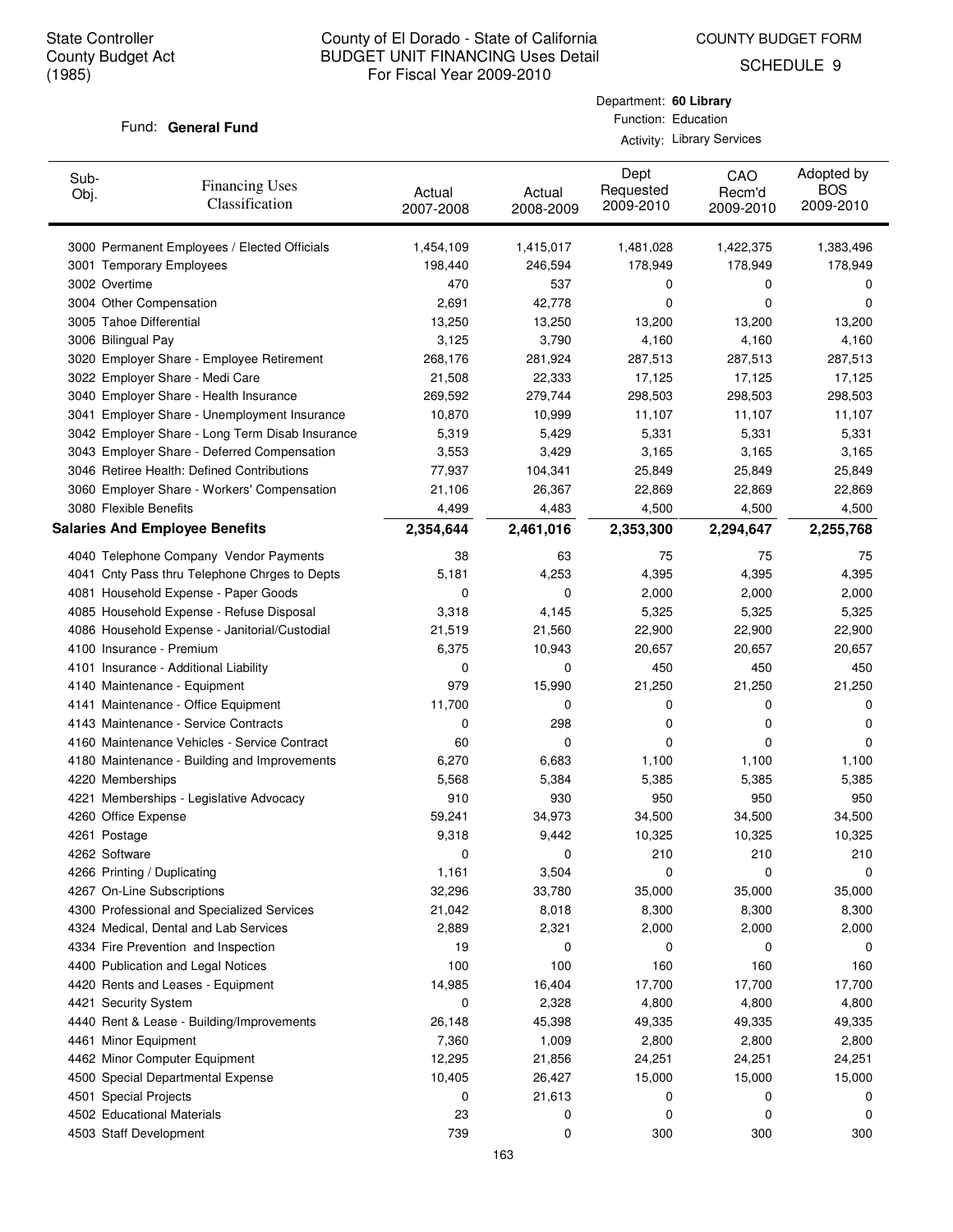COUNTY BUDGET FORM

Department: **60 Library** Function: Education Activity: Library Services

SCHEDULE 9

#### Fund: General Fund

| Sub-<br>Obj.                 | <b>Financing Uses</b><br>Classification                                         | Actual<br>2007-2008 | Actual<br>2008-2009 | Dept<br>Requested<br>2009-2010 | CAO<br>Recm'd<br>2009-2010 | Adopted by<br><b>BOS</b><br>2009-2010 |
|------------------------------|---------------------------------------------------------------------------------|---------------------|---------------------|--------------------------------|----------------------------|---------------------------------------|
| 4508 Snow Removal            |                                                                                 | 480                 | 420                 | 500                            | 500                        | 500                                   |
|                              | 4516 Library - Circulating Library Books                                        | 184,408             | 183,804             | 136,650                        | 136,650                    | 116,876                               |
|                              | 4517 Library - Adult / Audio Visual                                             | 32,636              | 37,011              | 32,500                         | 32,500                     | 32,500                                |
|                              | 4518 Library - Subscriptions                                                    | 25,147              | 24,149              | 23,850                         | 23,850                     | 23,850                                |
|                              | 4519 Library - Microfilm Purchase                                               | 2,529               | 2,458               | 2,600                          | 2,600                      | 2,600                                 |
| 4529 Software License        |                                                                                 | 35,582              | 35,743              | 42,500                         | 42,500                     | 42,500                                |
| 4540 Staff Development       |                                                                                 | 4,860               | 3,270               | 0                              | 0                          | 0                                     |
| 4542 Library: Video          |                                                                                 | 10,950              | 11,264              | 11,150                         | 11,150                     | 11,150                                |
|                              | 4600 Transportation and Travel                                                  | 740                 | 0                   | 0                              | 0                          | 0                                     |
|                              | 4602 Employee - Private Auto Mileage                                            | 4,853               | 6,198               | 3,250                          | 3,250                      | 3,250                                 |
| 4606 Fuel Purchases          |                                                                                 | 2,716               | 66                  | 100                            | 100                        | 100                                   |
| 4620 Utilities               |                                                                                 | 124,635             | 126,962             | 146,100                        | 146,100                    | 146,100                               |
| <b>Services And Supplies</b> |                                                                                 | 689,477             | 728,765             | 688,368                        | 688,368                    | 668,594                               |
|                              | 5300 Interfund Expenditures                                                     | 4,696               | 615                 | 1,200                          | 1,200                      | 1,200                                 |
| <b>Other Charges</b>         |                                                                                 | 4,696               | 615                 | 1,200                          | 1,200                      | 1,200                                 |
|                              | 6040 Fixed Assets - Equipment                                                   | 0                   | $-298$              | 0                              | 0                          | 0                                     |
|                              | 6042 Fixed Assets - Computer Sys Equipment                                      | 13,515              | 8,807               | 14,800                         | 14,800                     | 14,800                                |
| <b>Fixed Assets</b>          |                                                                                 | 13,515              | 8,508               | 14,800                         | 14,800                     | 14,800                                |
| 7200 Intrafund Transfers     |                                                                                 | 668                 | 693                 | 668                            | 668                        | 668                                   |
|                              | 7210 Intrafund Transfers: Collections                                           | 2,069               | 1,995               | 2,000                          | 2,000                      | 2,000                                 |
|                              | 7220 Intrafnd: Telephone Equipment and Support                                  | 37,756              | 42,124              | 39,300                         | 39,300                     | 39,300                                |
|                              | 7223 Intrafnd: Mail Service                                                     | 4,896               | 7,027               | 7,237                          | 7,237                      | 7,237                                 |
|                              | 7224 Intrafnd: Stores Support                                                   | 2,272               | 3,555               | 3,661                          | 3,661                      | 3,661                                 |
|                              | 7225 Intrafnd: Central Duplicating                                              | 954                 | 1,010               | 0                              | 0                          | 0                                     |
|                              | 7226 Intrafnd: Lease Administration Fee                                         | 563                 | 0                   | 1,400                          | 1,400                      | 1,400                                 |
|                              | 7227 Intrafnd: Internal Data Processing                                         | 14,313              | 18,140              | 18,684                         | 18,684                     | 18,684                                |
|                              | 7229 Intrafnd: PC Support                                                       | 756                 | 90                  | 1,000                          | 1,000                      | 1,000                                 |
|                              | 7231 Intrafnd: IS Programming Support                                           | 0                   | 60                  | 0                              | 0                          | 0                                     |
|                              | 7232 Intrafnd: Maint Bldg & Improvmnts                                          | 2,718               | 8,711               | 4,750                          | 4,750                      | 4,750                                 |
|                              | 7234 Intrafnd: Network Support                                                  | 20,302              | 22,931              | 23,622                         | 23,622                     | 23,622                                |
| <b>Intrafund Transfers</b>   |                                                                                 | 87,266              | 106,335             | 102,322                        | 102,322                    | 102,322                               |
|                              | <b>Total Financing Uses</b>                                                     | 3,149,598           | 3,305,241           | 3,159,990                      | 3,101,337                  | 3,042,684                             |
|                              | Less Department Estimated Revenues                                              | 1,521,660           | 1,670,678           | 1,509,201                      | 1,509,201                  | 1,509,201                             |
|                              | <b>Department Use of Other General</b><br><b>Fund Sources (Net County Cost)</b> | 1,627,937           | 1,634,563           | 1,650,789                      | 1,592,136                  | 1,533,483                             |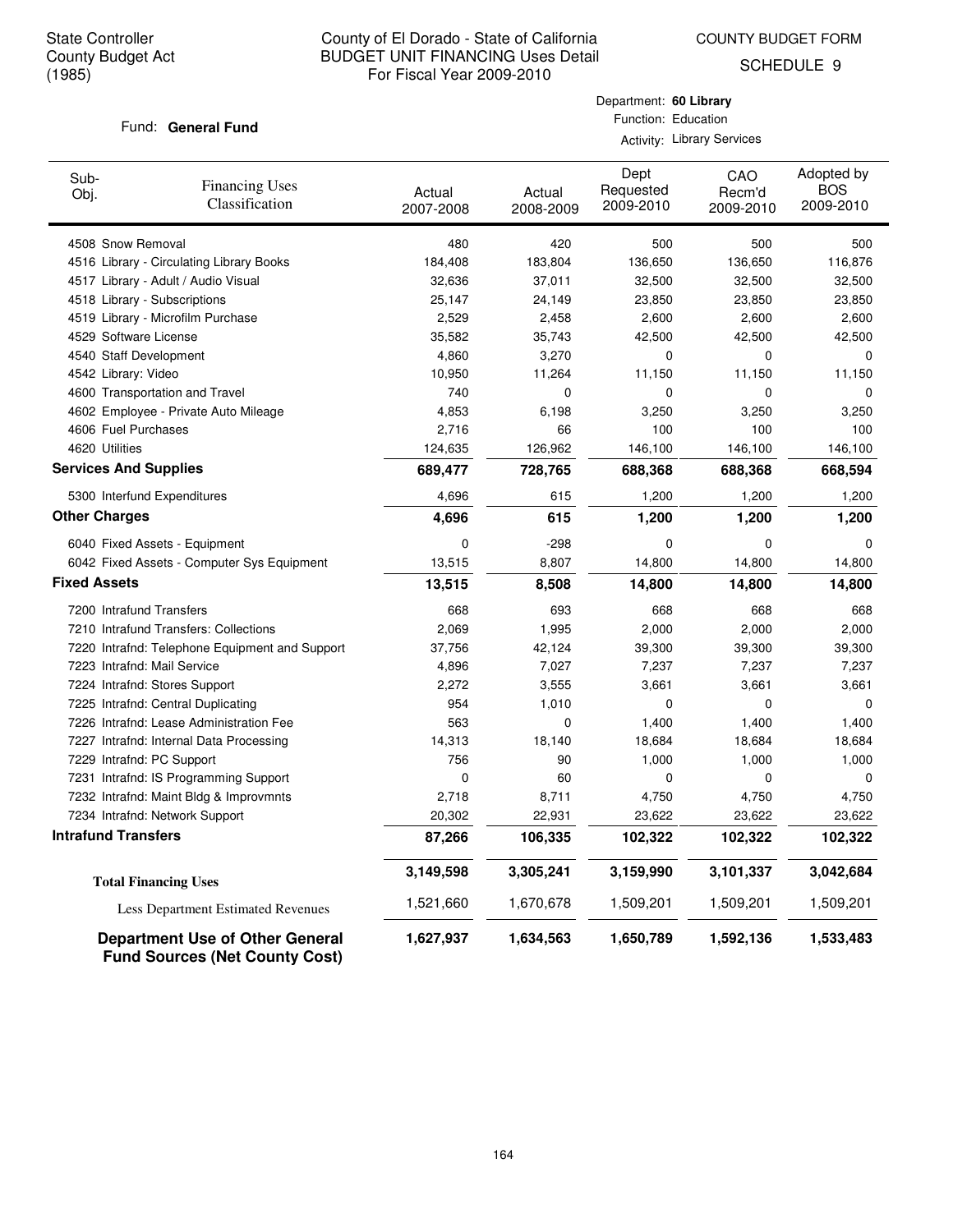SCHEDULE 9

#### Fund: General Fund

Department: **61 Univ of CA Cooperative Ext** Function: Education

Activity: Agricultural Education

| Sub-<br>Obj.                 | <b>Financing Uses</b><br>Classification         | Actual<br>2007-2008 | Actual<br>2008-2009 | Dept<br>Requested<br>2009-2010 | CAO<br>Recm'd<br>2009-2010 | Adopted by<br><b>BOS</b><br>2009-2010 |
|------------------------------|-------------------------------------------------|---------------------|---------------------|--------------------------------|----------------------------|---------------------------------------|
|                              | 3000 Permanent Employees / Elected Officials    | 152,857             | 139,796             | 123,894                        | 119,147                    | 111,022                               |
|                              | 3020 Employer Share - Employee Retirement       | 29,632              | 28,024              | 24,667                         | 24,667                     | 24,667                                |
|                              | 3022 Employer Share - Medi Care                 | 2,198               | 1,987               | 1,796                          | 1,796                      | 1,796                                 |
|                              | 3040 Employer Share - Health Insurance          | 23,141              | 30,244              | 27,272                         | 27,272                     | 27,272                                |
|                              | 3041 Employer Share - Unemployment Insurance    | 700                 | 700                 | 929                            | 929                        | 929                                   |
|                              | 3042 Employer Share - Long Term Disab Insurance | 551                 | 557                 | 446                            | 446                        | 446                                   |
|                              | 3046 Retiree Health: Defined Contributions      | 8,918               | 11,610              | 3,001                          | 3,001                      | 3,001                                 |
|                              | 3060 Employer Share - Workers' Compensation     | 1,405               | 1,373               | 1,373                          | 1,394                      | 1,394                                 |
| 3080 Flexible Benefits       |                                                 | 2,591               | 2,591               | 6,000                          | 6,000                      | 6,000                                 |
|                              | <b>Salaries And Employee Benefits</b>           | 221,993             | 216,882             | 189,378                        | 184,652                    | 176,527                               |
|                              | 4040 Telephone Company Vendor Payments          | 354                 | 385                 | 400                            | 400                        | 400                                   |
|                              | 4041 Cnty Pass thru Telephone Chrges to Depts   | 326                 | 288                 | 700                            | 700                        | 700                                   |
| 4100 Insurance - Premium     |                                                 | 730                 | 1,218               | 1,218                          | 2,323                      | 2,323                                 |
| 4220 Memberships             |                                                 | 224                 | 450                 | 0                              | 0                          | 0                                     |
| 4260 Office Expense          |                                                 | 4,920               | 5,355               | 4,850                          | 4,850                      | 4,850                                 |
| 4261 Postage                 |                                                 | 2                   | 0                   | 0                              | 0                          | 0                                     |
|                              | 4263 Subscription / Newspaper / Journals        | 85                  | 85                  | 90                             | 90                         | 90                                    |
| 4266 Printing / Duplicating  |                                                 | 20                  | 0                   | 20                             | 20                         | 20                                    |
|                              | 4420 Rents and Leases - Equipment               | 1,507               | 1,311               | 2,350                          | 2,350                      | 2,350                                 |
|                              | 4440 Rent & Lease - Building/Improvements       | 1,275               | 0                   | 0                              | 0                          | 0                                     |
|                              | 4462 Minor Computer Equipment                   | 107                 | 1,247               | 0                              | 0                          | 0                                     |
|                              | 4500 Special Departmental Expense               | $-948$              | $-1,164$            | 0                              | 0                          | 0                                     |
| 4503 Staff Development       |                                                 | 0                   | 1,170               | 1,200                          | 1,200                      | 1,200                                 |
|                              | 4600 Transportation and Travel                  | 14                  | 44                  | 36                             | 36                         | 36                                    |
|                              | 4602 Employee - Private Auto Mileage            | 6,076               | 6,713               | 9,400                          | 9,400                      | 9,400                                 |
|                              | 4605 Vehicle - Rent Or Lease                    | 72                  | 59                  | 150                            | 150                        | 150                                   |
| 4606 Fuel Purchases          |                                                 | 36                  | 68                  | 100                            | 100                        | 100                                   |
| <b>Services And Supplies</b> |                                                 | 14,800              | 17,229              | 20,514                         | 21,619                     | 21,619                                |
|                              | 5240 Contribution To Non-county Governmental    | 74,880              | 86,426              | 82,882                         | 82,882                     | 70,882                                |
|                              | 5300 Interfund Expenditures                     | 0                   | 12                  | 0                              | 0                          | 0                                     |
| <b>Other Charges</b>         |                                                 | 74,880              | 86,438              | 82,882                         | 82,882                     | 70,882                                |
| 7200 Intrafund Transfers     |                                                 | 141                 | 0                   | 0                              | 0                          | 0                                     |
|                              | 7220 Intrafnd: Telephone Equipment and Support  | 3,886               | 4,880               | 5,245                          | 5,245                      | 5,245                                 |
| 7223 Intrafnd: Mail Service  |                                                 | 1,374               | 1,307               | 1,306                          | 1,183                      | 1,183                                 |
|                              | 7224 Intrafnd: Stores Support                   | 478                 | 1,005               | 1,005                          | 866                        | 866                                   |
|                              | 7225 Intrafnd: Central Duplicating              | 2,975               | 2,553               | 3,520                          | 3,520                      | 3,520                                 |
|                              | 7227 Intrafnd: Internal Data Processing         | 2,861               | 3,291               | 3,291                          | 3,347                      | 3,347                                 |
| 7229 Intrafnd: PC Support    |                                                 | 202                 | 300                 | 600                            | 600                        | 600                                   |
|                              | 7232 Intrafnd: Maint Bldg & Improvmnts          | 202                 | 170                 | 360                            | 360                        | 360                                   |
|                              | 7234 Intrafnd: Network Support                  | 1,996               | 2,204               | 2,204                          | 2,410                      | 2,410                                 |
| <b>Intrafund Transfers</b>   |                                                 | 14,116              | 15,710              | 17,531                         | 17,531                     | 17,531                                |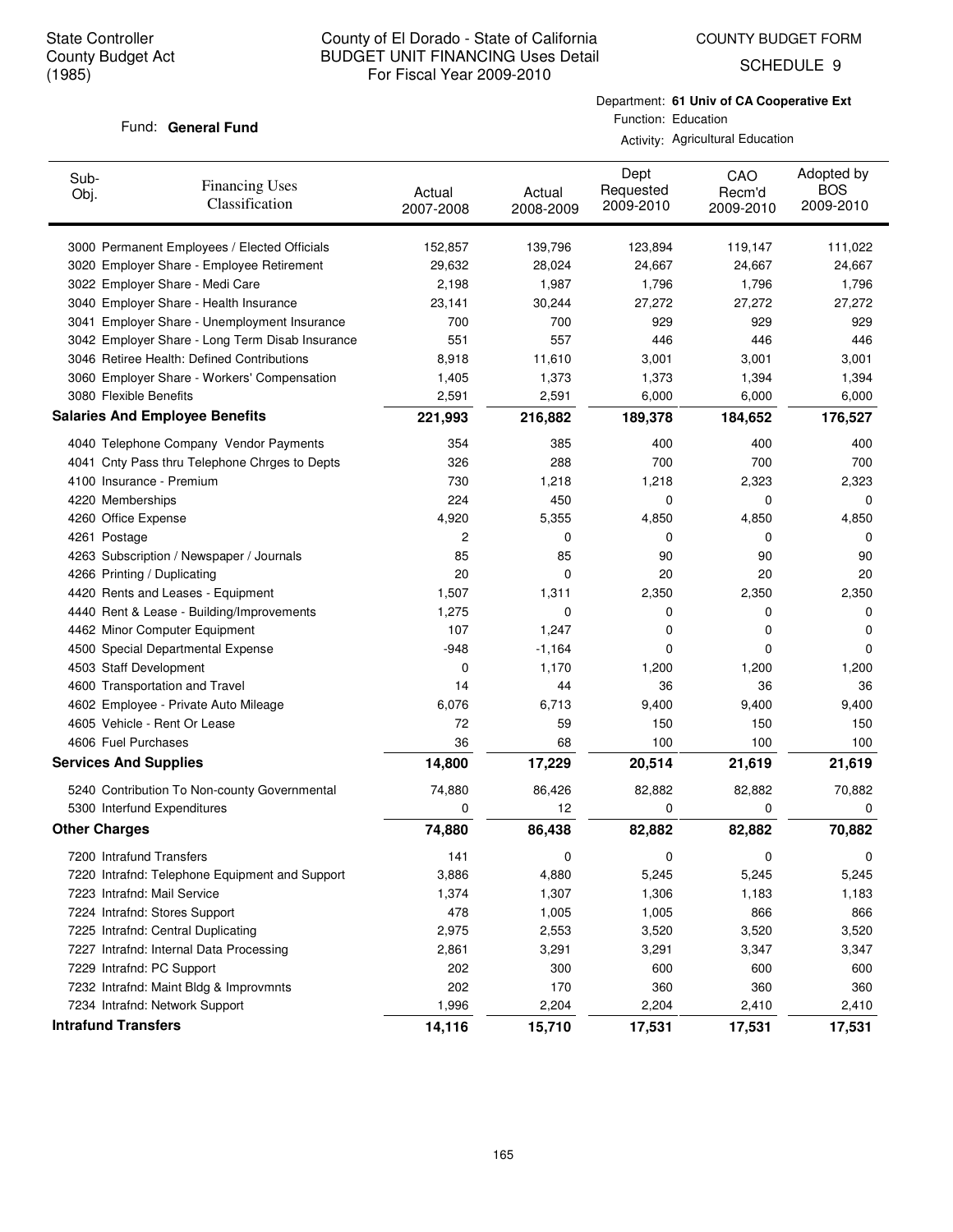SCHEDULE 9

|  | Fund: General Fund |  |
|--|--------------------|--|
|--|--------------------|--|

Department: **61 Univ of CA Cooperative Ext** Function: Education

Activity: Agricultural Education

| Sub-<br>Obj. | <b>Financing Uses</b><br>Classification                                         | Actual<br>2007-2008 | Actual<br>2008-2009 | Dept<br>Requested<br>2009-2010 | CAO<br>Recm'd<br>2009-2010 | Adopted by<br><b>BOS</b><br>2009-2010 |
|--------------|---------------------------------------------------------------------------------|---------------------|---------------------|--------------------------------|----------------------------|---------------------------------------|
|              | <b>Total Financing Uses</b>                                                     | 325,788             | 336,258             | 310.305                        | 306.684                    | 286,559                               |
|              | <b>Less Department Estimated Revenues</b>                                       | .549                | 56                  | 100                            | 100                        | 100                                   |
|              | <b>Department Use of Other General</b><br><b>Fund Sources (Net County Cost)</b> | 324.239             | 336,202             | 310.205                        | 306,584                    | 286,459                               |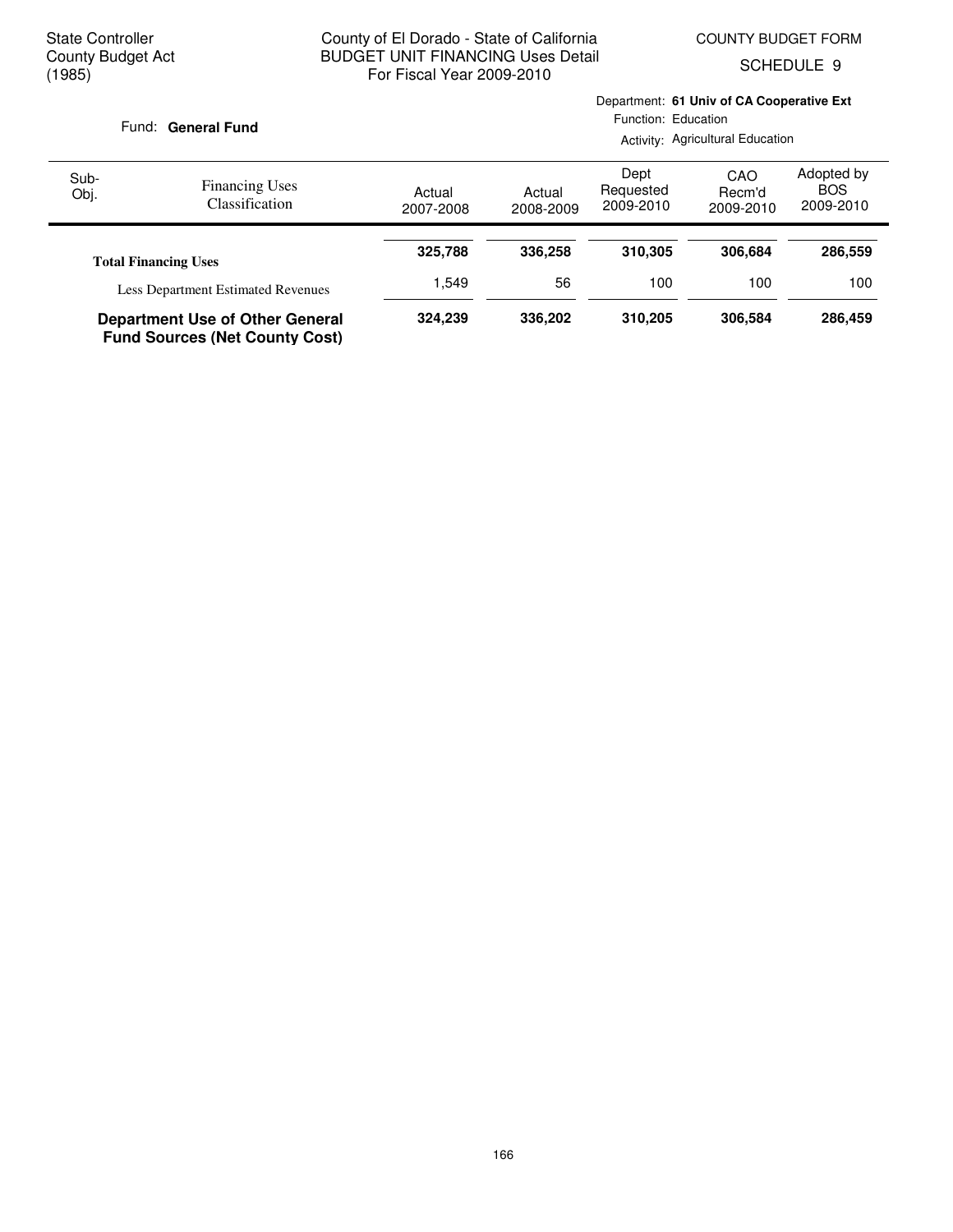COUNTY BUDGET FORM

SCHEDULE 9

#### **Fish and Game** Fund:

### Department: **70 Fish and Game Preservation**

Function: Public Protection Activity: Other Protection

| Sub-<br>Obj.                 | <b>Financing Uses</b><br>Classification                             | Actual<br>2007-2008 | Actual<br>2008-2009 | Dept<br>Requested<br>2009-2010 | CAO<br>Recm'd<br>2009-2010 | Adopted by<br><b>BOS</b><br>2009-2010 |
|------------------------------|---------------------------------------------------------------------|---------------------|---------------------|--------------------------------|----------------------------|---------------------------------------|
|                              | 4145 Maintenance - Equipment Parts                                  | 73                  | 0                   | 0                              | 0                          | 0                                     |
|                              | 4300 Professional and Specialized Services                          | 133                 | 191                 | O                              | 0                          | O                                     |
|                              | 4500 Special Departmental Expense                                   | 0                   | 0                   | 17,000                         | 17,000                     | 17,000                                |
| 4501                         | <b>Special Projects</b>                                             | 5,150               | 10,780              | 0                              | 0                          | $\Omega$                              |
|                              | 4600 Transportation and Travel                                      | 0                   | 0                   | 1,000                          | 1,000                      | 1,000                                 |
|                              | 4602 Employee - Private Auto Mileage                                | 0                   | 76                  |                                |                            | O                                     |
|                              | 4605 Vehicle - Rent Or Lease                                        | 48                  | 41                  | 0                              |                            | 0                                     |
| 4606 Fuel Purchases          |                                                                     | O                   | 23                  | 0                              | 0                          |                                       |
| <b>Services And Supplies</b> |                                                                     | 5,404               | 11,110              | 18,000                         | 18,000                     | 18,000                                |
|                              | <b>Total Financing Uses</b>                                         | 5,404               | 11,110              | 18,000                         | 18,000                     | 18,000                                |
|                              | Less Department Estimated Revenues                                  | 6,583               | 2,040               | 6,000                          | 6,000                      | 6,000                                 |
|                              | Department Use of Fish and Game<br><b>Fund Balance and Reserves</b> | $-1,179$            | 9,070               | 12,000                         | 12,000                     | 12,000                                |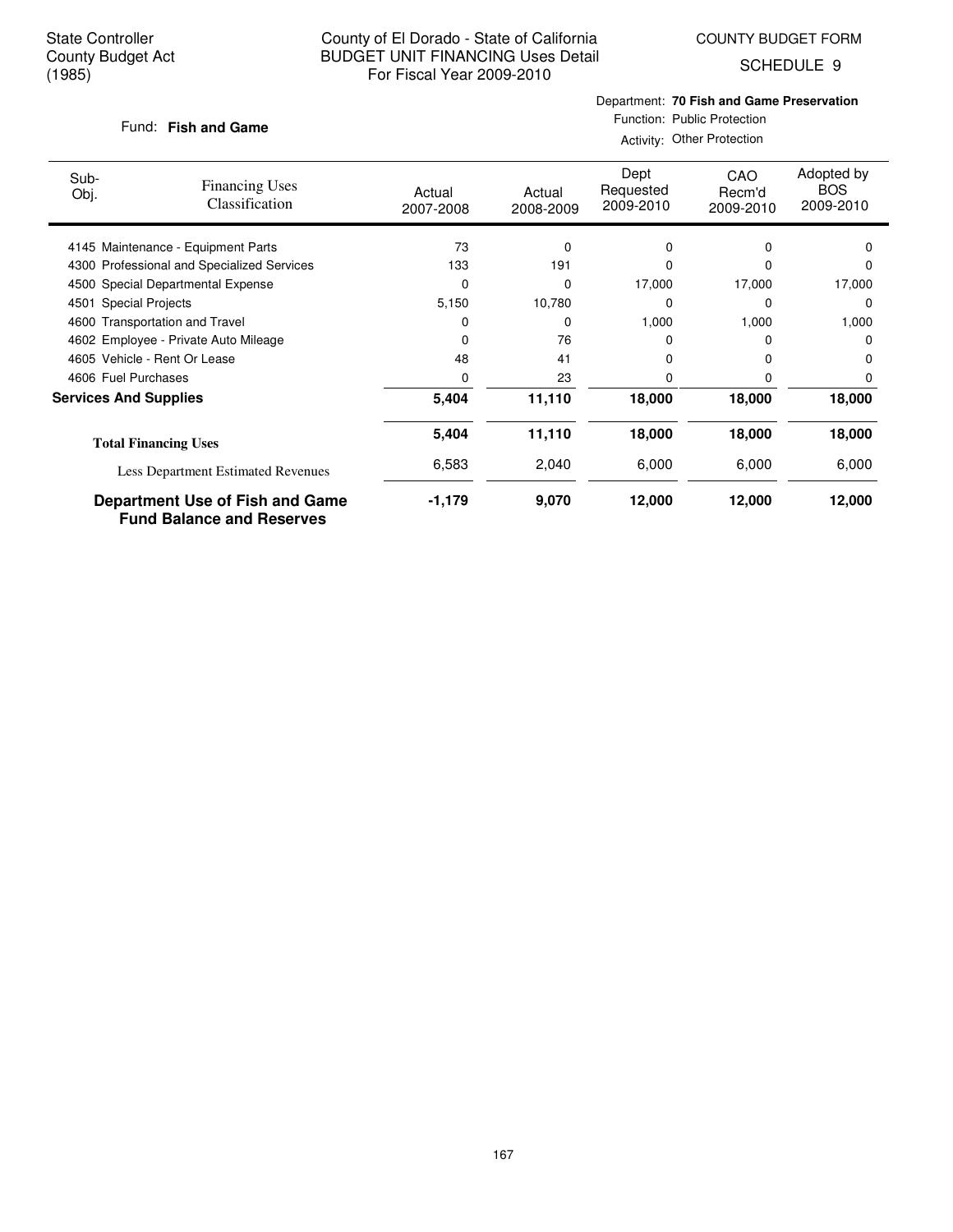SCHEDULE 9

| Fund: CAO - Countywide Special Revenue |                                           |                     |                     | Department: 77 Countywide Special Revenue<br>Function: General Government<br>Activity: Legislative and Administrative |                            |                                       |  |
|----------------------------------------|-------------------------------------------|---------------------|---------------------|-----------------------------------------------------------------------------------------------------------------------|----------------------------|---------------------------------------|--|
| Sub-<br>Obj.                           | <b>Financing Uses</b><br>Classification   | Actual<br>2007-2008 | Actual<br>2008-2009 | Dept<br>Requested<br>2009-2010                                                                                        | CAO<br>Recm'd<br>2009-2010 | Adopted by<br><b>BOS</b><br>2009-2010 |  |
| 7000 Operating Transfers Out           |                                           | 1,017,867           | 671,046             | 6,140,000                                                                                                             | 8,959,067                  | 9,533,725                             |  |
| <b>Other Financing Uses</b>            |                                           | 1,017,867           | 671,046             | 6,140,000                                                                                                             | 8,959,067                  | 9,533,725                             |  |
|                                        | <b>Total Financing Uses</b>               | 1,017,867           | 671.046             | 6,140,000                                                                                                             | 8,959,067                  | 9,533,725                             |  |
|                                        | <b>Less Department Estimated Revenues</b> | 2,376,247           | 2,743,755           | 1,640,000                                                                                                             | 1,790,500                  | 2,544,639                             |  |
|                                        | <b>Department Use of Countywide</b>       | $-1,358,380$        | $-2,072,709$        | 4,500,000                                                                                                             | 7,168,567                  | 6,989,086                             |  |

**Special Revenue Fund Balance**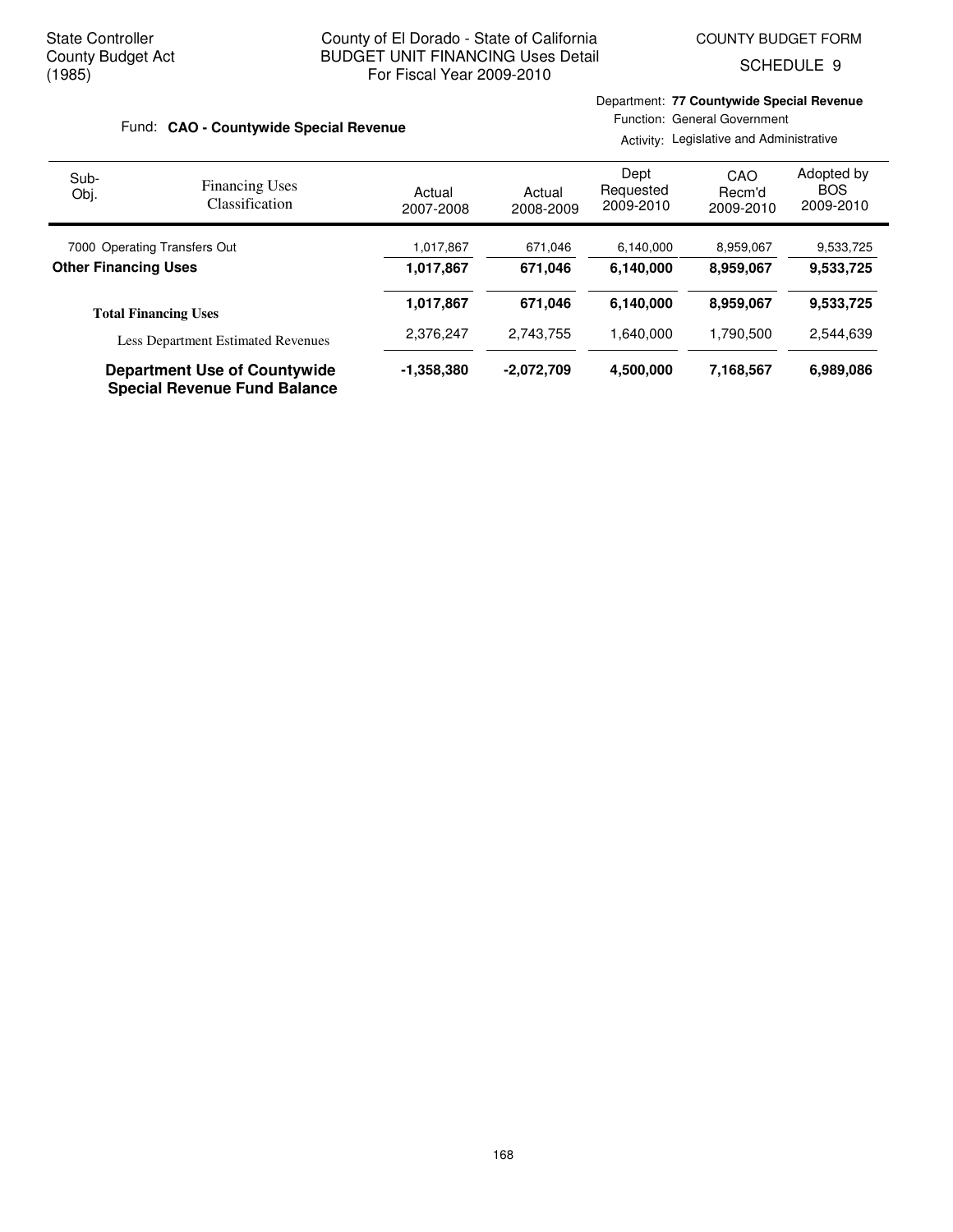SCHEDULE 9

| Fund: Auditor-Controller - Countywide Special Revenue |                                                                            |                     |                     | Department: 77 Countywide Special Revenue<br>Function: General Government<br>Activity: Finance        |         |         |  |
|-------------------------------------------------------|----------------------------------------------------------------------------|---------------------|---------------------|-------------------------------------------------------------------------------------------------------|---------|---------|--|
| Sub-<br>Obj.                                          | <b>Financing Uses</b><br><b>Classification</b>                             | Actual<br>2007-2008 | Actual<br>2008-2009 | Adopted by<br>Dept<br>CAO<br><b>BOS</b><br>Requested<br>Recm'd<br>2009-2010<br>2009-2010<br>2009-2010 |         |         |  |
| 7000 Operating Transfers Out                          |                                                                            | 511,693             | 477,064             | 0                                                                                                     | 481,544 | 481,544 |  |
| <b>Other Financing Uses</b>                           |                                                                            | 511,693             | 477,064             | 0                                                                                                     | 481,544 | 481,544 |  |
|                                                       | <b>Total Financing Uses</b>                                                | 511,693             | 477,064             | 0                                                                                                     | 481,544 | 481,544 |  |
|                                                       | <b>Less Department Estimated Revenues</b>                                  | 515,822             | 496.027             | 0                                                                                                     | 479.044 | 479.044 |  |
|                                                       | <b>Department Use of Countywide</b><br><b>Special Revenue Fund Balance</b> | $-4,128$            | $-18,963$           | 0                                                                                                     | 2,500   | 2,500   |  |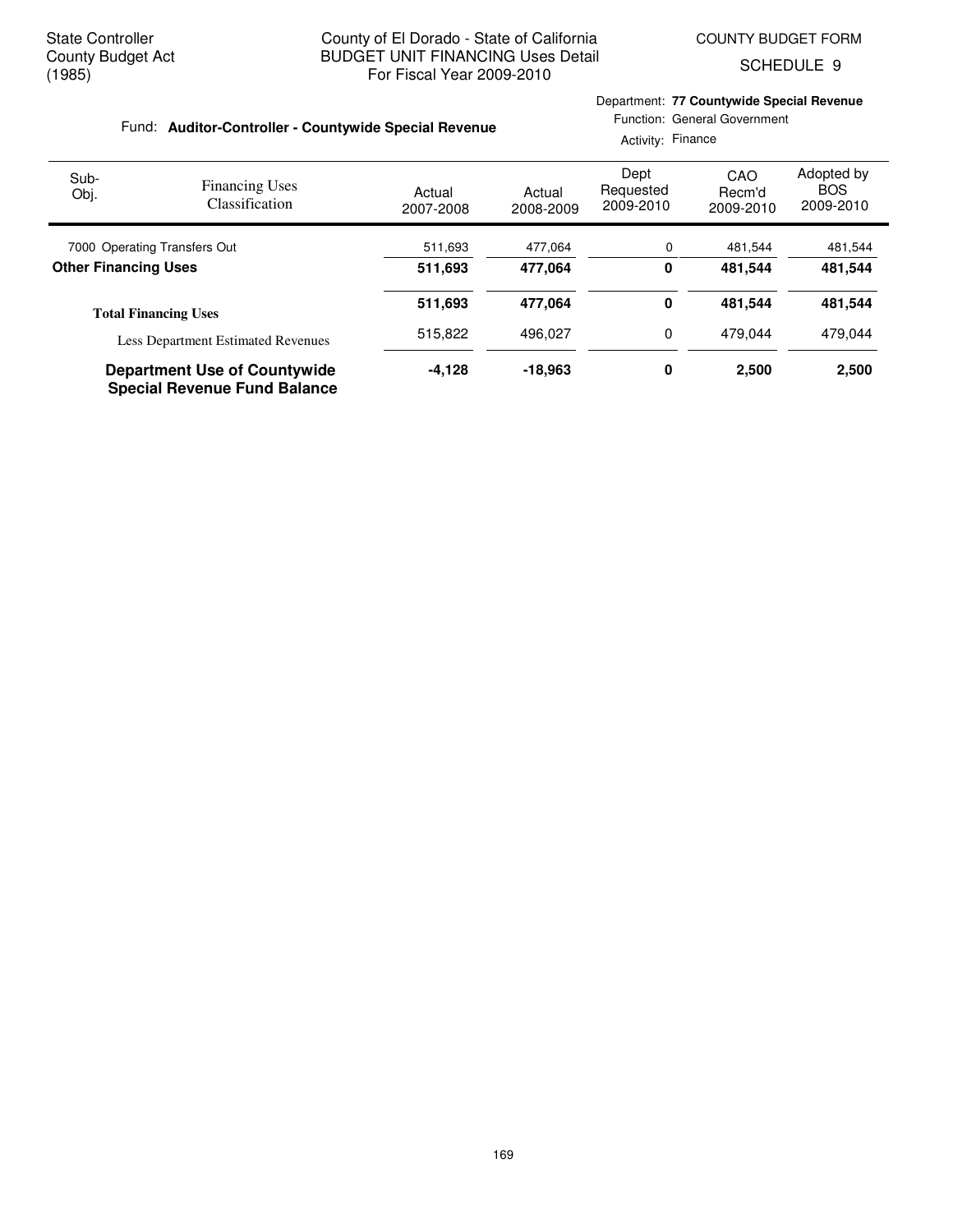Department: **77 Countywide Special Revenue**

Function: General Government

SCHEDULE 9

#### Fund: Treas / Tax Collector - Countywide Special Revenue

|                              |                                                                            |                     | Activity: Finance   |                                |                            |                                       |  |
|------------------------------|----------------------------------------------------------------------------|---------------------|---------------------|--------------------------------|----------------------------|---------------------------------------|--|
| Sub-<br>Obj.                 | <b>Financing Uses</b><br><b>Classification</b>                             | Actual<br>2007-2008 | Actual<br>2008-2009 | Dept<br>Requested<br>2009-2010 | CAO<br>Recm'd<br>2009-2010 | Adopted by<br><b>BOS</b><br>2009-2010 |  |
| 4260 Office Expense          |                                                                            | 4,269               | 3,994               | 3,500                          | 3,500                      | 3,500                                 |  |
| <b>Services And Supplies</b> |                                                                            | 4,269               | 3.994               | 3,500                          | 3,500                      | 3,500                                 |  |
| 7000 Operating Transfers Out |                                                                            | 429,484             | 3,091               | 3,500                          | 3,500                      | 3,500                                 |  |
| <b>Other Financing Uses</b>  |                                                                            | 429.484             | 3,091               | 3,500                          | 3,500                      | 3,500                                 |  |
|                              | <b>Total Financing Uses</b>                                                | 433,753             | 7,085               | 7,000                          | 7,000                      | 7,000                                 |  |
|                              | <b>Less Department Estimated Revenues</b>                                  | 25,374              | 8,443               | 7,000                          | 7,000                      | 7,000                                 |  |
|                              | <b>Department Use of Countywide</b><br><b>Special Revenue Fund Balance</b> | 408,379             | $-1,358$            | 0                              | 0                          | 0                                     |  |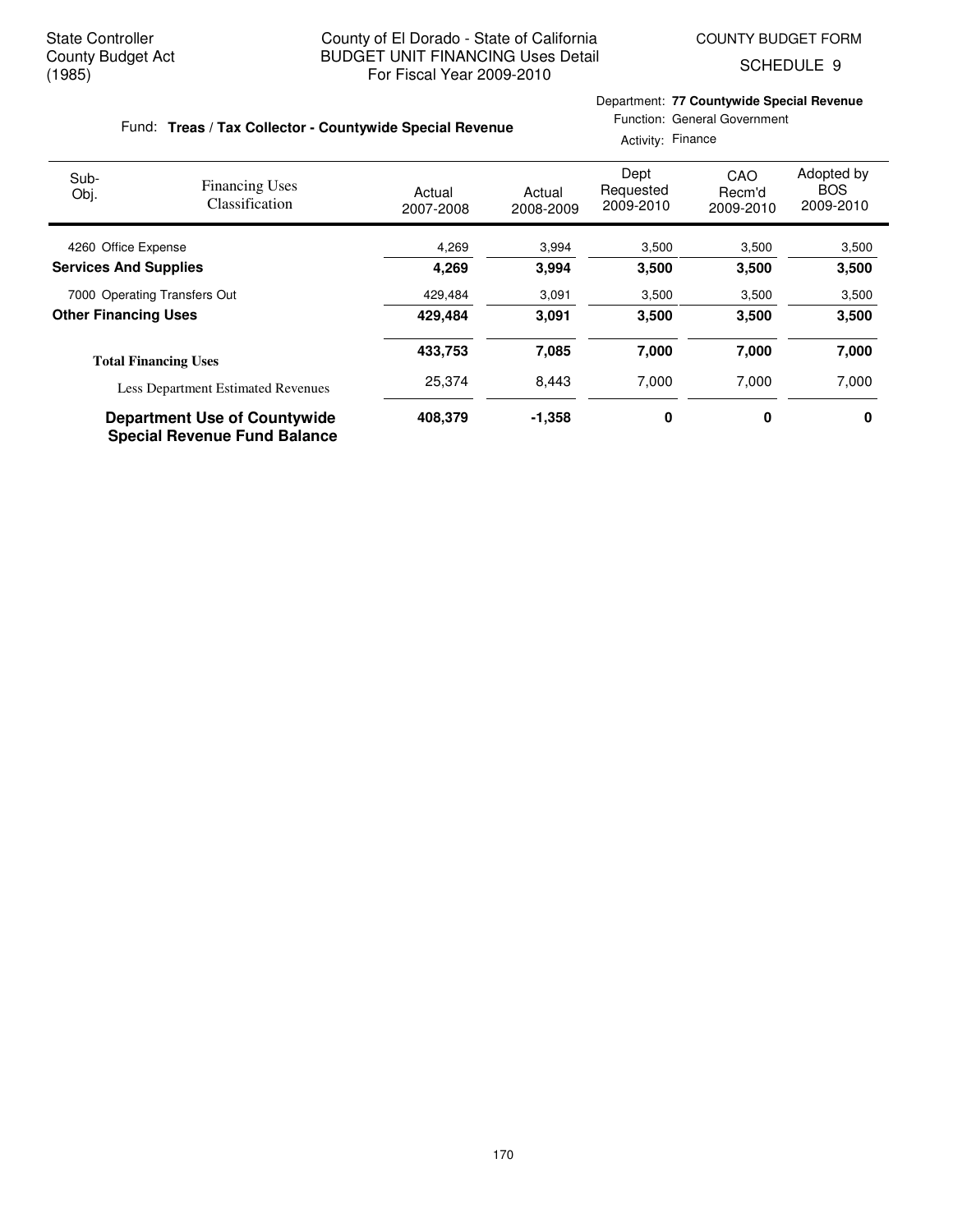SCHEDULE 9

|                              | Fund: Assessor - Countywide Special Revenue                                | Department: 77 Countywide Special Revenue<br>Function: General Government<br>Activity: Finance |                                                                                                                              |   |        |        |  |
|------------------------------|----------------------------------------------------------------------------|------------------------------------------------------------------------------------------------|------------------------------------------------------------------------------------------------------------------------------|---|--------|--------|--|
| Sub-<br>Obj.                 | <b>Financing Uses</b><br><b>Classification</b>                             | Actual<br>2007-2008                                                                            | Adopted by<br>Dept<br>CAO<br><b>BOS</b><br>Requested<br>Recm'd<br>Actual<br>2009-2010<br>2009-2010<br>2008-2009<br>2009-2010 |   |        |        |  |
| 7000 Operating Transfers Out |                                                                            | 14,000                                                                                         | 0                                                                                                                            | 0 | 10,500 | 10,500 |  |
| <b>Other Financing Uses</b>  |                                                                            | 14,000                                                                                         | 0                                                                                                                            | 0 | 10,500 | 10,500 |  |
|                              | <b>Total Financing Uses</b>                                                | 14,000                                                                                         | 0                                                                                                                            | 0 | 10,500 | 10,500 |  |
|                              | Less Department Estimated Revenues                                         | 20,447                                                                                         | 17.684                                                                                                                       | 0 | 10.500 | 10,500 |  |
|                              | <b>Department Use of Countywide</b><br><b>Special Revenue Fund Balance</b> | $-6,447$                                                                                       | $-17,684$                                                                                                                    | 0 | 0      | 0      |  |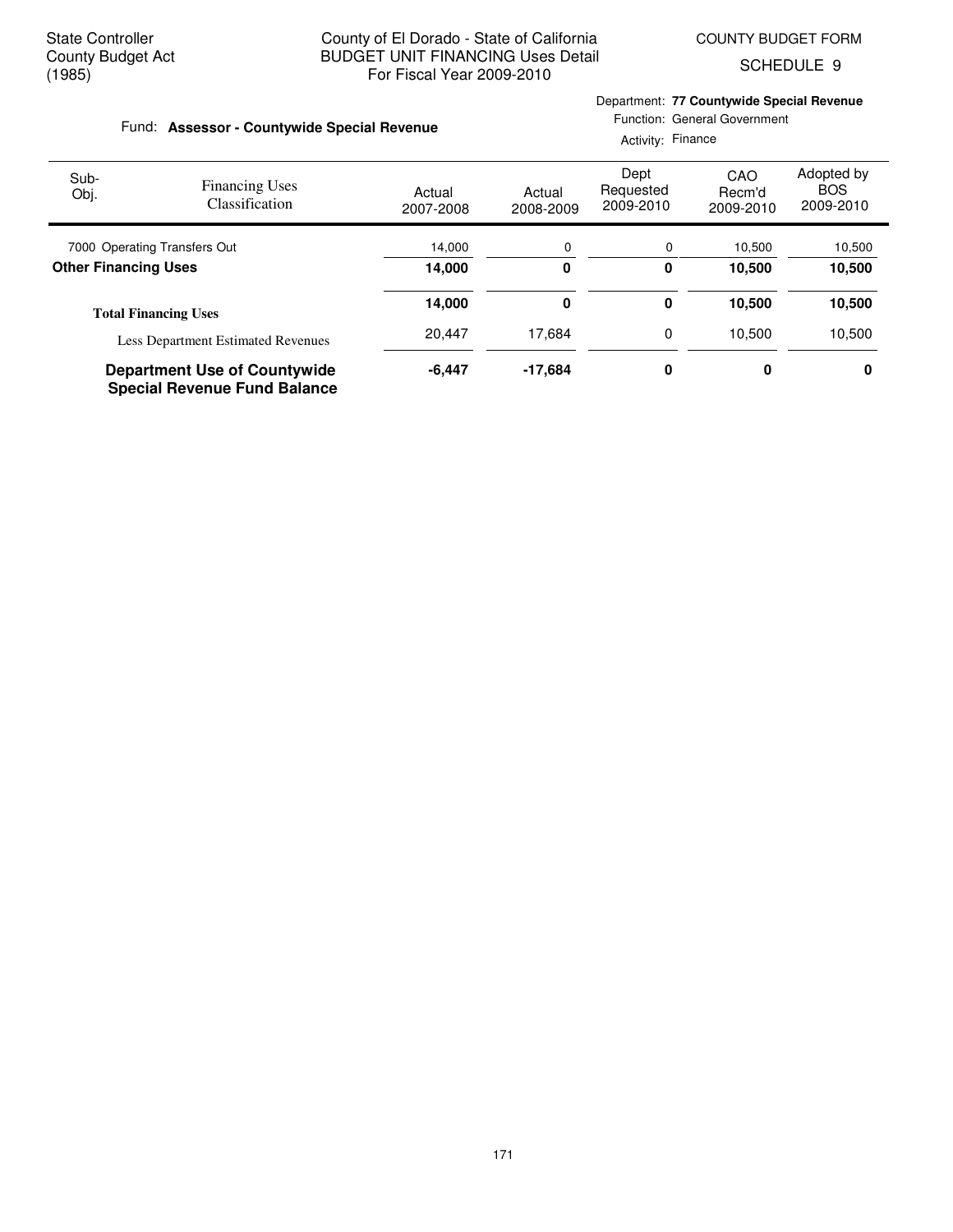#### State Controller **County of El Dorado - State of California** COUNTY BUDGET FORM<br>County Budget Act **COUNTY BUDGET UNIT FINANCING** Uses Detail County Budget Act BUDGET UNIT FINANCING Uses Detail<br>(1985) For Fiscal Year 2009-2010 For Fiscal Year 2009-2010 SCHEDULE 9

#### Department: **77 Countywide Special Revenue FUND: General Services - Countywide Special Revenue** Function: Multiple Function: Multiple Activity: Multiple

| Sub-                         | <b>Financing Uses</b>                                                      | Actual    | Actual    | Department<br>Requested | CAO<br>Recm'd | Adopted by<br><b>BOS</b> |
|------------------------------|----------------------------------------------------------------------------|-----------|-----------|-------------------------|---------------|--------------------------|
| Obj.                         | Classification                                                             | 2007-2008 | 2008-2009 | 2009-2010               | 2009-2010     | 2009-2010                |
|                              | 4300 Professional and Specialized Services                                 |           |           |                         |               | 281                      |
| 4501 Special Projects        |                                                                            | 374,088   |           |                         |               |                          |
| <b>Services And Supplies</b> |                                                                            | 374,088   | 0         | 0                       | 0             | 281                      |
|                              | 7000 Operating Transfer Out                                                | 256,256   | 264,325   | 305,849                 | 305,849       | 354,396                  |
|                              | <b>Other Financing Uses</b>                                                | 256,256   | 264,325   | 305,849                 | 305,849       | 354,396                  |
|                              | <b>Total Financing Uses</b>                                                | 630,344   | 264,325   | 305,849                 | 305,849       | 354,677                  |
|                              | <b>Less Department Estimated Revenues</b>                                  | 256,909   | 221,096   | 158,500                 | 158,500       | 158,720                  |
|                              | <b>Department Use of Countywide</b><br><b>Special Revenue Fund Balance</b> | 373,435   | 43,229    | 147.349                 | 147,349       | 195,957                  |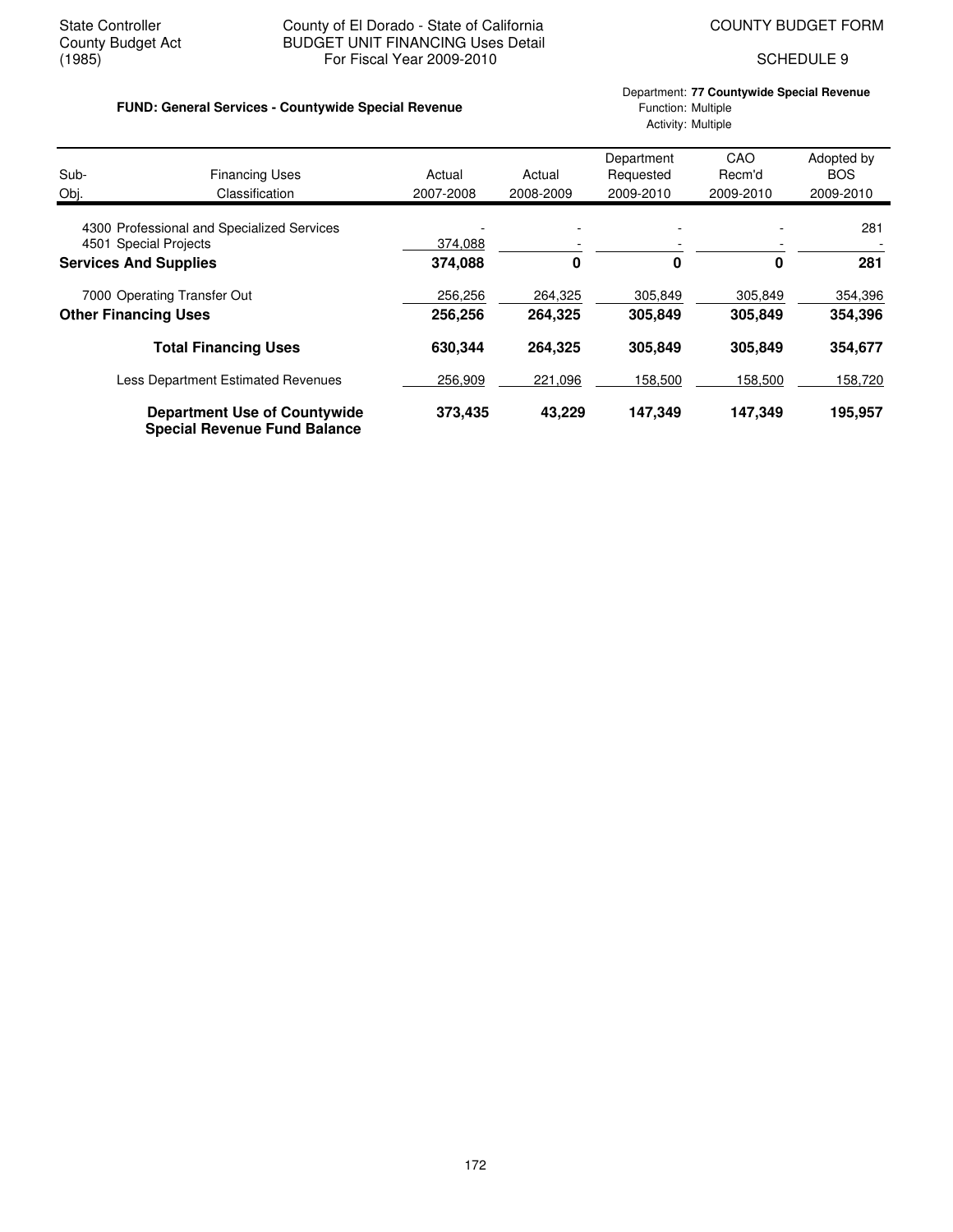Fund: District Attorney - Countywide Special Revenue

SCHEDULE 9

### Department: **77 Countywide Special Revenue**

| Function: Public Protection |  |  |
|-----------------------------|--|--|
|                             |  |  |

|                                              |                                                                            | Activity: Judicial  |                     |                                |                            |                                       |  |
|----------------------------------------------|----------------------------------------------------------------------------|---------------------|---------------------|--------------------------------|----------------------------|---------------------------------------|--|
| Sub-<br>Obj.                                 | <b>Financing Uses</b><br>Classification                                    | Actual<br>2007-2008 | Actual<br>2008-2009 | Dept<br>Requested<br>2009-2010 | CAO<br>Recm'd<br>2009-2010 | Adopted by<br><b>BOS</b><br>2009-2010 |  |
| 5142 Audit Findings                          |                                                                            | 5,465               | 0                   | 0                              | 0                          | 0                                     |  |
| 5240 Contribution To Non-county Governmental |                                                                            | 0                   | 2,500               | 0                              | 0                          | 0                                     |  |
| <b>Other Charges</b>                         |                                                                            | 5.465               | 2,500               | 0                              | 0                          | 0                                     |  |
|                                              | 7000 Operating Transfers Out                                               | 569,790             | 855,298             | 0                              | 603,275                    | 640,775                               |  |
| <b>Other Financing Uses</b>                  |                                                                            | 569,790             | 855,298             | 0                              | 603,275                    | 640,775                               |  |
|                                              | <b>Total Financing Uses</b>                                                | 575,256             | 857,798             | 0                              | 603,275                    | 640,775                               |  |
|                                              | <b>Less Department Estimated Revenues</b>                                  | 490,194             | 549,574             | 0                              | 603,275                    | 640,775                               |  |
|                                              | <b>Department Use of Countywide</b><br><b>Special Revenue Fund Balance</b> | 85,062              | 308,224             | 0                              | 0                          | 0                                     |  |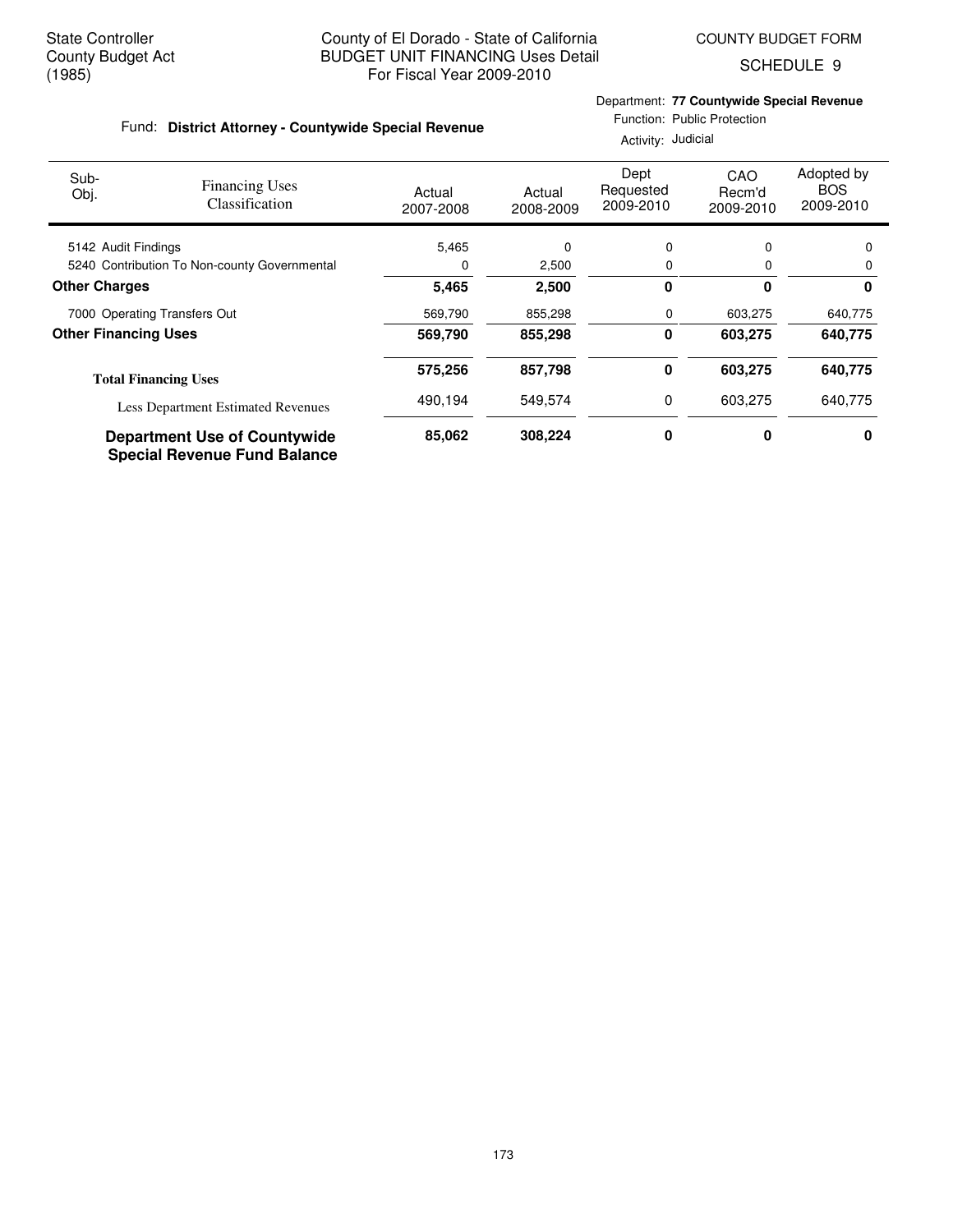Department: **77 Countywide Special Revenue**

SCHEDULE 9

| Fund: Sheriff - Countywide Special Revenue |                                           |                     |                     | Function: Public Protection<br>Activity: Police Protection/Detention |                            |                                       |  |
|--------------------------------------------|-------------------------------------------|---------------------|---------------------|----------------------------------------------------------------------|----------------------------|---------------------------------------|--|
| Sub-<br>Obj.                               | <b>Financing Uses</b><br>Classification   | Actual<br>2007-2008 | Actual<br>2008-2009 | Dept<br>Requested<br>2009-2010                                       | CAO<br>Recm'd<br>2009-2010 | Adopted by<br><b>BOS</b><br>2009-2010 |  |
| 7000 Operating Transfers Out               |                                           | 463,642             | 457.971             | 447.051                                                              | 647,468                    | 819,363                               |  |
| <b>Other Financing Uses</b>                |                                           | 463.642             | 457,971             | 447.051                                                              | 647,468                    | 819,363                               |  |
|                                            | <b>Total Financing Uses</b>               | 463.642             | 457.971             | 447.051                                                              | 647.468                    | 819,363                               |  |
|                                            | <b>Less Department Estimated Revenues</b> | 523,220             | 337,585             | 58,000                                                               | 58,000                     | 58,000                                |  |
|                                            | <b>Department Use of Countywide</b>       | -59.578             | 120,386             | 389,051                                                              | 589,468                    | 761,363                               |  |

**Special Revenue Fund Balance**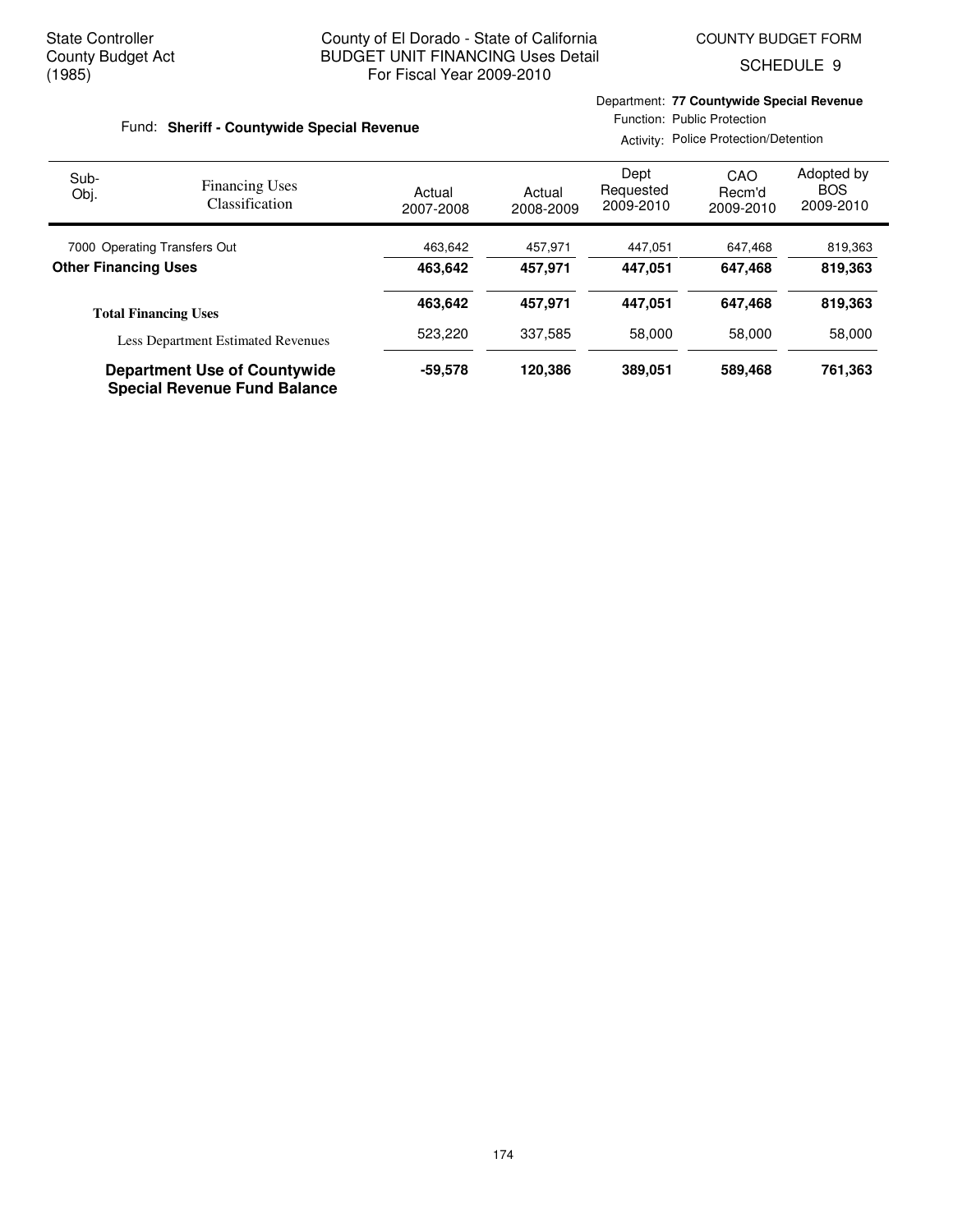Department: **77 Countywide Special Revenue**

SCHEDULE 9

| Fund: Probation - Countywide Special Revenue |                                           |                     |                     | Function: Public Protection<br>Activity: Detention and Correction |                            |                                       |  |
|----------------------------------------------|-------------------------------------------|---------------------|---------------------|-------------------------------------------------------------------|----------------------------|---------------------------------------|--|
| Sub-<br>Obj.                                 | <b>Financing Uses</b><br>Classification   | Actual<br>2007-2008 | Actual<br>2008-2009 | Dept<br>Requested<br>2009-2010                                    | CAO<br>Recm'd<br>2009-2010 | Adopted by<br><b>BOS</b><br>2009-2010 |  |
| 7000 Operating Transfers Out                 |                                           | 348,822             | 193.092             | 195,986                                                           | 390,986                    | 814,986                               |  |
| <b>Other Financing Uses</b>                  |                                           | 348.822             | 193.092             | 195.986                                                           | 390.986                    | 814,986                               |  |
|                                              | <b>Total Financing Uses</b>               | 348.822             | 193.092             | 195.986                                                           | 390,986                    | 814.986                               |  |
|                                              | <b>Less Department Estimated Revenues</b> | 348,560             | 258,058             | 125,661                                                           | 220,661                    | 322,565                               |  |
|                                              | _                                         | $\cdots$            |                     | - - - - -                                                         | $1 - A - A =$              |                                       |  |

**Department Use of Countywide 262 -64,966 70,325 492,421 170,325 Special Revenue Fund Balance**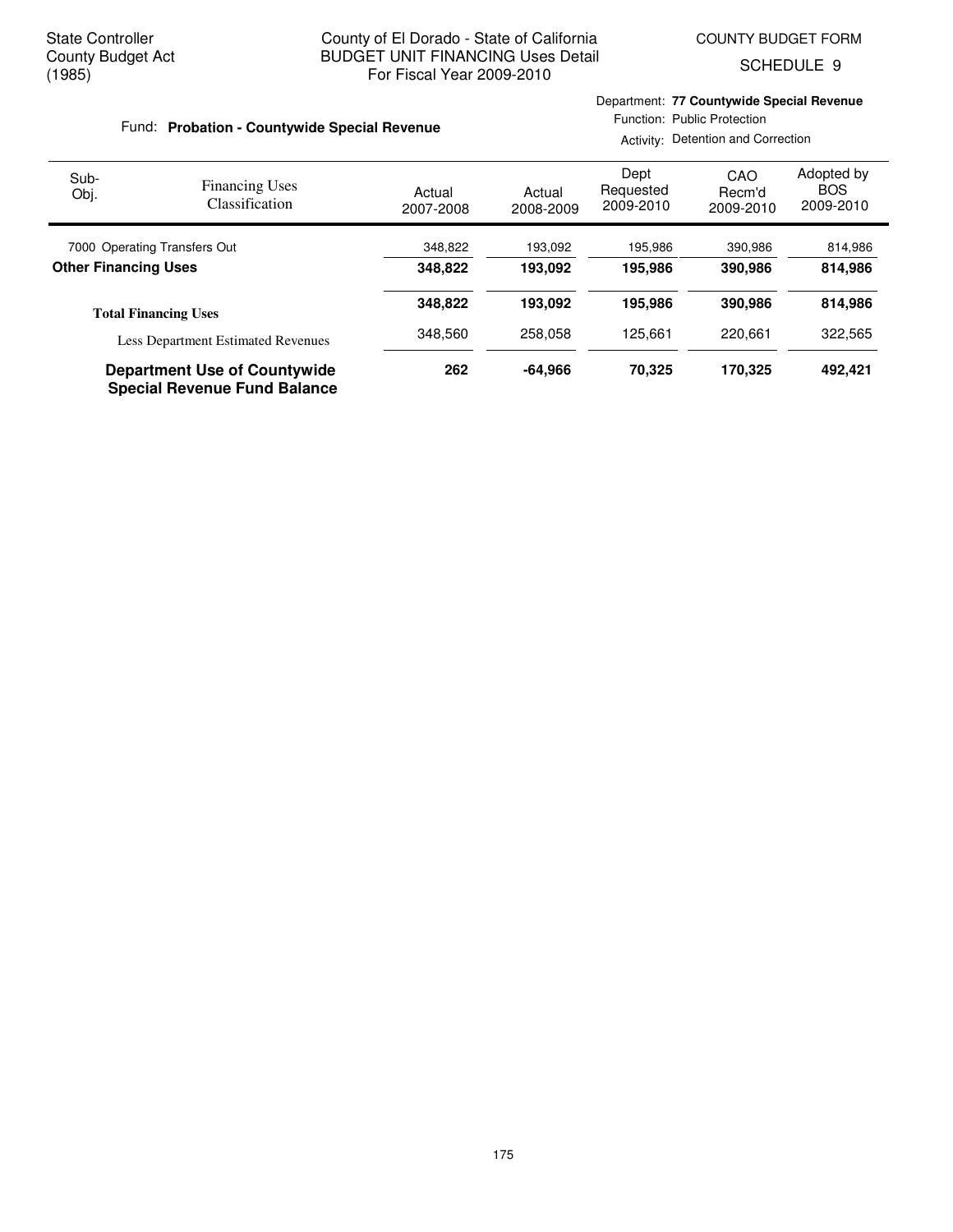SCHEDULE 9

#### Fund: Building - Countywide Special Revenue

#### Department: **77 Countywide Special Revenue** Function: Public Protection

Activity: Protection Inspection

| Sub-<br>Obj.                      | <b>Financing Uses</b><br>Classification                                    | Actual<br>2007-2008 | Actual<br>2008-2009 | Dept<br>Requested<br>2009-2010 | CAO<br>Recm'd<br>2009-2010 | Adopted by<br><b>BOS</b><br>2009-2010 |
|-----------------------------------|----------------------------------------------------------------------------|---------------------|---------------------|--------------------------------|----------------------------|---------------------------------------|
| 4500 Special Departmental Expense |                                                                            | 0                   | 0                   | 3,600                          | 3,600                      | 0                                     |
| <b>Services And Supplies</b>      |                                                                            | 0                   | 0                   | 3,600                          | 3,600                      | 0                                     |
| 7000 Operating Transfers Out      |                                                                            | 332,675             | 393,591             | 394,400                        | 394,400                    | 354,400                               |
| <b>Other Financing Uses</b>       |                                                                            | 332,675             | 393,591             | 394,400                        | 394,400                    | 354,400                               |
|                                   | <b>Total Financing Uses</b>                                                |                     | 393,591             | 398,000                        | 398,000                    | 354,400                               |
|                                   | <b>Less Department Estimated Revenues</b>                                  | 318,448             | 205.446             | 398,000                        | 398,000                    | 354,400                               |
|                                   | <b>Department Use of Countywide</b><br><b>Special Revenue Fund Balance</b> | 14,228              | 188,145             | 0                              | 0                          | 0                                     |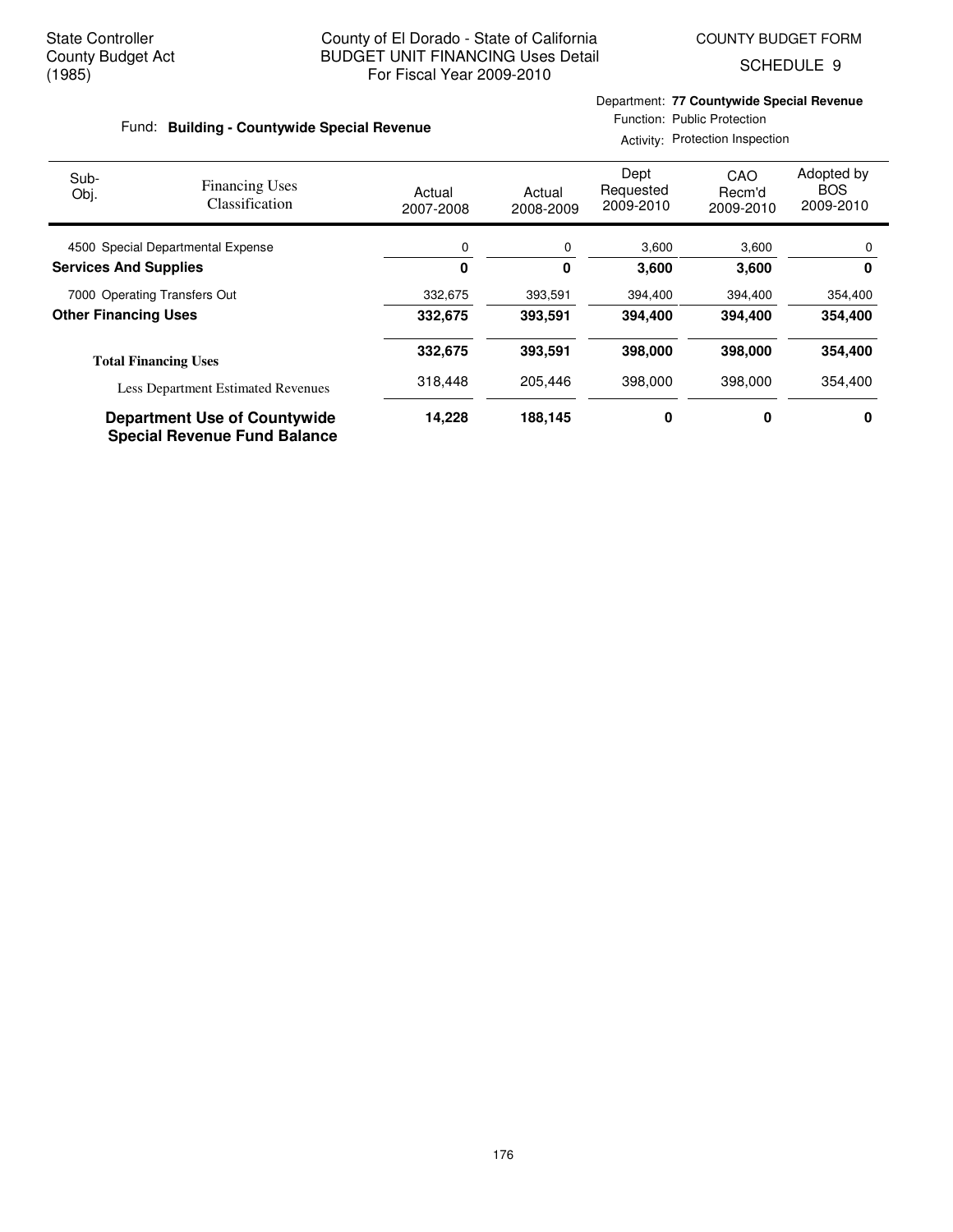Department: **77 Countywide Special Revenue**

SCHEDULE 9

| Fund: Recorder - Countywide Special Revenue |                                                                            |                     | Function: Public Protection<br>Activity: Other Protection |                                |                            |                                       |  |
|---------------------------------------------|----------------------------------------------------------------------------|---------------------|-----------------------------------------------------------|--------------------------------|----------------------------|---------------------------------------|--|
| Sub-<br>Obj.                                | <b>Financing Uses</b><br>Classification                                    | Actual<br>2007-2008 | Actual<br>2008-2009                                       | Dept<br>Requested<br>2009-2010 | CAO<br>Recm'd<br>2009-2010 | Adopted by<br><b>BOS</b><br>2009-2010 |  |
| 7000 Operating Transfers Out                |                                                                            | 491,242             | 602,659                                                   | 933,714                        | 1,029,214                  | 1,046,214                             |  |
|                                             | <b>Other Financing Uses</b><br>491.242<br>602.659                          |                     |                                                           | 933.714                        | 1.029.214                  | 1,046,214                             |  |
|                                             | <b>Total Financing Uses</b>                                                | 491,242             | 602.659                                                   | 933.714                        | 1.029.214                  | 1,046,214                             |  |
|                                             | <b>Less Department Estimated Revenues</b>                                  | 612.725             | 580.683                                                   | 545.516                        | 487.078                    | 527.439                               |  |
|                                             | <b>Department Use of Countywide</b><br><b>Special Revenue Fund Balance</b> | $-121,483$          | 21,976                                                    | 388,198                        | 542,136                    | 518,775                               |  |

177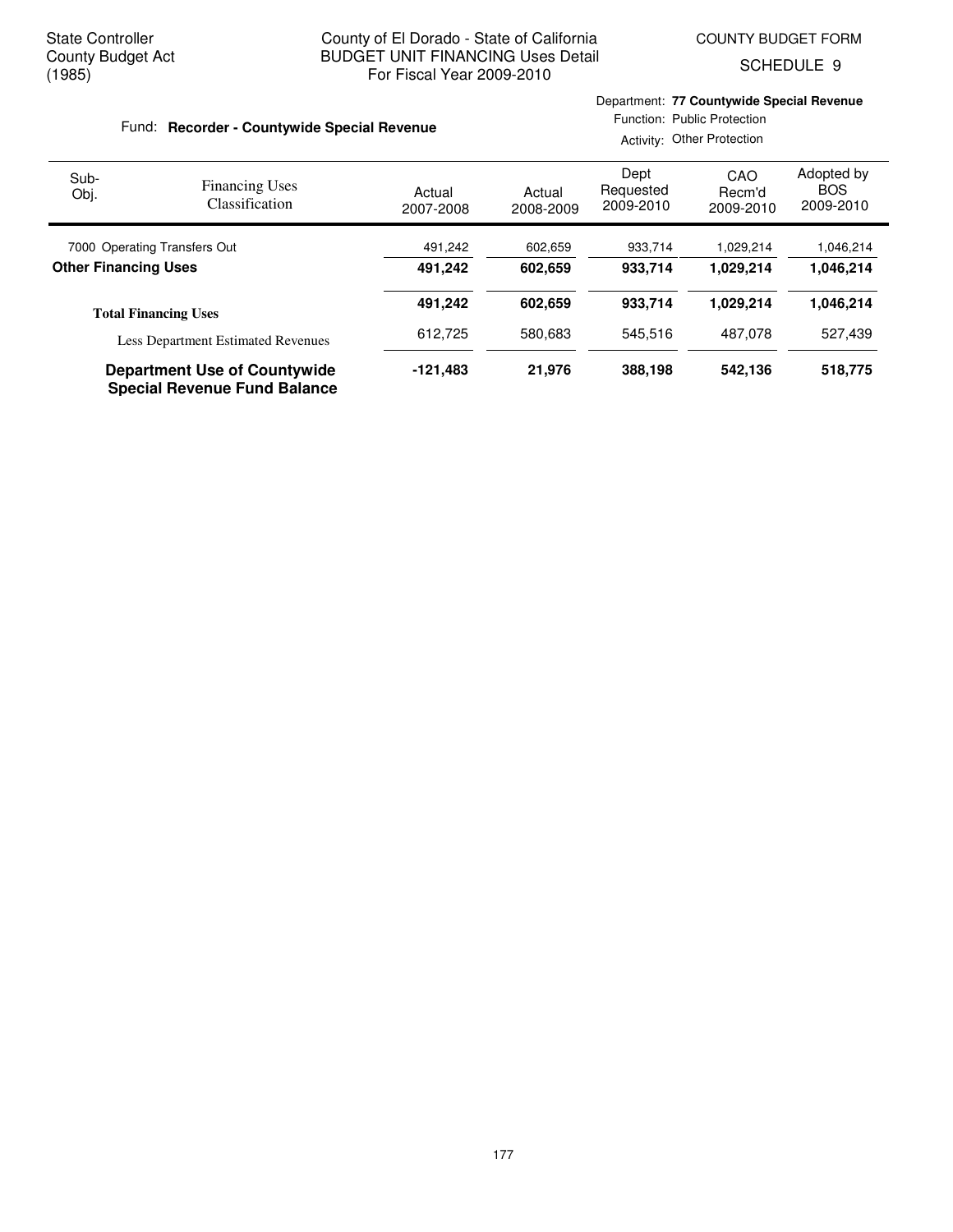SCHEDULE 9

#### Actual 2007-2008 Actual 2008-2009 Dept Requested 2009-2010 Adopted by **BOS**  2009-2010 Fund: Planning - Countywide Special Revenue Sub-Obj. Department: **77 Countywide Special Revenue** Function: Public Protection Activity: Other Protection CAO Recm'd 2009-2010 Financing Uses Classification

| 4500 Special Departmental Expense         | 167,269    | 89,049    | 252,657   | 252,657   | 252,657   |
|-------------------------------------------|------------|-----------|-----------|-----------|-----------|
| <b>Services And Supplies</b>              | 167,269    | 89.049    | 252.657   | 252.657   | 252,657   |
| 7000 Operating Transfers Out              | 834,322    | 839,720   | 919,132   | 919,132   | 844,132   |
| <b>Other Financing Uses</b>               | 834.322    | 839.720   | 919.132   | 919.132   | 844,132   |
| <b>Total Financing Uses</b>               | 1,001,590  | 928.769   | 1.171.789 | 1,171,789 | 1,096,789 |
| <b>Less Department Estimated Revenues</b> | 1,191,983  | 1,012,128 | 1,171,789 | 1,171,789 | 1,096,789 |
| <b>Department Use of Countywide</b>       | $-190.393$ | $-83.359$ | 0         | 0         | 0         |

**Special Revenue Fund Balance**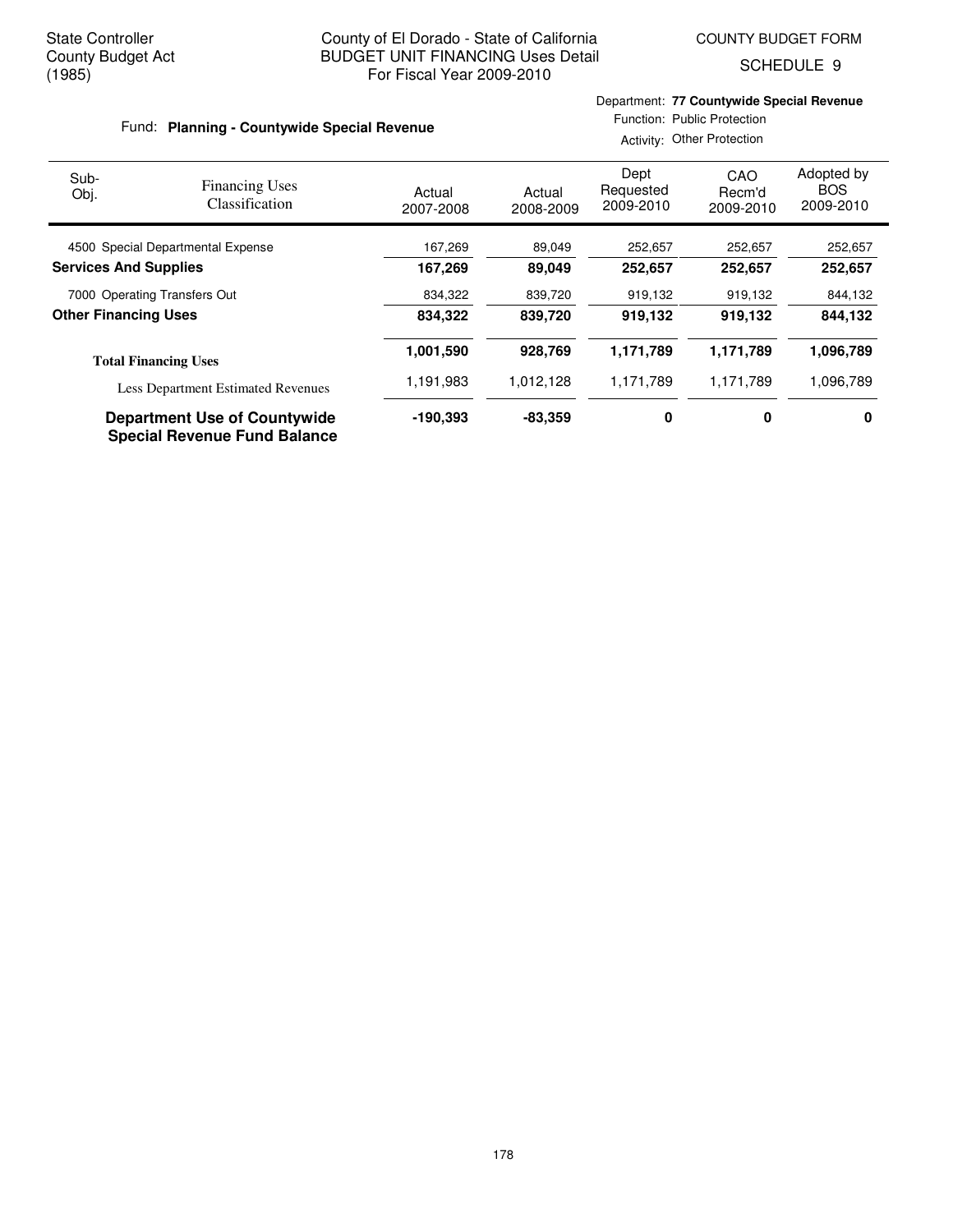SCHEDULE 9

#### Fund: Dept of Transportation - Countywide Special Revenue

Department: **77 Countywide Special Revenue** Function: Public Ways and Facilities

|                              |                                                                            |                     | Activity: Public Ways |                                |                            |                                       |  |  |
|------------------------------|----------------------------------------------------------------------------|---------------------|-----------------------|--------------------------------|----------------------------|---------------------------------------|--|--|
| Sub-<br>Obj.                 | <b>Financing Uses</b><br>Classification                                    | Actual<br>2007-2008 | Actual<br>2008-2009   | Dept<br>Requested<br>2009-2010 | CAO<br>Recm'd<br>2009-2010 | Adopted by<br><b>BOS</b><br>2009-2010 |  |  |
| 7000 Operating Transfers Out |                                                                            | 40,981,952          | 29,594,554            | 32,842,478                     | 32,842,478                 | 32,793,987                            |  |  |
| <b>Other Financing Uses</b>  |                                                                            | 40,981,952          | 29,594,554            | 32.842.478                     | 32,842,478                 | 32,793,987                            |  |  |
|                              | <b>Total Financing Uses</b>                                                | 40,981,952          | 29,594,554            | 32.842.478                     | 32,842,478                 | 32,793,987                            |  |  |
|                              | <b>Less Department Estimated Revenues</b>                                  | 18,959,571          | 10,296,829            | 15,127,655                     | 15,127,655                 | 15,041,222                            |  |  |
|                              | <b>Department Use of Countywide</b><br><b>Special Revenue Fund Balance</b> | 22,022,381          | 19,297,725            | 17,714,823                     | 17,714,823                 | 17,752,765                            |  |  |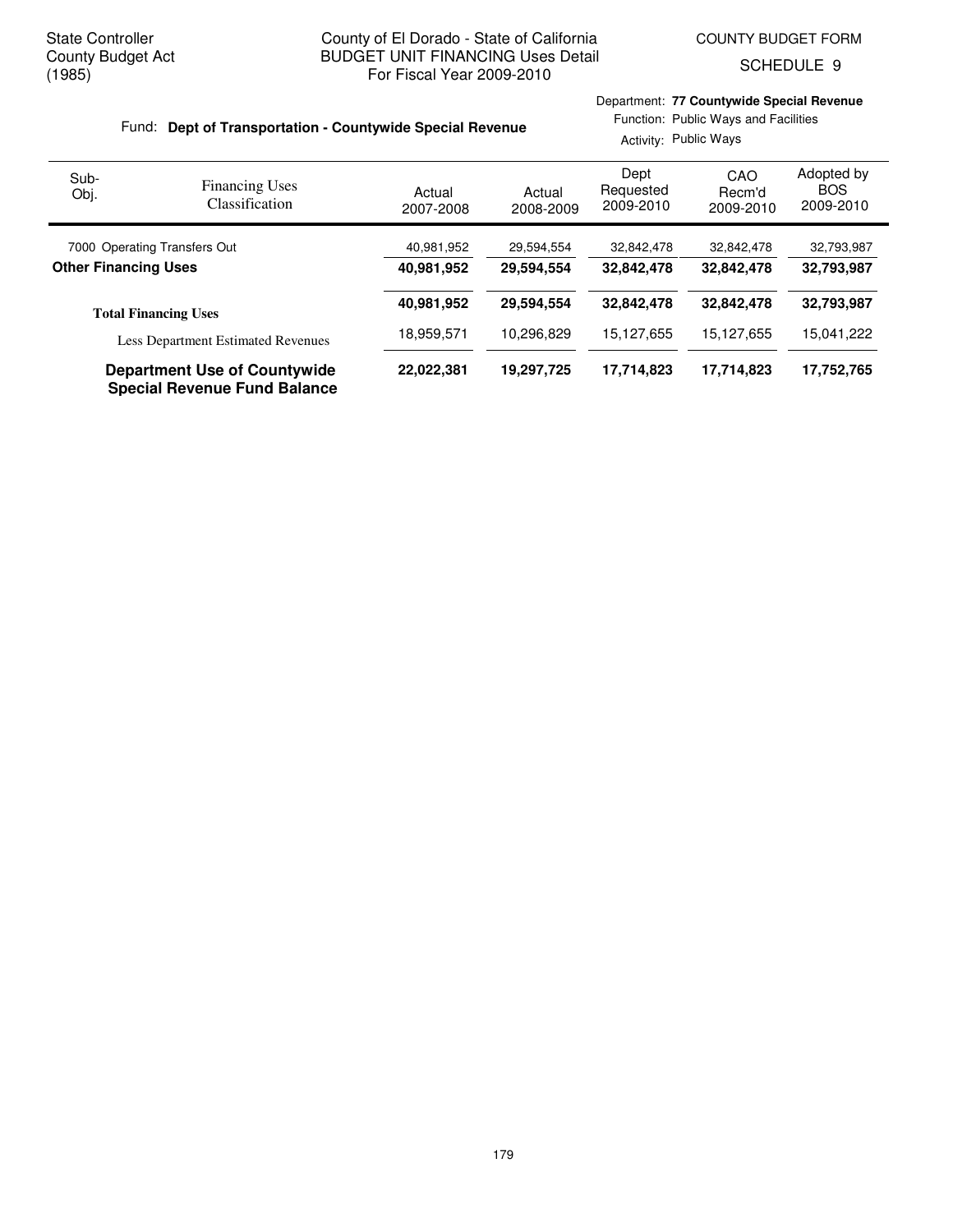SCHEDULE 9

## Department: **77 Countywide Special Revenue**

|  |  |  | Fund: Public Health - Countywide Special Revenue |
|--|--|--|--------------------------------------------------|
|--|--|--|--------------------------------------------------|

# Function: Health and Sanitation

| Sub-<br>Obj.                 | <b>Financing Uses</b><br><b>Classification</b>                             | Actual<br>2007-2008 | Actual<br>2008-2009 | Dept<br>Requested<br>2009-2010 | CAO<br>Recm'd<br>2009-2010 | Adopted by<br><b>BOS</b><br>2009-2010 |
|------------------------------|----------------------------------------------------------------------------|---------------------|---------------------|--------------------------------|----------------------------|---------------------------------------|
|                              | 4300 Professional and Specialized Services                                 | 40,603              | 16,735              | 80,100                         | 80,100                     | 90,966                                |
|                              | 4324 Medical, Dental and Lab Services                                      | 3,290               | 2,027               | 0                              |                            | 0                                     |
|                              | 4500 Special Departmental Expense                                          | 885                 | 2,563               | 0                              |                            | $\Omega$                              |
| 4501                         | <b>Special Projects</b>                                                    | 0                   | 7,957               | 0                              | O                          | 8,090                                 |
| <b>Services And Supplies</b> |                                                                            | 44,778              | 29,282              | 80,100                         | 80,100                     | 99,056                                |
|                              | 7000 Operating Transfers Out                                               | 324,137             | 8,500               | 0                              | 0                          | 0                                     |
| <b>Other Financing Uses</b>  |                                                                            | 324,137             | 8,500               | 0                              | 0                          | 0                                     |
|                              | 7100 Residual Equity Transfers Out                                         | 1,471,871           | 238,091             | 0                              | 0                          | 0                                     |
|                              | <b>Residual Equity Transfers</b>                                           | 1,471,871           | 238,091             | 0                              | $\bf{0}$                   | 0                                     |
|                              | <b>Total Financing Uses</b>                                                | 1,840,786           | 275,872             | 80,100                         | 80,100                     | 99,056                                |
|                              | <b>Less Department Estimated Revenues</b>                                  | 47,516              | 36,152              | 22,500                         | 22,500                     | 22,500                                |
|                              | <b>Department Use of Countywide</b><br><b>Special Revenue Fund Balance</b> | 1,793,270           | 239,720             | 57,600                         | 57,600                     | 76,556                                |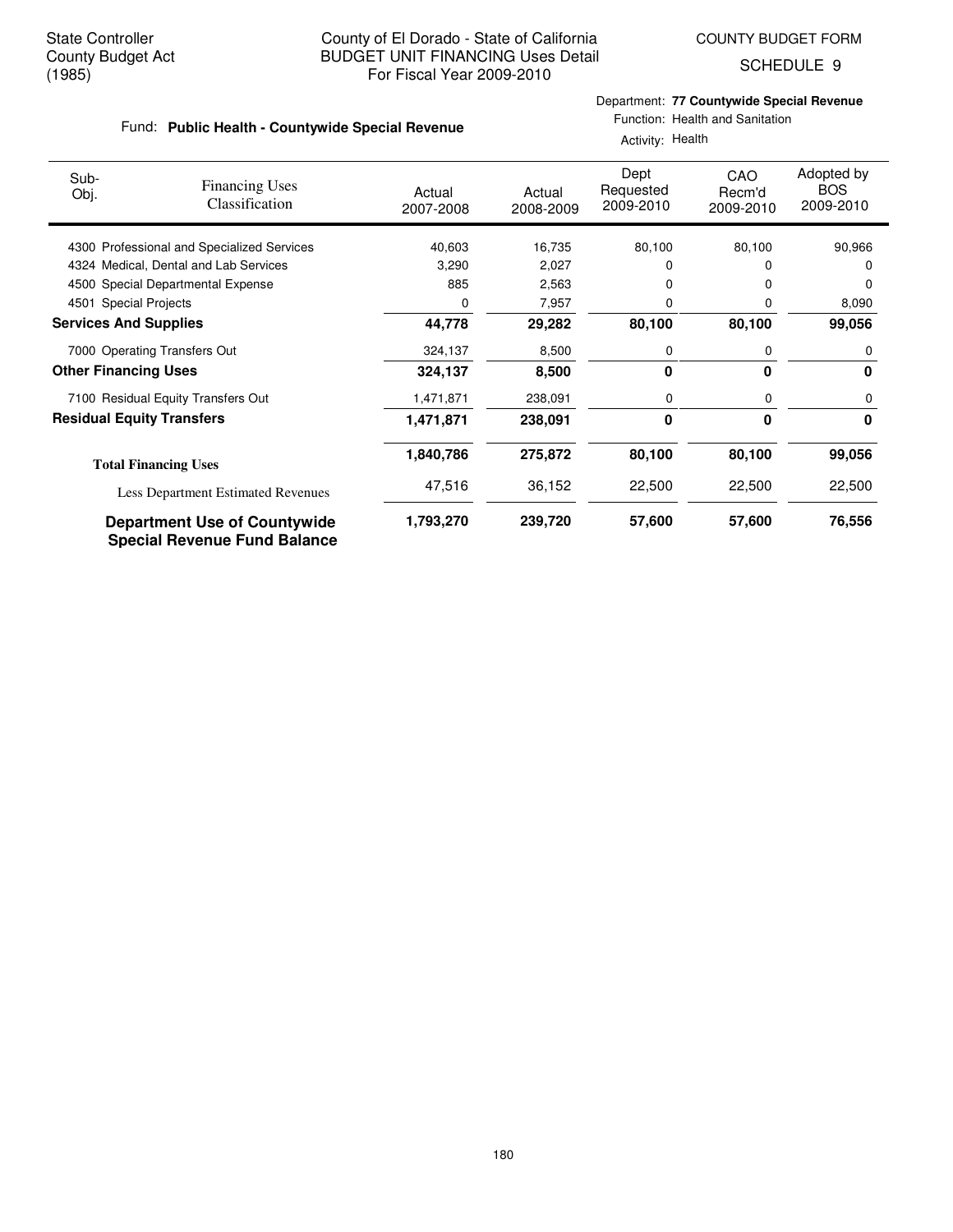SCHEDULE 9

### Fund: Veterans' Services - Countywide Special Revenue

### Department: **77 Countywide Special Revenue**

Function: Public Assistance Activity: Veterans Affairs

| Sub-<br>Obj.                 | <b>Financing Uses</b><br><b>Classification</b> | Actual<br>2007-2008 | Actual<br>2008-2009 | Dept<br>Requested<br>2009-2010 | CAO<br>Recm'd<br>2009-2010 | Adopted by<br><b>BOS</b><br>2009-2010 |
|------------------------------|------------------------------------------------|---------------------|---------------------|--------------------------------|----------------------------|---------------------------------------|
| 7000 Operating Transfers Out |                                                | 4,429               | 9,030               | 0                              | 4,965                      | 16,360                                |
| <b>Other Financing Uses</b>  |                                                | 4,429               | 9,030               | 0                              | 4,965                      | 16,360                                |
|                              | <b>Total Financing Uses</b>                    | 4,429               | 9,030               | 0                              | 4,965                      | 16,360                                |
|                              | <b>Less Department Estimated Revenues</b>      | 30,936              | 14.023              | 0                              | 4,965                      | 11,965                                |
|                              | <b>Department Use of Countywide</b>            | $-26.507$           | $-4.994$            | 0                              | 0                          | 4,395                                 |

**Special Revenue Fund Balance**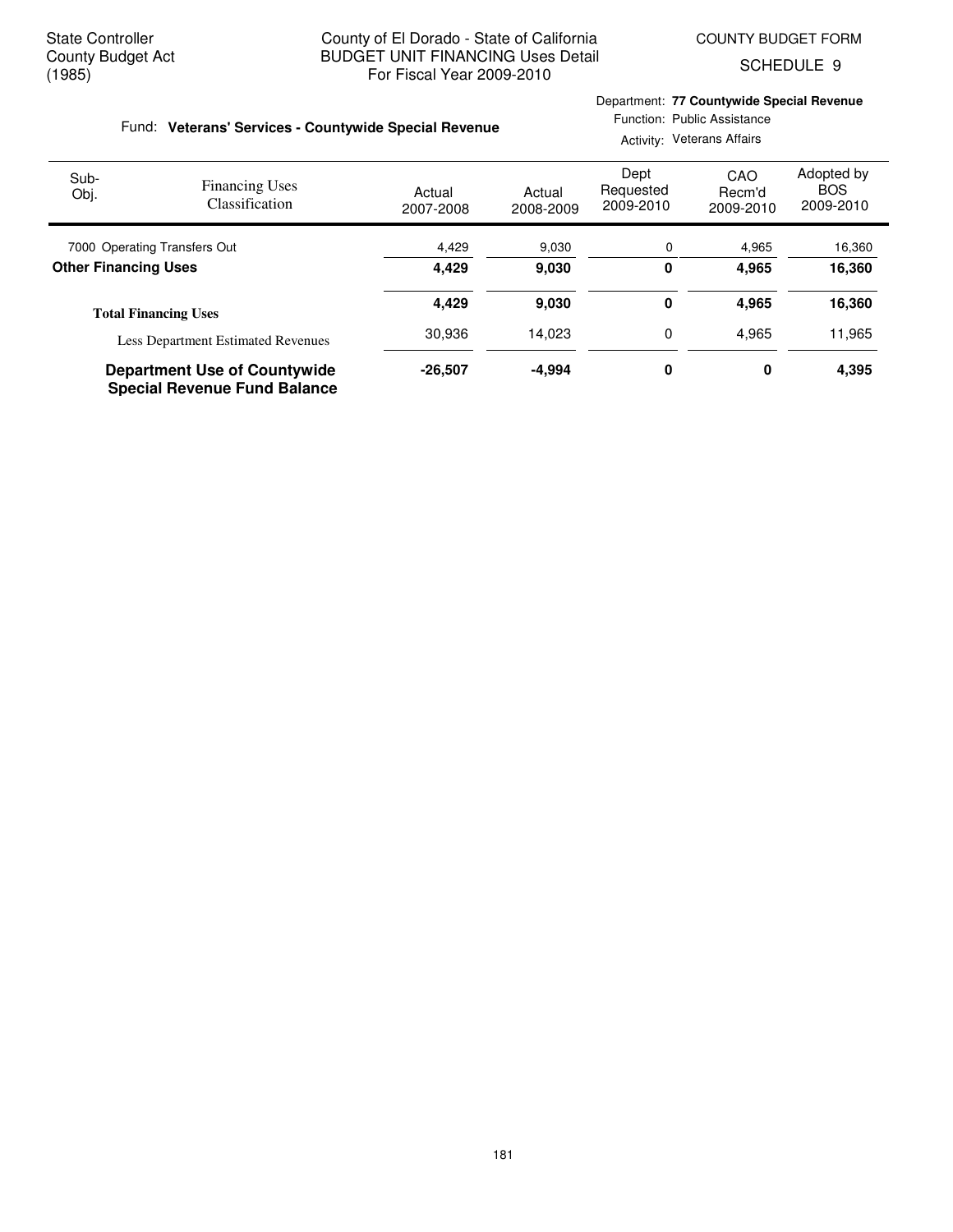SCHEDULE 9

### Department: **77 Countywide Special Revenue**

|  |  |  | Fund: Human Services - Countywide Special Revenue |  |  |
|--|--|--|---------------------------------------------------|--|--|
|--|--|--|---------------------------------------------------|--|--|

## Function: Public Assistance

Activity: Administration

| Sub-<br>Obj.         | <b>Financing Uses</b><br>Classification                                    | Actual<br>2007-2008 | Actual<br>2008-2009 | Dept<br>Requested<br>2009-2010 | CAO<br>Recm'd<br>2009-2010 | Adopted by<br><b>BOS</b><br>2009-2010 |
|----------------------|----------------------------------------------------------------------------|---------------------|---------------------|--------------------------------|----------------------------|---------------------------------------|
|                      | 4041 Cnty Pass thru Telephone Chrges to Depts                              |                     |                     | 0                              | 0                          | $\Omega$                              |
|                      | 4260 Office Expense                                                        | 303                 | 138                 | 0                              | 0                          | 0                                     |
|                      | 4261 Postage                                                               | 137                 | $\Omega$            | 0                              | 0                          | 0                                     |
|                      | 4266 Printing / Duplicating                                                | 475                 | 0                   | 0                              | $\Omega$                   | $\Omega$                              |
|                      | 4300 Professional and Specialized Services                                 | 10,000              | 40,752              | 113,850                        | 113,850                    | 173,399                               |
|                      | 4420 Rents and Leases - Equipment                                          | 68                  | 0                   | 0                              | 0                          | 0                                     |
|                      | 4440 Rent & Lease - Building/Improvements                                  | 750                 | 0                   | 0                              | O                          | 0                                     |
|                      | 4501 Special Projects                                                      | 4,374               | 10,059              | 0                              | O                          | 0                                     |
|                      | 4502 Educational Materials                                                 | 676                 | 741                 | 0                              | n                          | 0                                     |
|                      | 4503 Staff Development                                                     | 290                 | 105                 | 0                              | 0                          | 0                                     |
|                      | 4600 Transportation and Travel                                             | 459                 | 36                  | 0                              | 0                          | $\Omega$                              |
|                      | 4602 Employee - Private Auto Mileage                                       | 619                 | 202                 | 0                              | 0                          | 0                                     |
|                      | <b>Services And Supplies</b>                                               | 18,151              | 52,034              | 113,850                        | 113,850                    | 173,399                               |
|                      | 5301 Intrfnd Exp: Telephone Equip & Support                                | 159                 | 159                 | 0                              | 0                          | 0                                     |
|                      | 5306 Intrfnd Exp: Central Duplicating                                      | 0                   | 57                  | 0                              | 0                          | 0                                     |
|                      | 5314 Intrfnd Exp: PC Support                                               | 30                  | 0                   | 0                              | 0                          | 0                                     |
|                      | 5330 Intrfnd Exp: Allocated Salaries & Benefits                            | 16,709              | 8,798               | 0                              | 0                          | 0                                     |
| <b>Other Charges</b> |                                                                            | 16,898              | 9,015               | 0                              | 0                          | 0                                     |
|                      | <b>Total Financing Uses</b>                                                | 35,048              | 61,049              | 113,850                        | 113,850                    | 173,399                               |
|                      | Less Department Estimated Revenues                                         | 49,039              | 52,289              | 56,780                         | 56,780                     | 56,780                                |
|                      | <b>Department Use of Countywide</b><br><b>Special Revenue Fund Balance</b> | $-13,990$           | 8,760               | 57,070                         | 57,070                     | 116,619                               |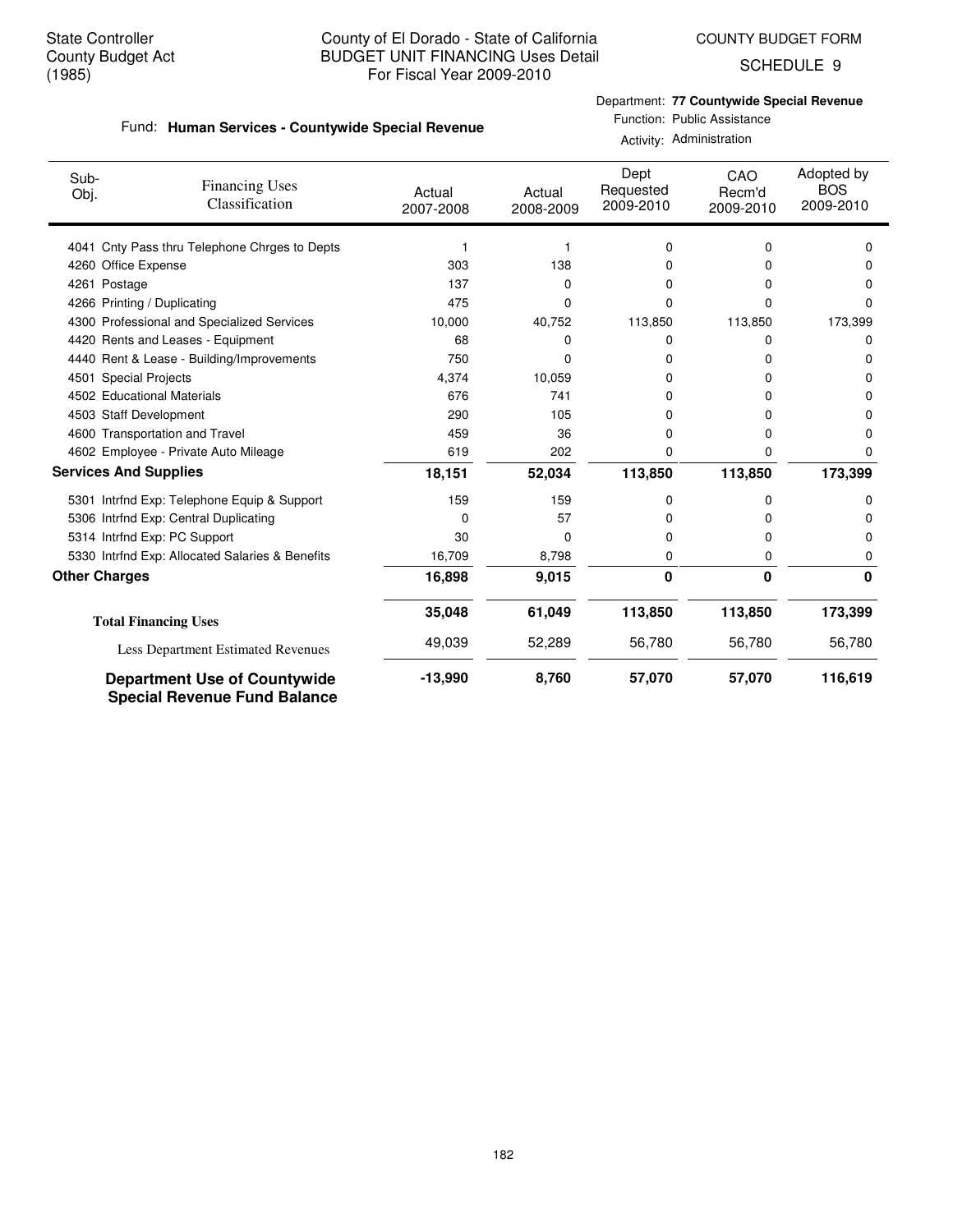Department: **77 Countywide Special Revenue**

SCHEDULE 9

| Fund: Library - Countywide Special Revenue |                                                                            |                     | Function: Education<br><b>Activity: Library Services</b> |                                |                            |                                       |  |
|--------------------------------------------|----------------------------------------------------------------------------|---------------------|----------------------------------------------------------|--------------------------------|----------------------------|---------------------------------------|--|
| Sub-<br>Obj.                               | <b>Financing Uses</b><br>Classification                                    | Actual<br>2007-2008 | Actual<br>2008-2009                                      | Dept<br>Requested<br>2009-2010 | CAO<br>Recm'd<br>2009-2010 | Adopted by<br><b>BOS</b><br>2009-2010 |  |
| 7000 Operating Transfers Out               |                                                                            | 9,527               | 10,322                                                   | 12,000                         | 12,000                     | 12,000                                |  |
| <b>Other Financing Uses</b>                |                                                                            | 9,527               | 10,322                                                   | 12,000                         | 12,000                     | 12,000                                |  |
|                                            | <b>Total Financing Uses</b>                                                | 9,527               | 10,322                                                   | 12,000                         | 12,000                     | 12,000                                |  |
|                                            | <b>Less Department Estimated Revenues</b>                                  | 21,601              | 9,120                                                    | 12,000                         | 12,000                     | 12,000                                |  |
|                                            | <b>Department Use of Countywide</b><br><b>Special Revenue Fund Balance</b> | $-12.074$           | 1,202                                                    | 0                              | 0                          | 0                                     |  |

183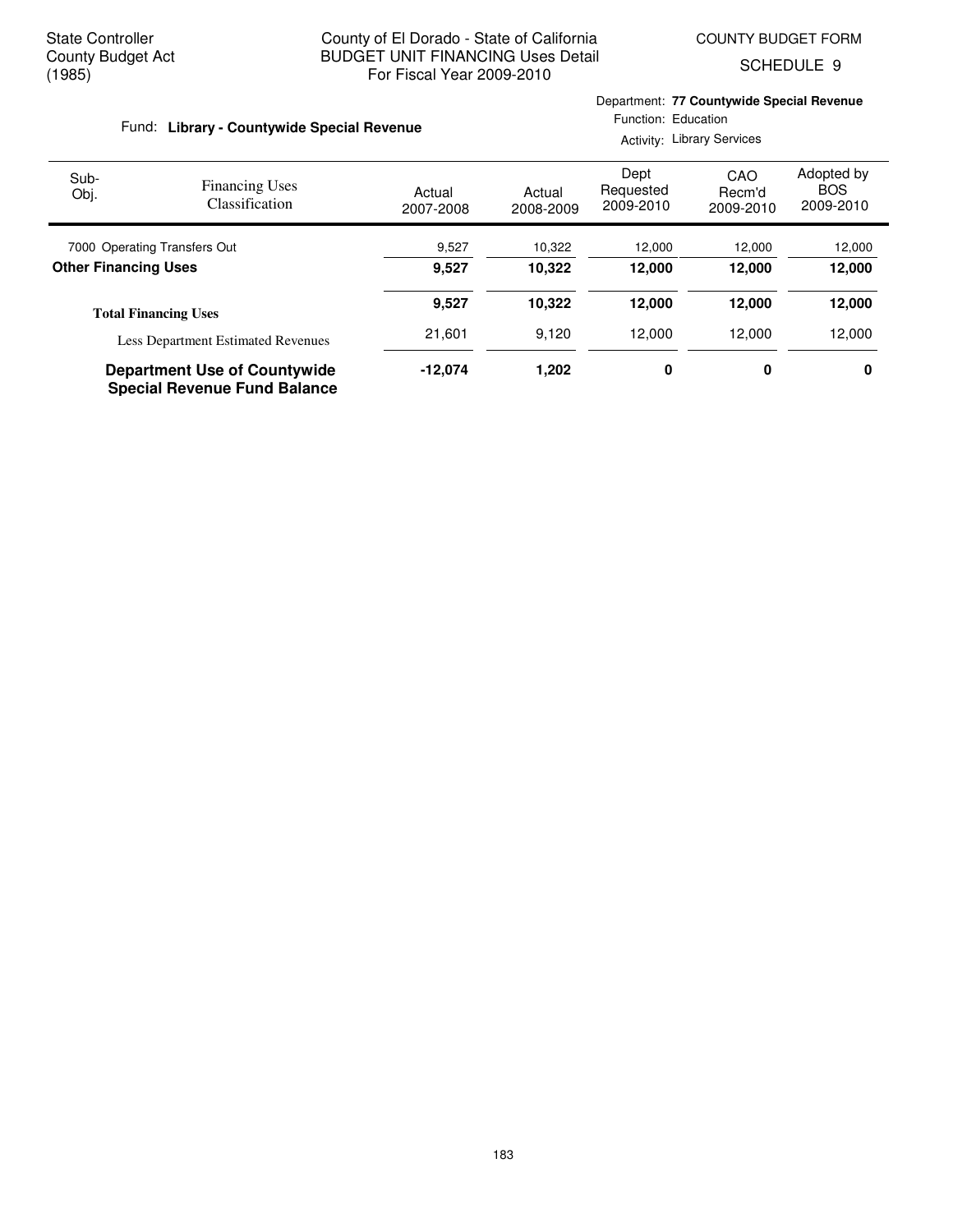**Fish and Game - Countywide Special Revenue** Fund:

SCHEDULE 9

#### Department: **77 Countywide Special Revenue**

#### Function: Public Protection Activity: Other Protection

| Sub-<br>Obj.                 | <b>Financing Uses</b><br>Classification                                    | Actual<br>2007-2008 | Actual<br>2008-2009 | Dept<br>Requested<br>2009-2010 | CAO<br>Recm'd<br>2009-2010 | Adopted by<br><b>BOS</b><br>2009-2010 |
|------------------------------|----------------------------------------------------------------------------|---------------------|---------------------|--------------------------------|----------------------------|---------------------------------------|
| 4501 Special Projects        |                                                                            | $-500$              | 0                   | 0                              | 0                          | 0                                     |
| <b>Services And Supplies</b> |                                                                            | $-500$              | 0                   | 0                              | $\bf{0}$                   | 0                                     |
|                              | 7000 Operating Transfers Out                                               |                     | 0                   | 3,000                          | 3,000                      | 3,000                                 |
| <b>Other Financing Uses</b>  |                                                                            | $\bf{0}$            | 0                   | 3.000                          | 3,000                      | 3,000                                 |
|                              | <b>Total Financing Uses</b>                                                | $-500$              | 0                   | 3,000                          | 3,000                      | 3,000                                 |
|                              | <b>Less Department Estimated Revenues</b>                                  | 47                  | 1,753               | 0                              | 0                          | 0                                     |
|                              | <b>Department Use of Countywide</b><br><b>Special Revenue Fund Balance</b> | $-547$              | $-1,753$            | 3,000                          | 3,000                      | 3,000                                 |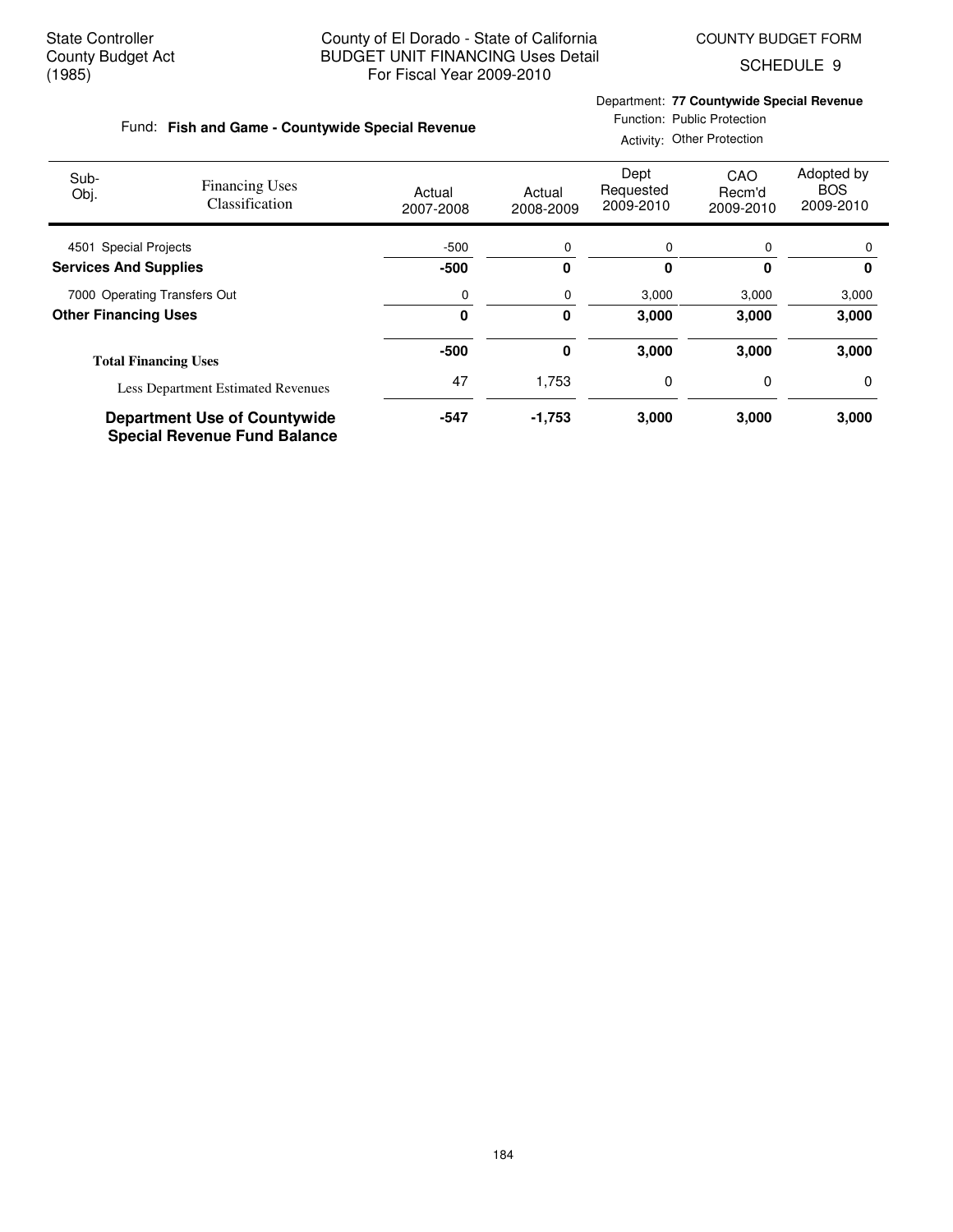#### State Controller **County of El Dorado - State of California** COUNTY BUDGET FORM<br>County Budget Act **COUNTY BUDGET UNIT FINANCING** Uses Detail County Budget Act BUDGET UNIT FINANCING Uses Detail<br>(1985) For Fiscal Year 2009-2010 For Fiscal Year 2009-2010 SCHEDULE 9

#### **FUND: Health and Welfare - Countywide Special Revenue** Function: Multiple

### Department: **77 Countywide Special Revenue** Activity: Multiple

| Sub-<br>Obj.               | <b>Financing Uses</b><br>Classification                                    | Actual<br>2007-2008 | Actual<br>2008-2009 | Department<br>Requested<br>2009-2010 | CAO<br>Recm'd<br>2009-2010 | Adopted by<br><b>BOS</b><br>2009-2010 |
|----------------------------|----------------------------------------------------------------------------|---------------------|---------------------|--------------------------------------|----------------------------|---------------------------------------|
|                            | 7000 Operating Transfer Out                                                | 16,825,751          | 13,599,888          | 12,192,437                           | 12,187,437                 | 11,498,902                            |
|                            | <b>Other Financing Uses</b>                                                | 16,825,751          | 13,599,888          | 12,192,437                           | 12,187,437                 | 11,498,902                            |
|                            | 7100 Residual Equity Transfers Out                                         |                     |                     |                                      |                            | 28,207                                |
|                            | <b>Residual Equity Transfers Out</b>                                       | $\bf{0}$            | 0                   | 0                                    | 0                          | 28,207                                |
|                            | 7258 Intrafnd: Realignment Funds                                           |                     | 328,787             |                                      |                            | 266,972                               |
| <b>Intrafund Transfers</b> |                                                                            | $\bf{0}$            | 328,787             | 0                                    | 0                          | 266,972                               |
|                            | 7388 Intrind Abatemnt: Realignment Funds                                   |                     | $-328,787$          |                                      |                            | $-266,972$                            |
|                            | <b>Intrafund Abatement</b>                                                 | $\bf{0}$            | $-328,787$          | 0                                    | 0                          | $-266,972$                            |
|                            | 7700 Contingency                                                           |                     |                     |                                      |                            | 694,142                               |
|                            | <b>Appropriation for Contingencies</b>                                     | $\bf{0}$            | 0                   | 0                                    | 0                          | 694,142                               |
|                            | <b>Total Financing Uses</b>                                                | 16,825,751          | 13,599,888          | 12,192,437                           | 12,187,437                 | 12,221,251                            |
|                            | Less Department Estimated Revenues                                         | 15,606,667          | 12,442,664          | 11,992,437                           | 11,987,437                 | 11,095,829                            |
|                            | <b>Department Use of Countywide</b><br><b>Special Revenue Fund Balance</b> | 1,219,084           | 1,157,224           | 200,000                              | 200,000                    | 1,125,422                             |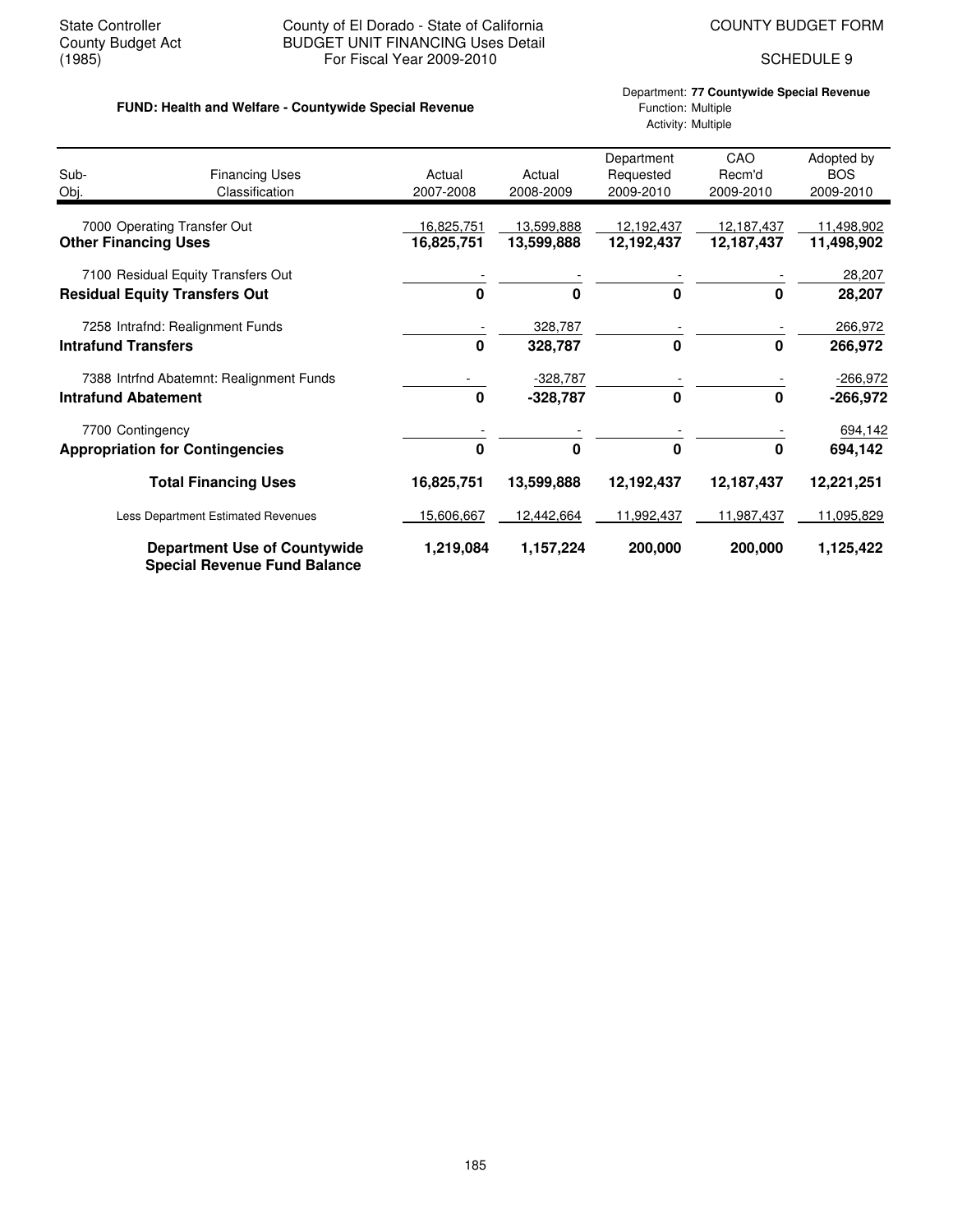Department: **77 Countywide Special Revenue**

SCHEDULE 9

| Fund: SLESF - Countywide Special Revenue |                                                                            |                     | Function: Public Protection<br>Activity: Police Protection/Detention |                                |                            |                                       |  |
|------------------------------------------|----------------------------------------------------------------------------|---------------------|----------------------------------------------------------------------|--------------------------------|----------------------------|---------------------------------------|--|
| Sub-<br>Obj.                             | <b>Financing Uses</b><br><b>Classification</b>                             | Actual<br>2007-2008 | Actual<br>2008-2009                                                  | Dept<br>Requested<br>2009-2010 | CAO<br>Recm'd<br>2009-2010 | Adopted by<br><b>BOS</b><br>2009-2010 |  |
| 7000 Operating Transfers Out             |                                                                            | 994,199             | 448,063                                                              | 507,075                        | 507,075                    | 548,085                               |  |
| <b>Other Financing Uses</b>              |                                                                            | 994.199             | 448.063                                                              | 507.075                        | 507.075                    | 548.085                               |  |
|                                          | <b>Total Financing Uses</b>                                                | 994,199             | 448,063                                                              | 507,075                        | 507,075                    | 548,085                               |  |
|                                          | <b>Less Department Estimated Revenues</b>                                  | 987,760             | 678,485                                                              | 507.075                        | 507.075                    | 360,670                               |  |
|                                          | <b>Department Use of Countywide</b><br><b>Special Revenue Fund Balance</b> | 6.439               | $-230.422$                                                           | 0                              | 0                          | 187,415                               |  |

186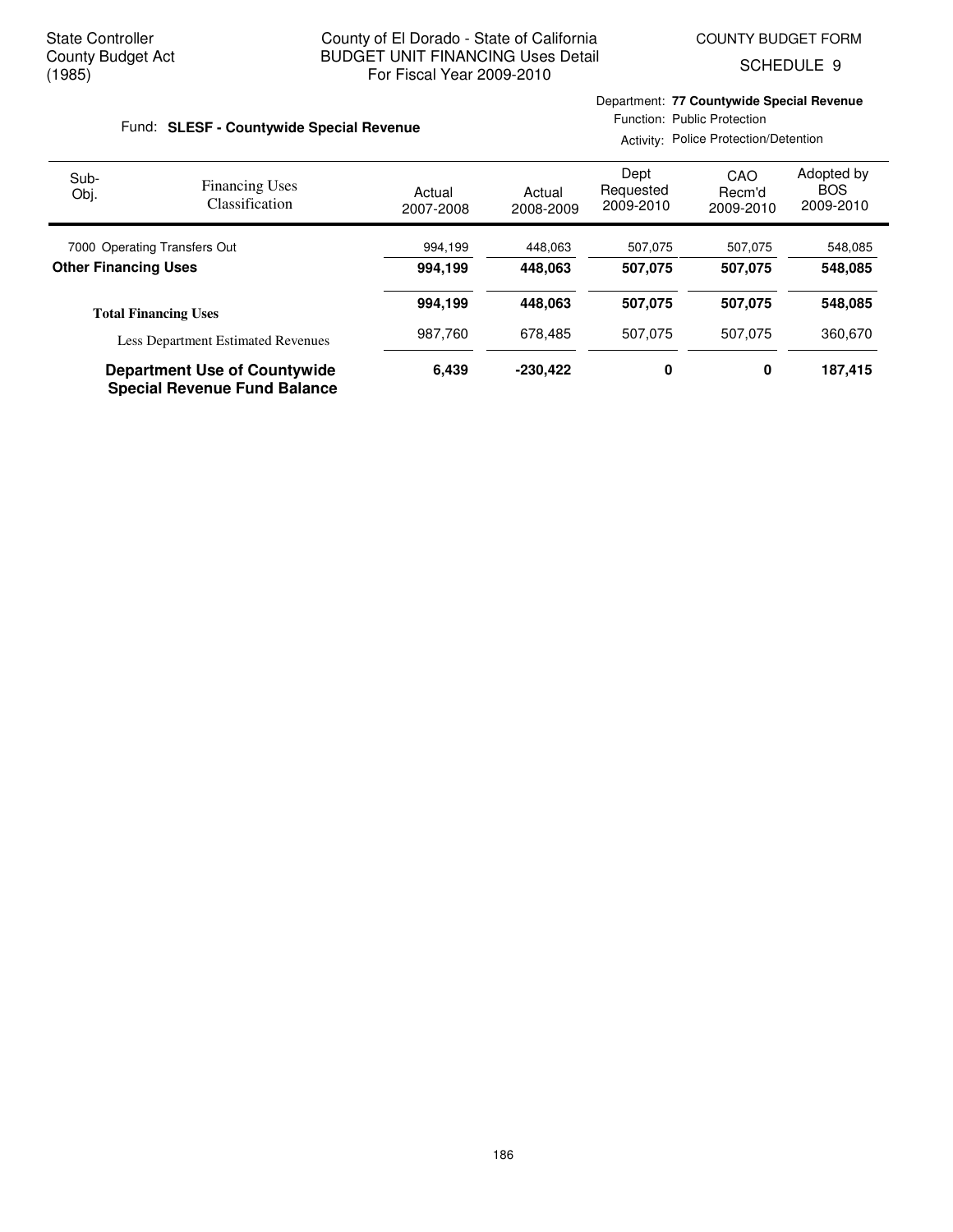SCHEDULE 9

#### Fund: Child Support Services - Countywide Special Revenue

### Department: **77 Countywide Special Revenue**

Function: Public Protection Activity: Judicial

| Sub-<br>Obj.                                                | <b>Financing Uses</b><br>Classification                                    | Actual<br>2007-2008 | Actual<br>2008-2009 | Dept<br>Requested<br>2009-2010 | CAO<br>Recm'd<br>2009-2010 | Adopted by<br><b>BOS</b><br>2009-2010 |
|-------------------------------------------------------------|----------------------------------------------------------------------------|---------------------|---------------------|--------------------------------|----------------------------|---------------------------------------|
| 4500 Special Departmental Expense                           |                                                                            | 0                   | 2,932               | 0                              | 0                          | 0                                     |
| <b>Services And Supplies</b>                                |                                                                            | 0                   | 2,932               | 0                              | $\bf{0}$                   | 0                                     |
| 7000 Operating Transfers Out<br><b>Other Financing Uses</b> |                                                                            | 4,606,199           | 4,496,126           | 4,952,687                      | 4,846,033                  | 4,942,159                             |
|                                                             |                                                                            | 4,606,199           | 4,496,126           | 4,952,687                      | 4,846,033                  | 4,942,159                             |
| <b>Total Financing Uses</b>                                 |                                                                            | 4,606,199           | 4,499,058           | 4,952,687                      | 4,846,033                  | 4,942,159                             |
| <b>Less Department Estimated Revenues</b>                   | 4,608,865                                                                  | 4,489,727           | 4,937,645           | 4,846,033                      | 4,942,159                  |                                       |
|                                                             | <b>Department Use of Countywide</b><br><b>Special Revenue Fund Balance</b> | $-2,666$            | 9.331               | 15,042                         | 0                          | 0                                     |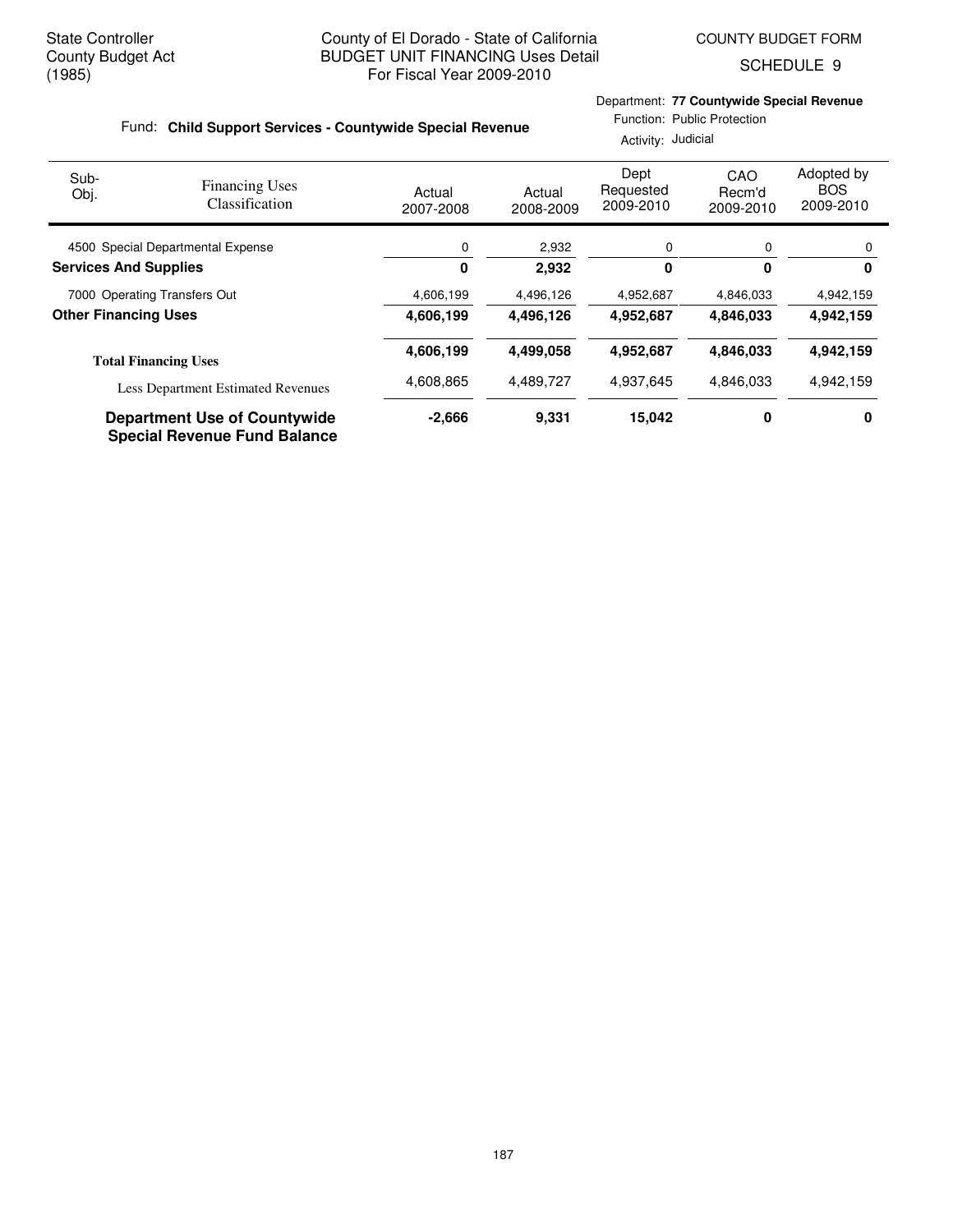Fund: General Fund

#### County of El Dorado - State of California BUDGET UNIT FINANCING Uses Detail For Fiscal Year 2009-2010

COUNTY BUDGET FORM

SCHEDULE 9

Function: Public Protection Activity: Judicial

Department: **79 Child Support Services**

| Sub-<br>Obj.        | <b>Financing Uses</b><br>Classification         | Actual<br>2007-2008 | Actual<br>2008-2009 | Dept<br>Requested<br>2009-2010 | CAO<br>Recm'd<br>2009-2010 | Adopted by<br><b>BOS</b><br>2009-2010 |
|---------------------|-------------------------------------------------|---------------------|---------------------|--------------------------------|----------------------------|---------------------------------------|
|                     | 3000 Permanent Employees / Elected Officials    | 2,462,016           | 2,677,160           | 3,167,951                      | 3,046,574                  | 3,060,709                             |
|                     | 3001 Temporary Employees                        | 17,505              | 52,083              | 0                              | 0                          | 0                                     |
| 3002 Overtime       |                                                 | 33,774              | 78,276              | 0                              | 0                          | 0                                     |
|                     | 3004 Other Compensation                         | 46,689              | 32,026              | 36                             | 36                         | 36                                    |
|                     | 3005 Tahoe Differential                         | 13,439              | 13,993              | 14,465                         | 14,465                     | 14,465                                |
| 3006 Bilingual Pay  |                                                 | 6,039               | 8,936               | 8,320                          | 8,320                      | 8,320                                 |
|                     | 3020 Employer Share - Employee Retirement       | 437,142             | 502,069             | 597,870                        | 597,870                    | 587,716                               |
|                     | 3022 Employer Share - Medi Care                 | 35,466              | 39,675              | 46,273                         | 46,273                     | 45,527                                |
|                     | 3040 Employer Share - Health Insurance          | 476,763             | 483,295             | 692,180                        | 692,180                    | 681,201                               |
|                     | 3041 Employer Share - Unemployment Insurance    | 10,304              | 11,584              | 24,005                         | 24,005                     | 23,567                                |
|                     | 3042 Employer Share - Long Term Disab Insurance | 9,699               | 10,564              | 11,771                         | 11,771                     | 11,771                                |
|                     | 3043 Employer Share - Deferred Compensation     | 9,970               | 10,439              | 10,883                         | 10,883                     | 10,883                                |
|                     | 3046 Retiree Health: Defined Contributions      | 124,873             | 174,143             | 45,771                         | 45,771                     | 45,771                                |
|                     | 3060 Employer Share - Workers' Compensation     | 86,441              | 46,638              | 29,332                         | 29,332                     | 29,332                                |
|                     | 3080 Flexible Benefits                          | 14,392              | 23,189              | 54,000                         | 54,000                     | 54,000                                |
|                     | <b>Salaries And Employee Benefits</b>           | 3,784,512           | 4,164,070           | 4,702,857                      | 4,581,480                  | 4,573,298                             |
|                     | 4040 Telephone Company Vendor Payments          | 2,823               | 352                 | 3,300                          | 3,300                      | 3,300                                 |
|                     | 4041 Cnty Pass thru Telephone Chrges to Depts   | 3,342               | 4,067               | 5,000                          | 5,000                      | 5,000                                 |
|                     | 4080 Household Expense                          | 0                   | 119                 | 0                              | 0                          | 0                                     |
|                     | 4082 Household Expense - Other                  | 0                   | 0                   | 7,500                          | 7,500                      | 0                                     |
|                     | 4086 Household Expense - Janitorial/Custodial   | 7,316               | 7,380               | 0                              | 0                          | 9,900                                 |
|                     | 4100 Insurance - Premium                        | 21,962              | 25,468              | 53,699                         | 53,699                     | 53,699                                |
|                     | 4140 Maintenance - Equipment                    | 0                   | 0                   | 500                            | 500                        | 500                                   |
|                     | 4144 Maintenance - Computer System Supplies     | 0                   | 2,800               | 0                              | 0                          | 0                                     |
|                     | 4180 Maintenance - Building and Improvements    | 1,527               | 5,447               | 4,000                          | 4,000                      | 4,000                                 |
|                     | 4183 Maintenance - Grounds                      | 26                  | 248                 | 0                              | 0                          | 0                                     |
| 4220 Memberships    |                                                 | 11,501              | 11,699              | 11,850                         | 11,850                     | 11,850                                |
| 4260 Office Expense |                                                 | 33,983              | 36,164              | 31,000                         | 31,000                     | 30,000                                |
| 4261 Postage        |                                                 | 25,634              | 50,769              | 55,000                         | 55,000                     | 85,000                                |
| 4262 Software       |                                                 | 1,553               | 3,531               | 1,200                          | 1,200                      | 1,200                                 |
|                     | 4263 Subscription / Newspaper / Journals        | 3,045               | 2,131               | 3,000                          | 3,000                      | 3,000                                 |
|                     | 4264 Books / Manuals                            | 1,324               | 34                  | 0                              | 0                          | 0                                     |
| 4265 Law Books      |                                                 | 5,726               | 4,527               | 5,000                          | 5,000                      | 5,000                                 |
|                     | 4266 Printing / Duplicating                     | 0                   | 119                 | 200                            | 200                        | 200                                   |
|                     | 4300 Professional and Specialized Services      | 41,151              | 120,869             | 96,620                         | 96,620                     | 96,620                                |
|                     | 4308 External Data Processing Services          | 1,854               | 21,452              | 8,000                          | 8,000                      | 8,000                                 |
|                     | 4324 Medical, Dental and Lab Services           | 7,623               | 8,665               | 8,560                          | 8,560                      | 8,560                                 |
|                     | 4400 Publication and Legal Notices              | 2,319               | 1,810               | 1,099                          | 1,099                      | 1,099                                 |
|                     | 4420 Rents and Leases - Equipment               | 24,352              | 24,875              | 24,000                         | 24,000                     | 24,000                                |
|                     | 4440 Rent & Lease - Building/Improvements       | 160,307             | 161,045             | 128,232                        | 128,232                    | 158,232                               |
|                     | 4460 Small Tools and Instruments                | 241                 | 0                   | 0                              | 0                          | 0                                     |
|                     | 4461 Minor Equipment                            | 252                 | 4,826               | 2,500                          | 2,500                      | 1,000                                 |
|                     | 4462 Minor Computer Equipment                   | 7,358               | 26,689              | 9,800                          | 9,800                      | 7,000                                 |
|                     | 4500 Special Departmental Expense               | 5,681               | 28,689              | 8,000                          | 8,000                      | 8,000                                 |
|                     | 4501 Special Projects                           | 1,951               | 689                 | 94,786                         | 94,786                     | 87,974                                |
|                     | 4502 Educational Materials                      | 0                   | 15                  | 0                              | 0                          | 0                                     |
|                     | 4503 Staff Development                          | 5,818               | 5,999               | 10,000                         | 10,000                     | 6,000                                 |
|                     | 4529 Software License                           | 3,278               | 19,960              | 18,300                         | 18,300                     | 18,300                                |
|                     |                                                 |                     |                     |                                |                            |                                       |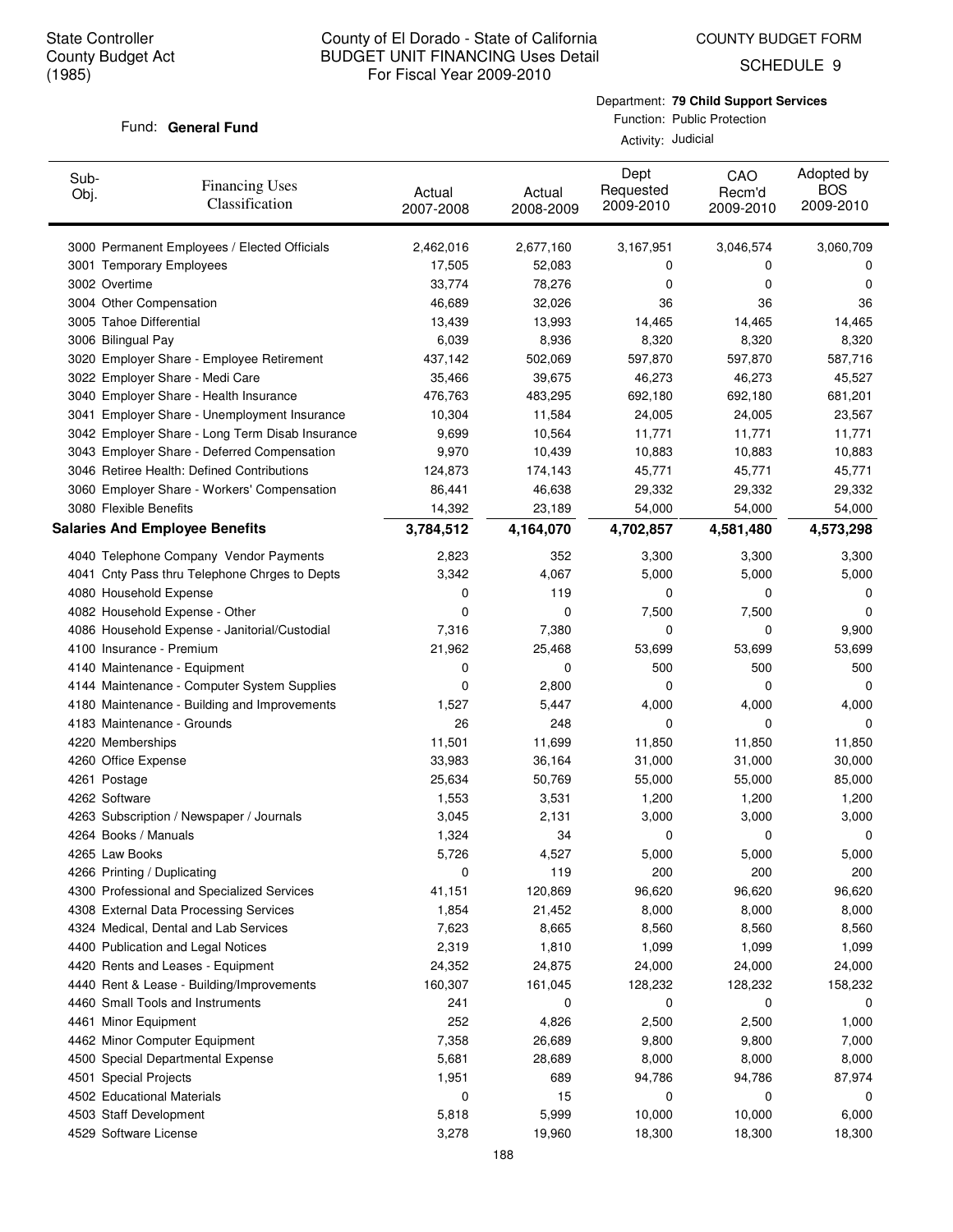COUNTY BUDGET FORM

SCHEDULE 9

#### Fund: General Fund

Department: **79 Child Support Services**

Function: Public Protection Activity: Judicial

| Sub-<br>Obj.                 | <b>Financing Uses</b><br>Classification                                         | Actual<br>2007-2008 | Actual<br>2008-2009 | Dept<br>Requested<br>2009-2010 | CAO<br>Recm'd<br>2009-2010 | Adopted by<br><b>BOS</b><br>2009-2010 |
|------------------------------|---------------------------------------------------------------------------------|---------------------|---------------------|--------------------------------|----------------------------|---------------------------------------|
|                              | 4600 Transportation and Travel                                                  | 15,458              | 8,505               | 8,650                          | 8,650                      | 6,450                                 |
|                              | 4602 Employee - Private Auto Mileage                                            | 7,134               | 8,025               | 9,000                          | 9,000                      | 3,270                                 |
|                              | 4605 Vehicle - Rent Or Lease                                                    | 23,822              | 19,971              | 20,150                         | 20,150                     | 20,150                                |
| 4606 Fuel Purchases          |                                                                                 | 10,690              | 9,106               | 8,650                          | 8,650                      | 8,650                                 |
| 4620 Utilities               |                                                                                 | 25,276              | 24,513              | 24,000                         | 24,000                     | 32,000                                |
| <b>Services And Supplies</b> |                                                                                 | 464,325             | 650,560             | 661,596                        | 661,596                    | 707,954                               |
| 5300 Interfund Expenditures  |                                                                                 | 363                 | 0                   | 0                              | 0                          | 0                                     |
| <b>Other Charges</b>         |                                                                                 | 363                 | 0                   | 0                              | 0                          | 0                                     |
|                              | 6040 Fixed Assets - Equipment                                                   | 0                   | 17,205              | 0                              | $\mathbf 0$                | 0                                     |
|                              | 6042 Fixed Assets - Computer Sys Equipment                                      | 1,969               | 13,720              | 0                              | 0                          | 0                                     |
| <b>Fixed Assets</b>          |                                                                                 |                     | 30,925              | 0                              | $\bf{0}$                   | 0                                     |
| 7200 Intrafund Transfers     |                                                                                 | 5,881               | 5,236               | 8,000                          | 8,000                      | 8,000                                 |
|                              | 7220 Intrafnd: Telephone Equipment and Support                                  | 35,571              | 36,391              | 38,400                         | 38,400                     | 38,400                                |
|                              | 7223 Intrafnd: Mail Service                                                     | 9,536               | 7,623               | 2,424                          | 2,424                      | 2,424                                 |
|                              | 7224 Intrafnd: Stores Support                                                   | 2,870               | 2,373               | 2,446                          | 2,446                      | 2,446                                 |
|                              | 7225 Intrafnd: Central Duplicating                                              | 5,694               | 23,875              | 11,000                         | 11,000                     | 11,000                                |
|                              | 7226 Intrafnd: Lease Administration Fee                                         | 1,547               | 0                   | 0                              | $\mathbf 0$                | $\Omega$                              |
|                              | 7227 Intrafnd: Internal Data Processing                                         | 52,063              | 19,522              | 14,228                         | 14,228                     | 14,228                                |
|                              | 7228 Intrafnd: Internet Connect Charges                                         | 3,330               | 0                   | 3,744                          | 3,744                      | 3,744                                 |
|                              | 7229 Intrafnd: PC Support                                                       | 667                 | 20,579              | 23,500                         | 23,500                     | 23,500                                |
|                              | 7231 Intrafnd: IS Programming Support                                           | 11,856              | 975                 | 0                              | $\Omega$                   | 0                                     |
|                              | 7232 Intrafnd: Maint Bldg & Improvmnts                                          | 2,081               | 2,624               | 10,000                         | 10,000                     | $\Omega$                              |
|                              | 7233 Intrafnd: Child Support Services                                           | 331,113             | 97,515              | 44,890                         | 44,890                     | 44,890                                |
|                              | 7234 Intrafnd: Network Support                                                  | 70,094              | 85,129              | 93,097                         | 93,097                     | 93,097                                |
| <b>Intrafund Transfers</b>   |                                                                                 | 532,303             | 301,842             | 251,729                        | 251,729                    | 241,729                               |
|                              | 7353 Intrfnd Abatemnt: Collections                                              | 0                   | $-14,252$           | $-56,438$                      | $-56,438$                  | $-56,438$                             |
| <b>Intrafund Abatement</b>   |                                                                                 | 0                   | $-14,252$           | $-56,438$                      | $-56,438$                  | $-56,438$                             |
|                              | <b>Total Financing Uses</b>                                                     | 4,783,471           | 5,133,144           | 5,559,744                      | 5,438,367                  | 5,466,543                             |
|                              | Less Department Estimated Revenues                                              | 4,789,532           | 5,038,102           | 5,559,744                      | 5,450,851                  | 5,491,511                             |
|                              | <b>Department Use of Other General</b><br><b>Fund Sources (Net County Cost)</b> | $-6,060$            | 95,042              | 0                              | $-12,484$                  | $-24,968$                             |